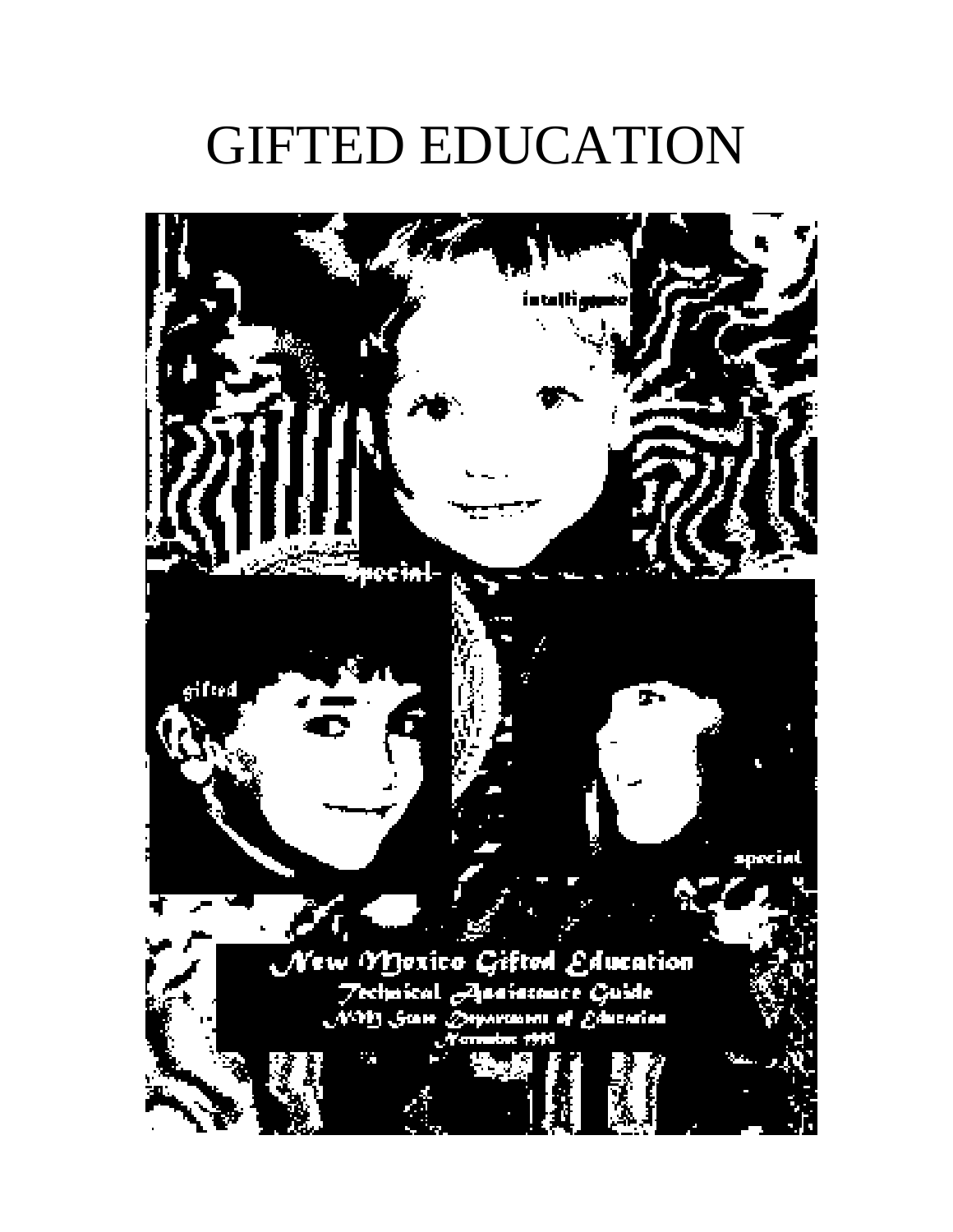# GIFTED EDUCATION

# New Mexico State Department of Education Special Education Office

Technical Assistance And Training Resource Document

September 2000

300 Don Gaspar; Santa Fe, New Mexico 87501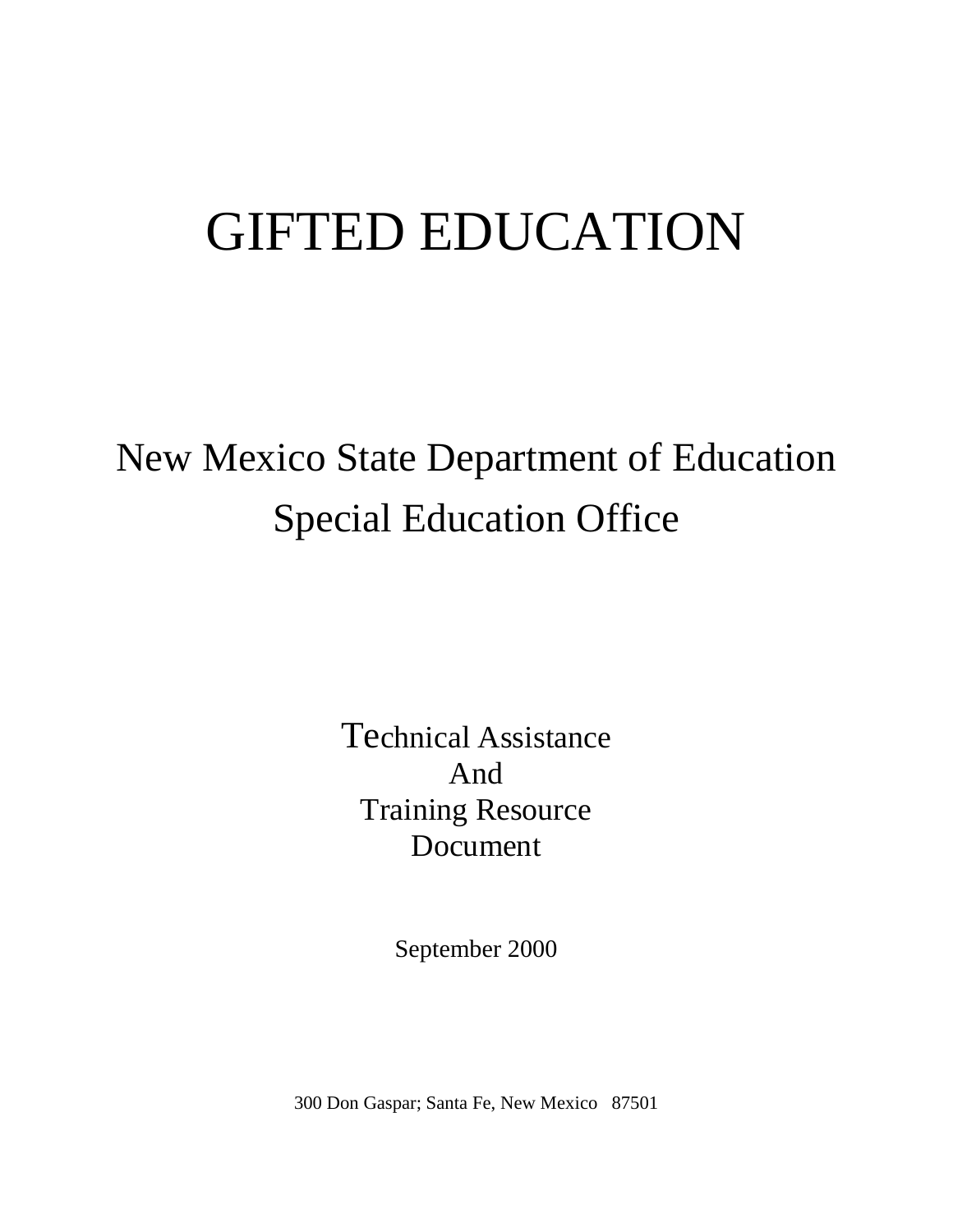#### **State Board of Education**

Flora M. Sanchez, President John A. Darden, Vice President Margaret A. Davis, Secretary James J. Barrett, Member Dr. Marshall Berman, Member Rudy Castellano, Member Wallace D. Davis, Member Teresa Davis-McKee, Member Dr. Patricia S. Kelliher, Member Lynn M. Medlin, Member Eleanor B. Ortiz, Member Catherine M. Smith, Member Dr. Frances A. Stevens, Member Christine V. Trujillo, Member Van W. Witt, Member

#### **State Department of Education**

**MICHAEL J. DAVIS** Superintendent of Public Instruction

Dr. Susanna M. Murphy Deputy Superintendent for Instruction

Dr. Kathryn Weil Assistant Superintendent for Accountability & Information Services

VACANT Assistant Superintendent for Career (Vocational), Technical, & Adult Services

> Toni Nolan-Trujillo Assistant Superintendent for Learning Services

Dr. Kathleen Forrer Chief Financial Officer, Finance, Transportation, & Administrative Services

Jack McCoy Director, School Improvement and Professional Development Services

> Terry Brigance Director, Vocational Rehabilitation Services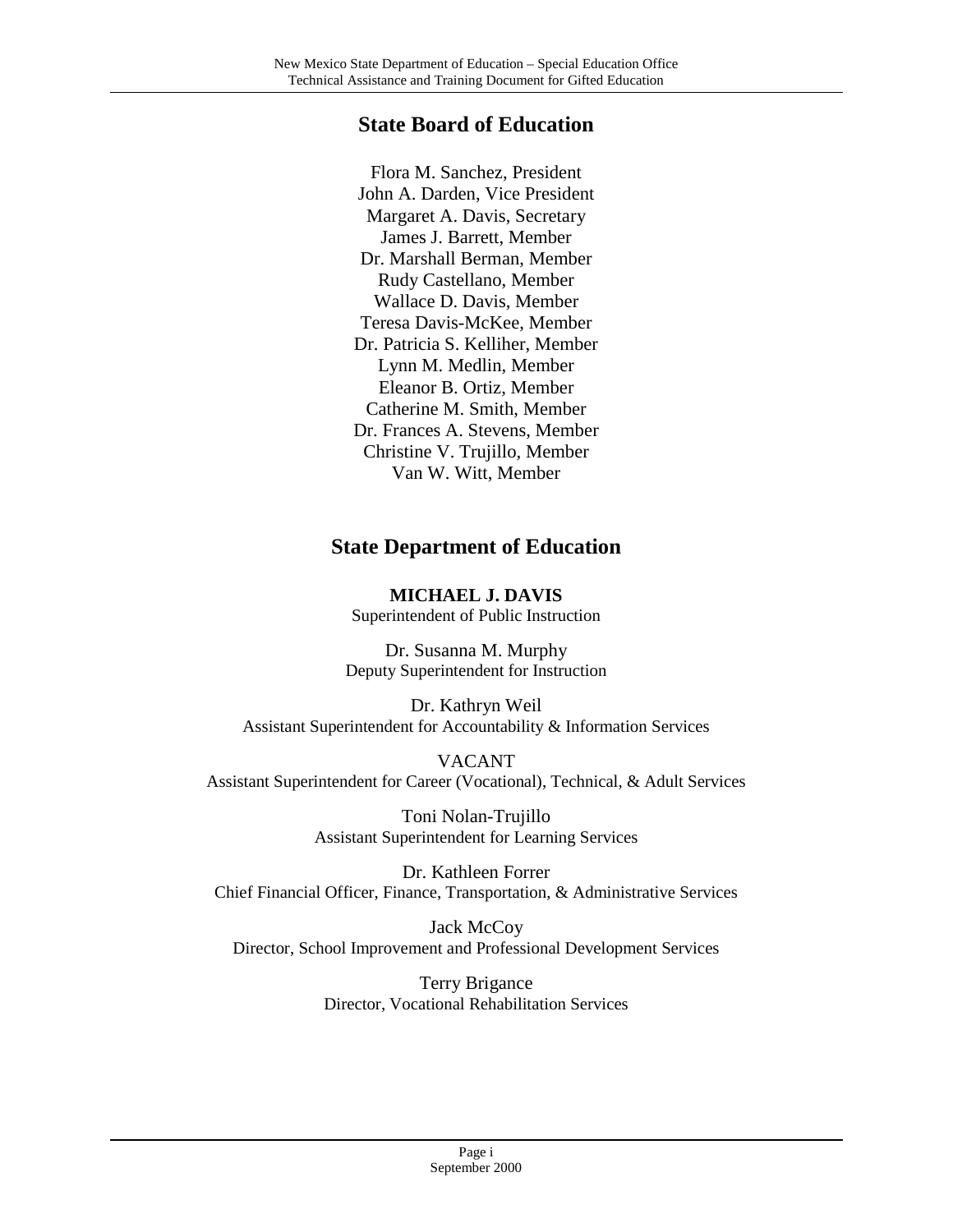### **Special Education Staff**

#### **Robert H. Pasternack, Ph.D.**

State Director of Special Education

Bonnie Anderson, Assistant Director of Special Education Marie Fritz, Ph.D., Assistant Director of Special Education Ernest Armijo, Education Consultant Phyllis Bass, Education Consultant Carole Brito, Education Consultant Pamela Engstrom, Education Consultant Wayne I. Gordon, Ph.D., Education Consultant Sydney Gould, Education Consultant Maria Landazuir, Education Consultant Ruth LeBlanc, Education Consultant Paul Lobato, Education Consultant Julia Maestas, Education Consultant Catherine Martinez, Education Consultant Sidney Morris, Ed.D., Education Consultant Charles D. Noland, Esq. Legal Counsel Dora Nordman, Education Consultant Geri Arellano, Administrator Mia Apodaca, Professional Assistant Jon Martinez, Professional Assistant Eva Pacheco, Professional Assistant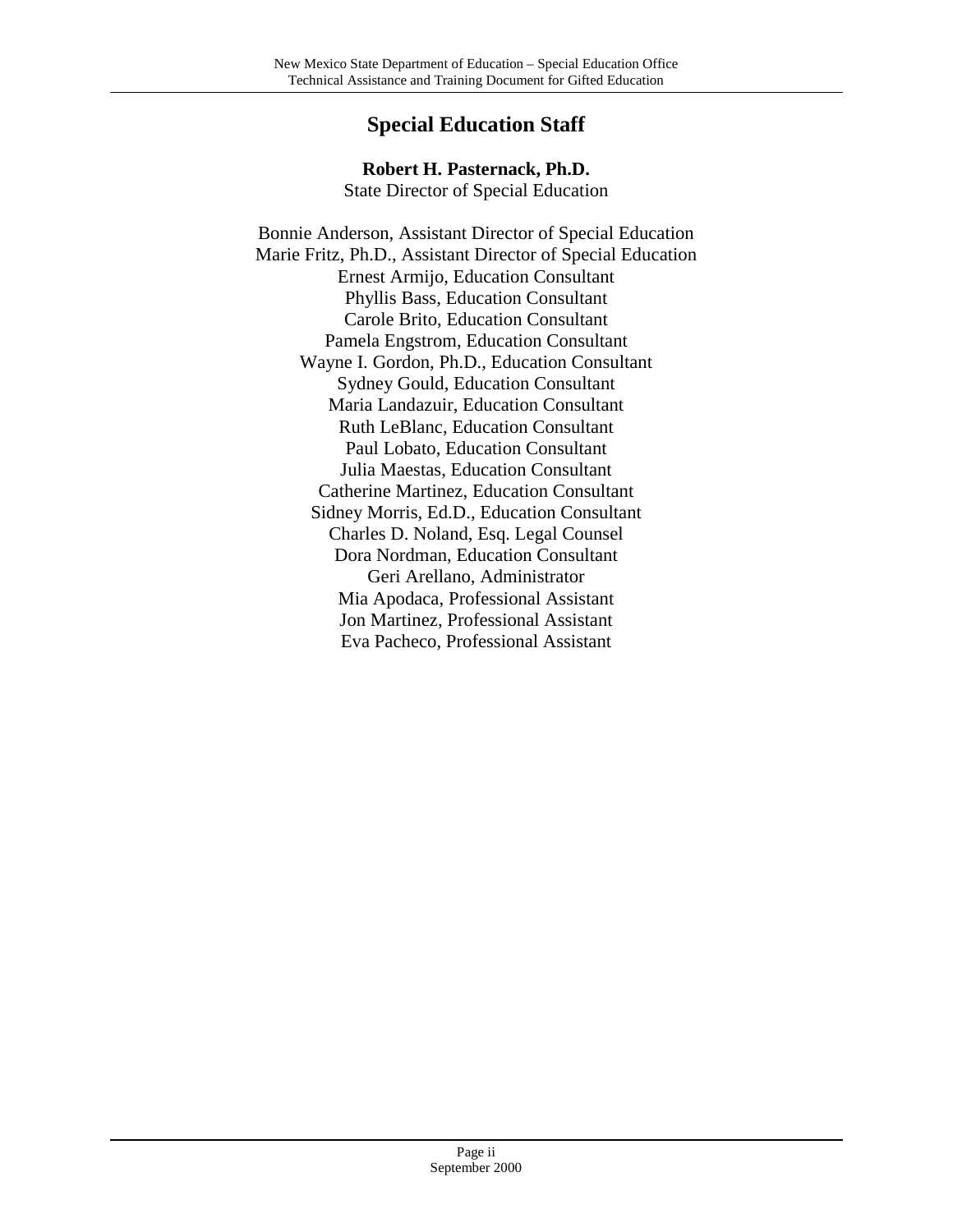## **Table of Contents**

|--|

## **SECTION I: State Regulations**

| B. Factors Affecting Assessment of Giftedness: Cultural Background, |  |
|---------------------------------------------------------------------|--|
|                                                                     |  |
|                                                                     |  |

## **SECTION II: Identification**

| C. NAGC Recommendations |  |
|-------------------------|--|
|                         |  |
|                         |  |
|                         |  |
|                         |  |
|                         |  |
|                         |  |

## **SECTION III: Gifted Programming**

|                |                             | 28 |
|----------------|-----------------------------|----|
| B.             | <b>NAGC</b> Recommendations |    |
|                |                             |    |
|                | 2.                          |    |
|                | 3.                          |    |
| C.             |                             |    |
| D.             |                             |    |
| E.             |                             |    |
| $\mathbf{F}$ . |                             |    |
| G.             | <b>NAGC</b> Recommendations |    |
|                |                             |    |

## **SECTION IV: Curriculum**

| B. NAGC Recommendations |
|-------------------------|
|                         |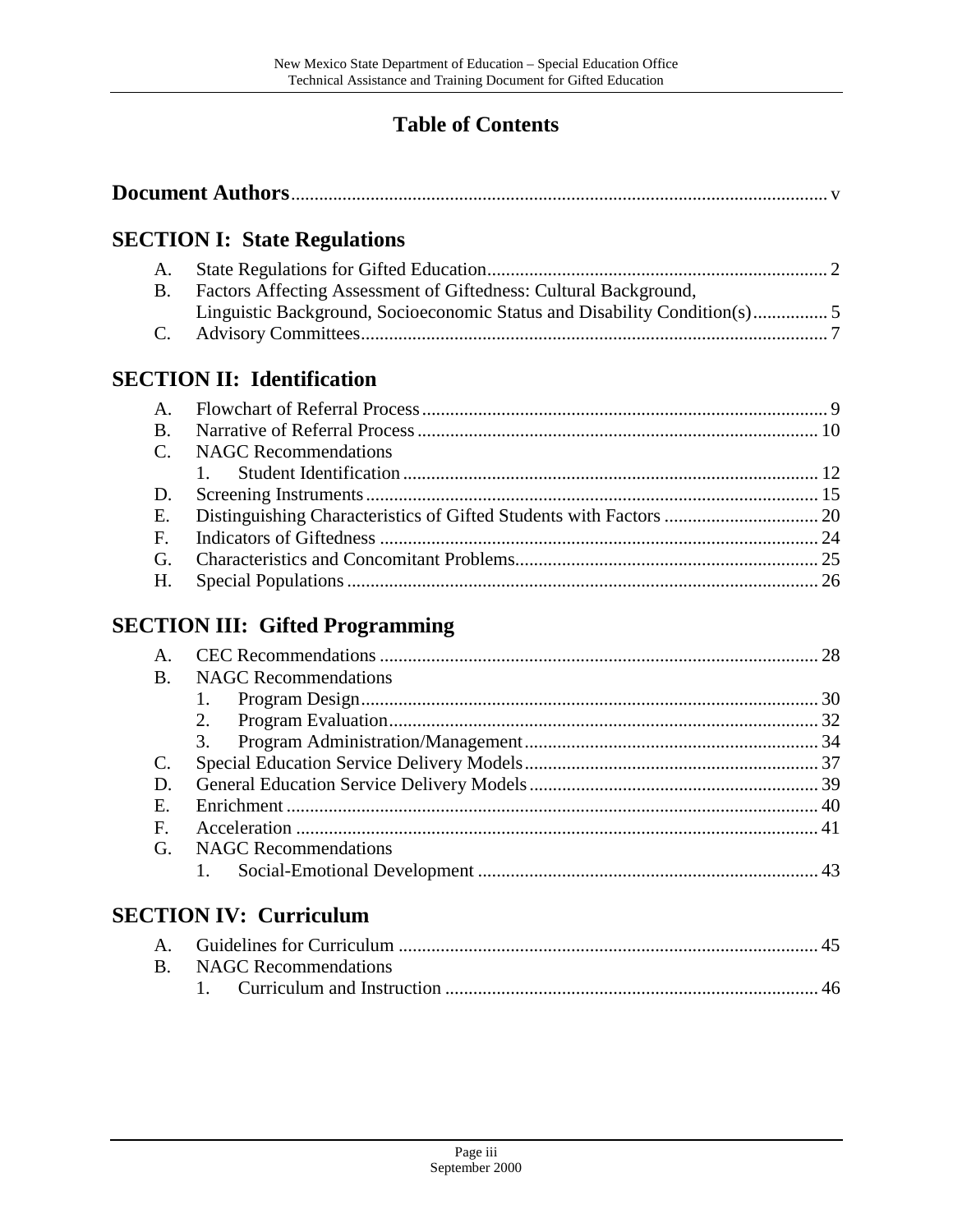## **SECTION V: Teachers of the Gifted**

| B. NAGC Recommendations |  |
|-------------------------|--|
|                         |  |
|                         |  |
|                         |  |

## **APPENDIX**

| A.             |                                                                        |  |
|----------------|------------------------------------------------------------------------|--|
| <b>B.</b>      |                                                                        |  |
| $\mathbf{C}$ . | Article on Assessment Instruments: The Use of Published Instruments    |  |
|                | in the Identification of Gifted Students by L.B. Abeel, C.M. Callahan, |  |
|                | and S.L. Hunsaker.                                                     |  |
| D.             |                                                                        |  |
| E.             |                                                                        |  |
| F.             | General Education Classroom Modifications for Gifted Students          |  |
|                |                                                                        |  |
| G.             | Modifications for Gifted Students Who Have or Who Are Suspected        |  |
|                |                                                                        |  |
| H              |                                                                        |  |
| Ι.             |                                                                        |  |
| J.             |                                                                        |  |
| Κ.             |                                                                        |  |
| L.             |                                                                        |  |
| M.             |                                                                        |  |
| N.             |                                                                        |  |
| O.             |                                                                        |  |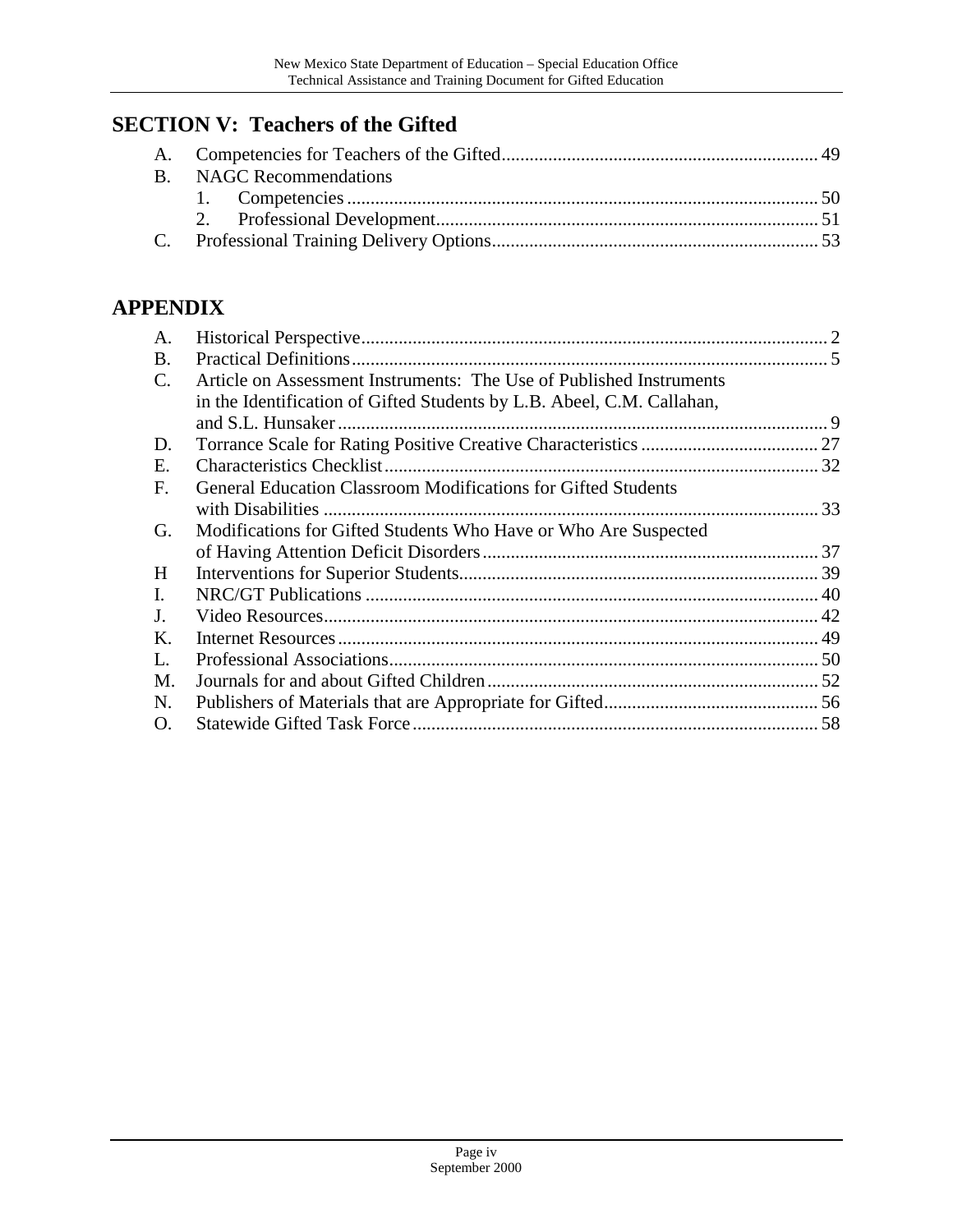### **Document Authors**

#### **Debi Hines - Chair**

Program Support Specialist Albuquerque Public Schools 601  $4^{\text{th}}$  Street SW Albuquerque, NM 87120 (505) 247-1012  $(505)$  848-9445 – fax Hines D@aps.edu

#### **Dr. Wayne I. Gordon – Co-chair**

New Mexico Department of Education, Special Education Office Education Building 300 Don Gaspar Santa Fe, NM 87501-2786 (505) 827-6546  $(505)$  827-6791 – fax WGordon@sde.state.nm.us

#### **Marilee Bryant**

Site Specialist – Gifted Education Stapleton Elementary School Rio Rancho Public Schools Rio Rancho, NM 87124 (505) 891-8473 ext.19 (505) 891-8498 - fax

#### **Dianne Doan**

Chair, Gifted Education - Secondary Roswell Public Schools 300 N. Kentucky Roswell, NM 88201 (505) 625-8150 ext. 26  $(505)$  625-8223 – fax seddoan@risd.k12.nm.us dianned@pvtnetworks.net

#### **Dr. Elizabeth Nielsen**

Associate Professor University of New Mexico Division of Educational Specialties College of Education Hokona Hall Rm. 245 Albuquerque, NM 87131 (505) 277-5018 / (505) 277-6652 enielsen@unm.edu

#### **Peggy Ormseth**

Chair, Gifted Education - Elementary Roswell Public Schools 300 N. Kentucky Roswell, NM 88201  $(505)$  625-8223 – fax sepormse@risd.k12.nm.us

#### **Amanda Ruden**

AAGTS – President Elect (505) 899-3056 edofnm@highfiber.com

#### **Dr. Charmaine L. Shutiva**

Teacher of the Gifted and Talented Isleta Public Schools Isleta Elementary School PO Box 550 Isleta Pueblo, NM 87120 (505) 869-2321 (505) 869-1625 - fax cshutiva@yahoo.com

#### **Wilma Smith**

District Gifted Coordinator Los Lunas Public Schools PO Drawer 1300 Los Lunas, NM 87031 (505) 866-2440 Wsmith@llmain.bslunas.k12.nm.us Wsmiley14@aol.com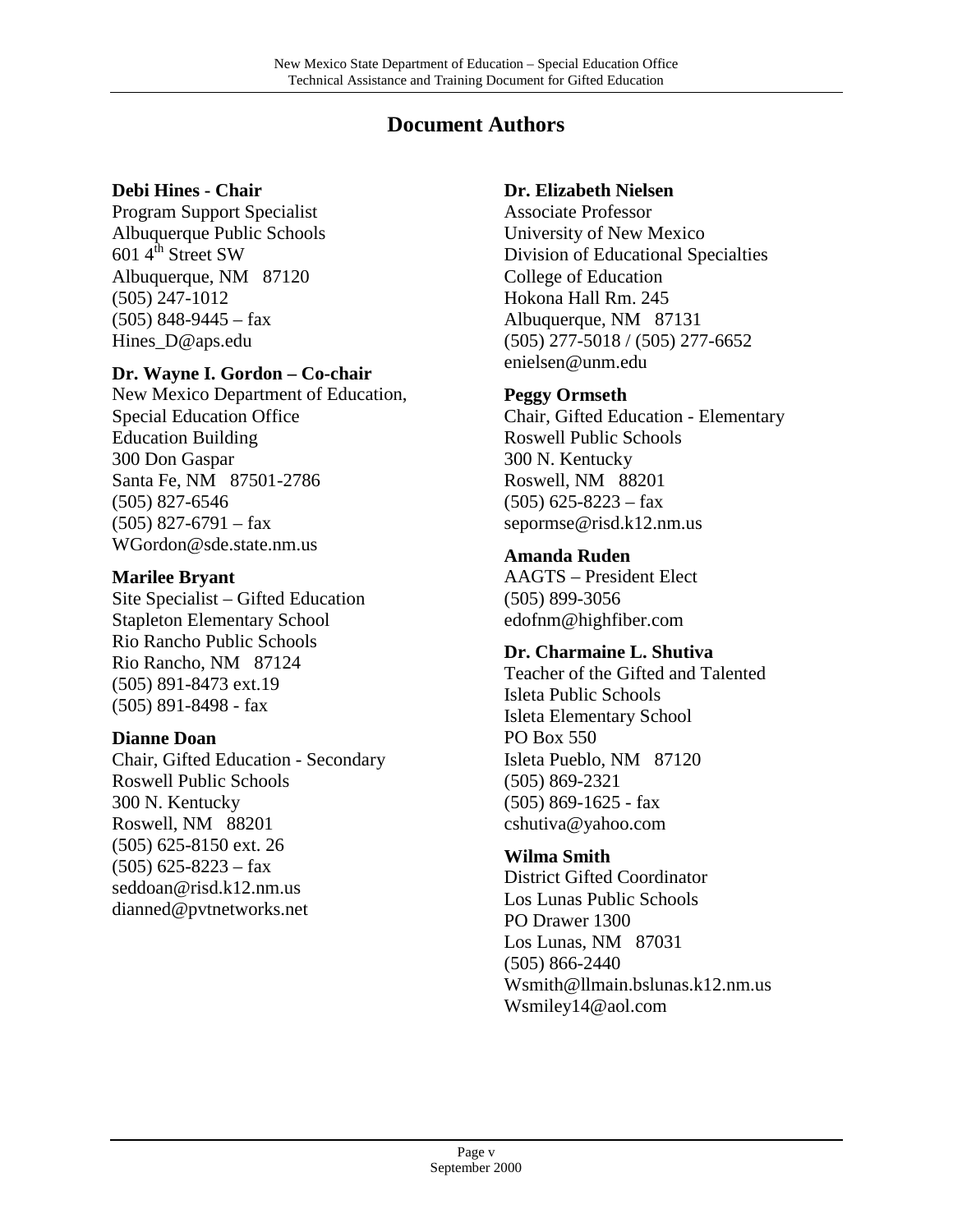## **SECTION I**

## **State Regulations**

- A. State Regulations for Gifted Education
- B. Factors Affecting Assessment of Giftedness: Cultural Background, Linguistic Background, Socioeconomic Status and Disability Condition(s)
- C. Advisory Committees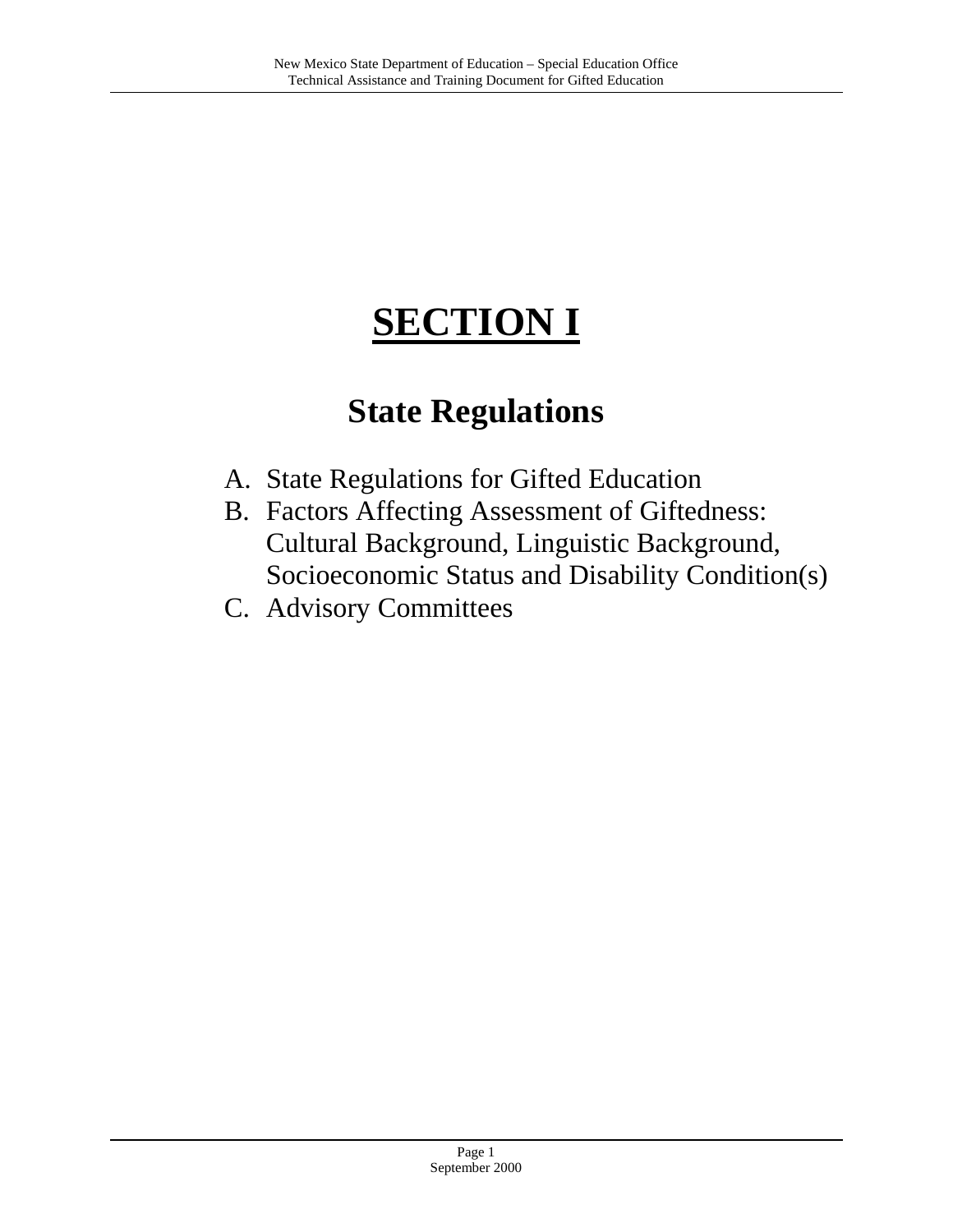## **I. STATE REGULATIONS**

## **A. STATE REGULATIONS FOR GIFTED EDUCATION**

TITLE 6 PRIMARY AND SECONDARY EDUCATION<sup>1</sup> CHAPTER 5 SPECIAL EDUCATION PART 2 CHILDREN WITH DISABILITIES/GIFTED CHILDREN

#### **1 ISSUING AGENCY: NM Department of Education [09-30-97]**

**2 SCOPE:** The requirements of these rules are binding on each public agency that has direct or delegated authority to provide special education and related services in New Mexico regardless of whether that agency is receiving funds under the Individuals with Disabilities Education Act (IDEA). Each public agency in New Mexico is responsible for insuring that the rights and protections under these rules are given to children referred to or placed in private schools and facilities by that public agency. [09-30-97]

#### **3. STATUTORY AUTHORITY:**

- 3.1 Section 22-13-5, NMSA 1978, authorizes the state board to develop and establish regulations and standards for the conduct of special education in the schools and classes of the public school system in the state and in all institutions wholly or partially supported by the state. [09-30-97]
- 3.2 Section 22-13-6.1, NMSA 1978, authorizes the state board to adopt standards pertaining to the determination of who is a gifted child as part of the educational standards for New Mexico schools. [09-30-97]

{Items 3A through 7.3.6 intentionally left out.}

 $\overline{a}$ 

- 7.4 CHILDREN WHO ARE GIFTED: means school-age children whose intellectual ability paired with subject matter aptitude/achievement, creativity/divergent thinking, or problem-solving/critical thinking is so outstanding that special education services are required to meet their educational needs. [09-30-97]
	- 7.4.1 Intellectual Ability: means performance in the very superior range as defined by the test author on an individually administered intelligence measure. [09-30- 97]
	- 7.4.2 Subject Matter Aptitude/Achievement: means superior academic performance (a) on a total subject area score on a standardized measure or (b) as documented

<sup>1</sup> These regulations are part of the New Mexico Administrative Code and can be found in total in 6 NMAC 5.2.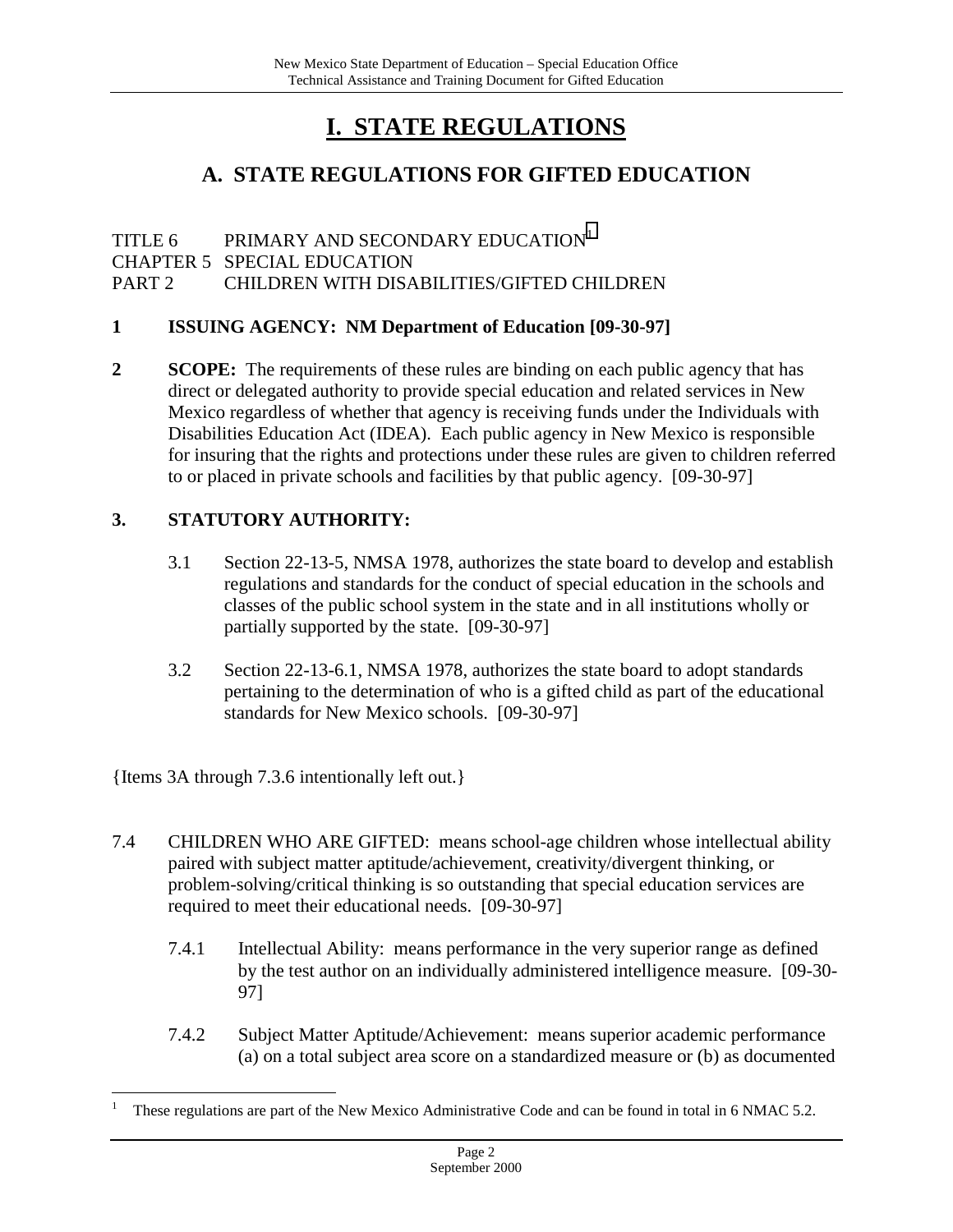by information from other sources as specified in 14.2.1 of these rules. [09-30- 97]

- 7.4.3 Creativity/Divergent Thinking: means outstanding performance (a) on a test of creativity/divergent thinking or (b) in creativity/divergent thinking as documented by information from other sources as specified in 14.2.1 of these rules. [09-30-97]
- 7.4.4 Problem-solving/Critical Thinking: means outstanding performance (a) on a test of problem-solving/critical thinking or (b) in problem-solving/critical thinking as documented by information from other sources as specified in 14.2.1 of these rules. [09-30-97]
- 7.4.5 Nothing in these regulations shall preclude a public education agency from offering additional services for children who do not meet the established criteria of 7.4 of these rules. However, only children who meet the criteria defined in this section may be included in calculating program units. [09-30-97]

{Items 7.5 through 13.3 intentionally left out.}

## **14 CHILDREN WHO ARE GIFTED**

- 14.1 COMPLIANCE REGULATIONS:
	- 14.1.1 APPLICABILITY: All definitions, policies, procedures, assurances, procedural safeguards and services identified in Section 14 of these rules apply to children who are gifted except children in private schools not placed or referred by public agencies. [09-30-97]
- 14.2 EVALUATION PROCEDURES:
	- 14.2.1 ANALYSIS OF DATA: (1) The identification of a child as gifted shall include documentation and analysis of data from multiple sources including: (a) standardized measures, as specified in Section 7, and (b) information regarding the child's abilities from other sources, such as collections of work, audio/visual tapes, judgement of work by qualified individuals knowledgeable about the child's performance (e.g. artists, musicians, poets and historians, etc.), interviews, or observations. (2) The child's ability shall be assessed in all areas specified in Section 7.4. [09-30-97]
	- 14.2.2 ADDITIONAL FACTORS: (1) An accurate assessment of a child's actual ability may be affected by the following factors: (a) cultural background; (b) linguistic background; (c) socioeconomic status; or (d)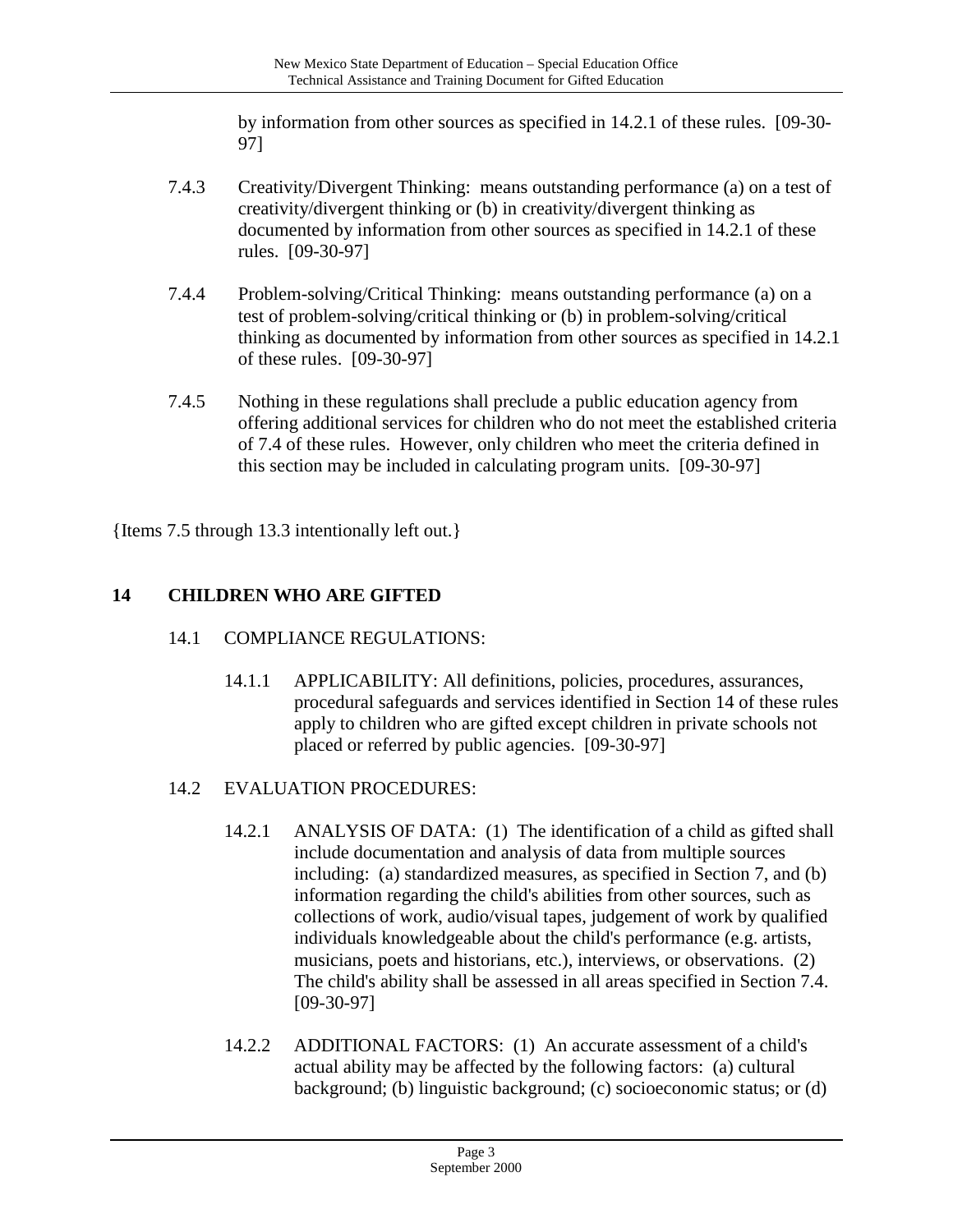disability condition(s). (2) The impact these factors have on the evaluation process shall be documented and carefully considered when determining whether a child is gifted. (3) When an accurate assessment of intellectual ability is affected by any of these factors, evidence from other sources of very superior intellectual ability shall be documented and carefully considered in addition to an individually administered intelligence measure. [09-30-97]

#### 14.3 ADVISORY COMMITTEES:

- 14.3.1 ESTABLISHMENT AND MEMBERSHIP: Each school providing gifted services shall create an advisory committee(s) to support their gifted services. [09-30-97]
	- 14.3.1.1 (1) Members of the committee(s) shall be knowledgeable and interested in gifted education and shall reflect the cultural diversity of the school's enrollment. (2) Each committee shall be comprised of parent(s), community member(s), school staff member(s) and child(ren). (3) Formal documentation of committee membership, activities and recommendations shall be maintained. [09-30-97]
- 14.3.2 PURPOSE: The purposes of the advisory committee are to regularly: (1) review the goals and priorities of the gifted services provided; (2) provide information regarding the impact that cultural background, linguistic background, socioeconomic status and disability conditions within the community may have on the child referral, identification, evaluation and service delivery processes; (3) review the school's practices for child referral, identification, evaluation, and service delivery; and (4) advocate for children who have been underrepresented in gifted services due to cultural or linguistic background, socioeconomic status, or disability conditions so that these children have equitable opportunity for gifted services. [09-30-97]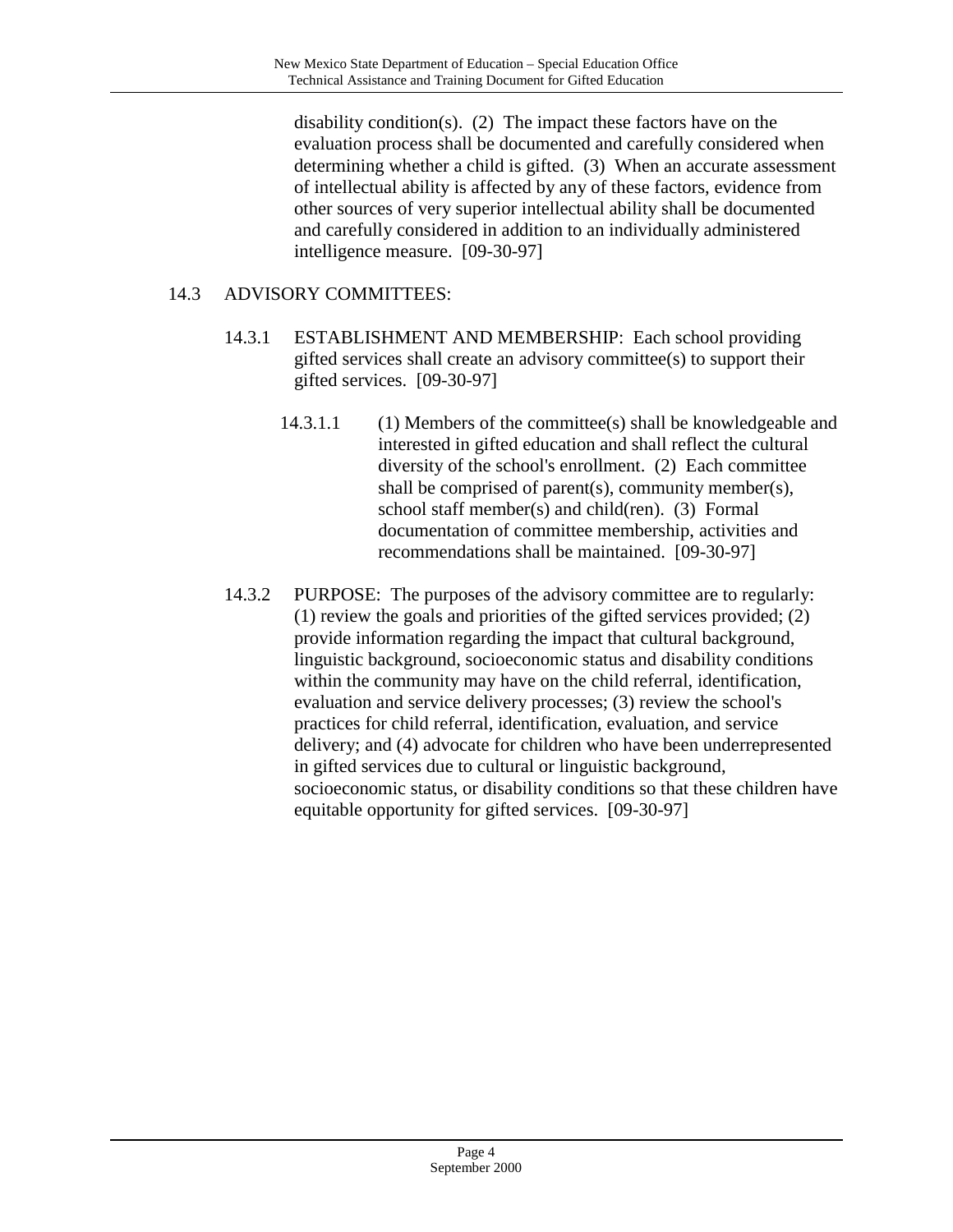### **B. FACTORS AFFECTING ASSESSMENT OF GIFTEDNESS: CULTURAL BACKGROUND, LINGUISTIC BACKGROUND, SOCIOECONOMIC STATUS AND DISABILITY CONDITION(S)**

Sensitivity to populations who have traditionally been underrepresented in gifted programs should permeate the entire realm of gifted education in New Mexico. When addressing special factors that may depress standardized test measures, the following should be considered:

#### CULTURAL BACKGROUND

- ethnicity
- first generation immigrant
- length of time living in United States
- degree of acculturation and assimilation
- comfort in cross-cultural interactions
- culture different from school community
- parental expectations

#### LINGUISTIC BACKGROUND

- limited or non-English speaking home
- language different from school/community
- evidence that language proficiency in English affects ability to achieve
- previous school experience
- length of time living in United States
- age English language was acquired
- number of English-speaking years

#### SOCIOECONOMIC STATUS

- evidence of low family income
- family size
- education level of parents
- occupation of parents
- evidence of frequent school changes
- participation in school lunch program
- evidence of need for outside assistance (welfare, Medicaid, etc.)
- evidence of other situations and obligations (debt, siblings with disabilities, care of elderly, etc.)
- family structure
- previous school experiences

#### DISABILITY CONDITION(S)

- identified special education disability
- length of time receiving special education services
- vision and hearing problems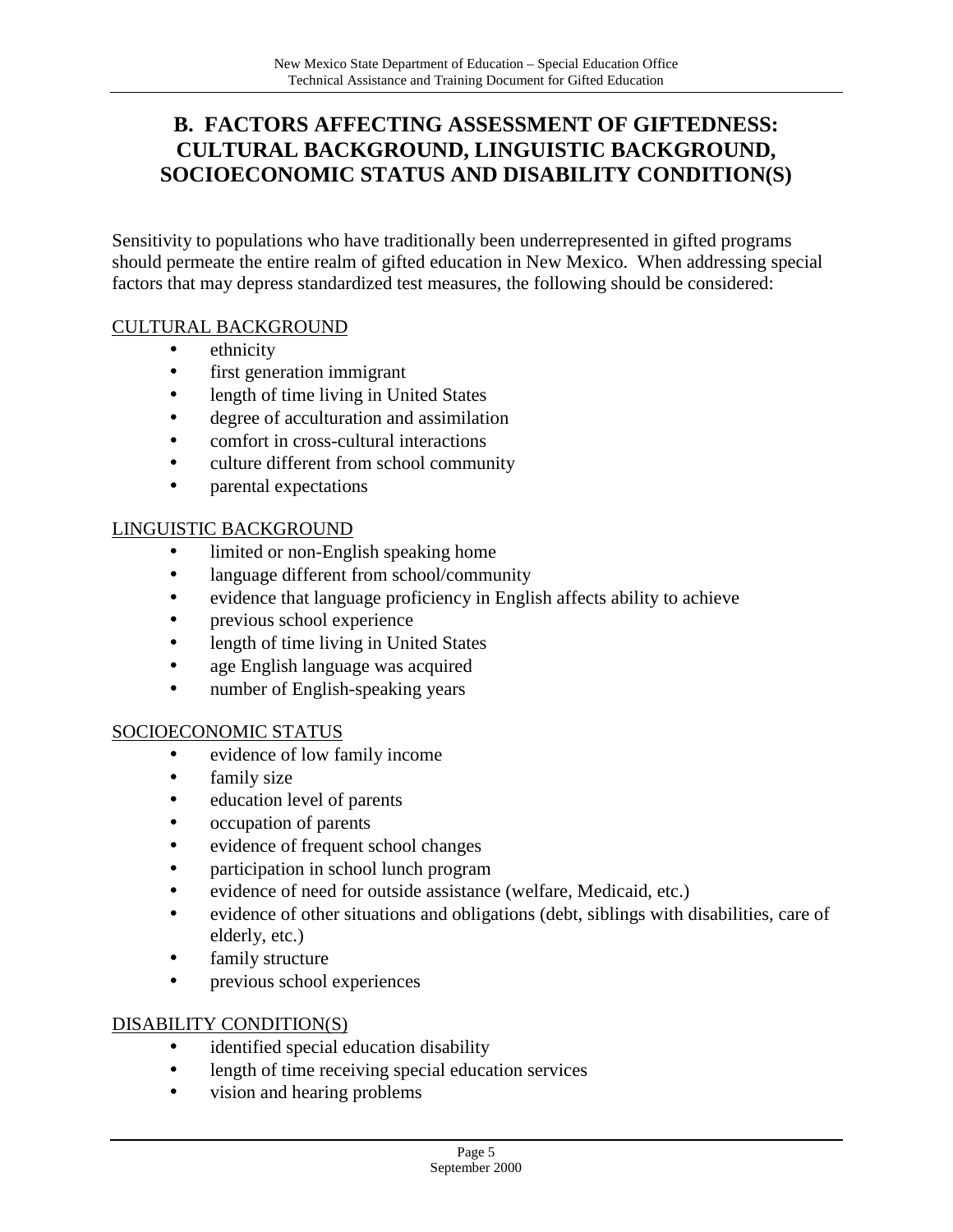Program flexibility is crucial. This can be accomplished through open-ended programs in which families participate to support cultural values and cultural identities of the students. A supportive family environment is key to success. Family and community members should be encouraged to provide input for program designs and included as positive role models and mentors.

A strong community outreach plan should be part of all programs developed for New Mexico's gifted population. The state's rich variety of cultural traditions provides a strong base for multicultural sensitive gifted programs. Since each major culture has many subcultures and a variety of values, each locality should be able to shape its own program. The Gifted Advisory Committee should be utilized as a positive resource in accomplishing these goals.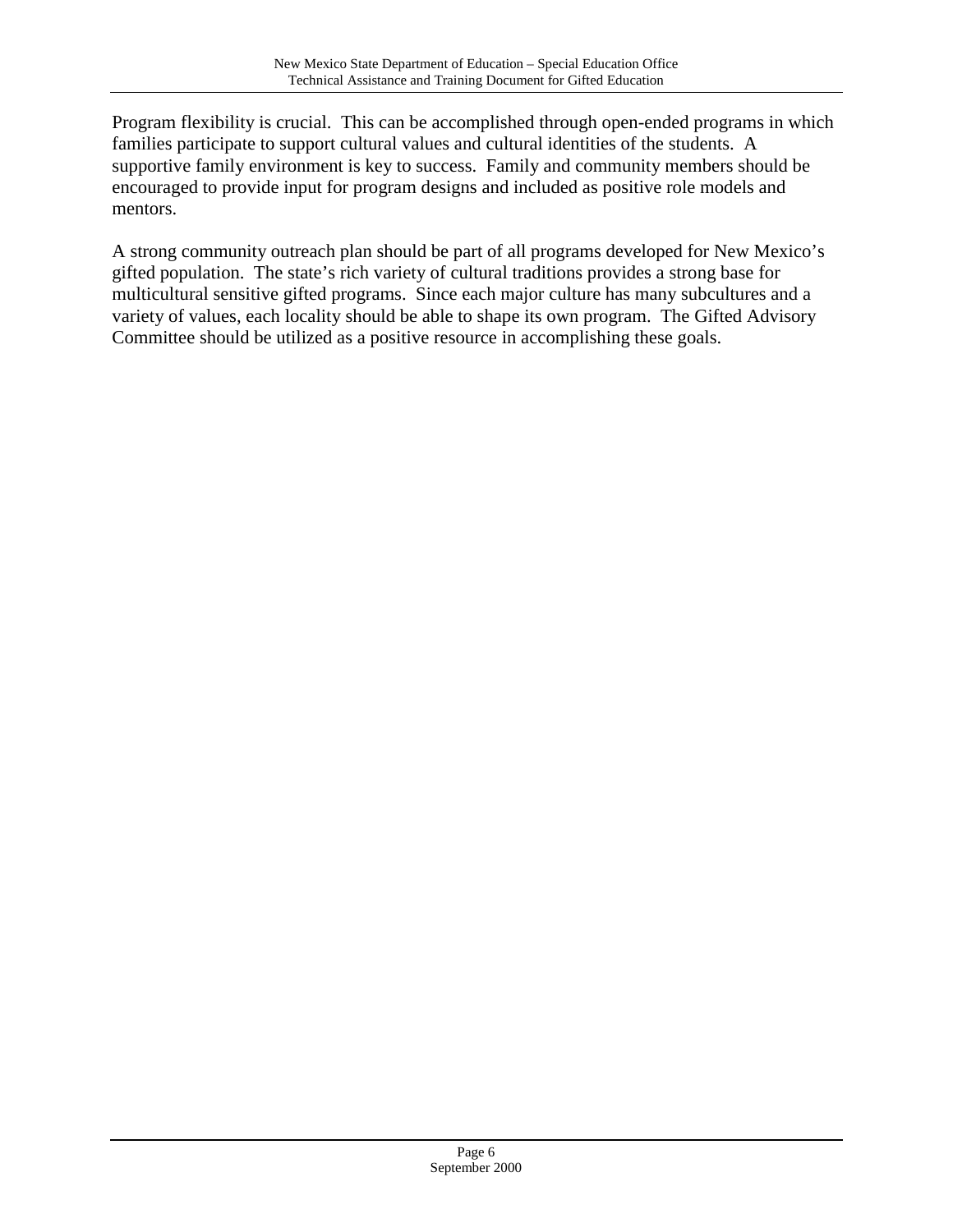## **C. ADVISORY COMMITTEES**

State Standards mandate the establishment of an Advisory Committee(s) to support gifted services. The Advisory Committee is charged with providing independent advice and counsel on instruction and other curriculum issues. The Committee's recommendations on a wide range of issues relevant to gifted instruction help ensure that appropriate steps are taken to continue development of system wide plans that assure provision for the gifted in each school.

The state requires:

- That members should be knowledgeable and interested in gifted education
- That members reflect the cultural diversity of the school's enrollment
- That membership should be made up of parents, community members, school staff, and students

The purpose of the advisory committee(s) is to regularly:

- provide information about the impact that cultural and/or linguistic diversity, socioeconomic status (SES), and disabilities has on the identification of gifted students.
- review referral, identification, evaluation procedures and service delivery models for the gifted
- review priorities and goals of gifted services
- advocate for underrepresented groups

The advisory committee does NOT:

- conduct MDT/IEP meetings
- review confidential information on individual students
- monitor the teacher/school/district regarding gifted education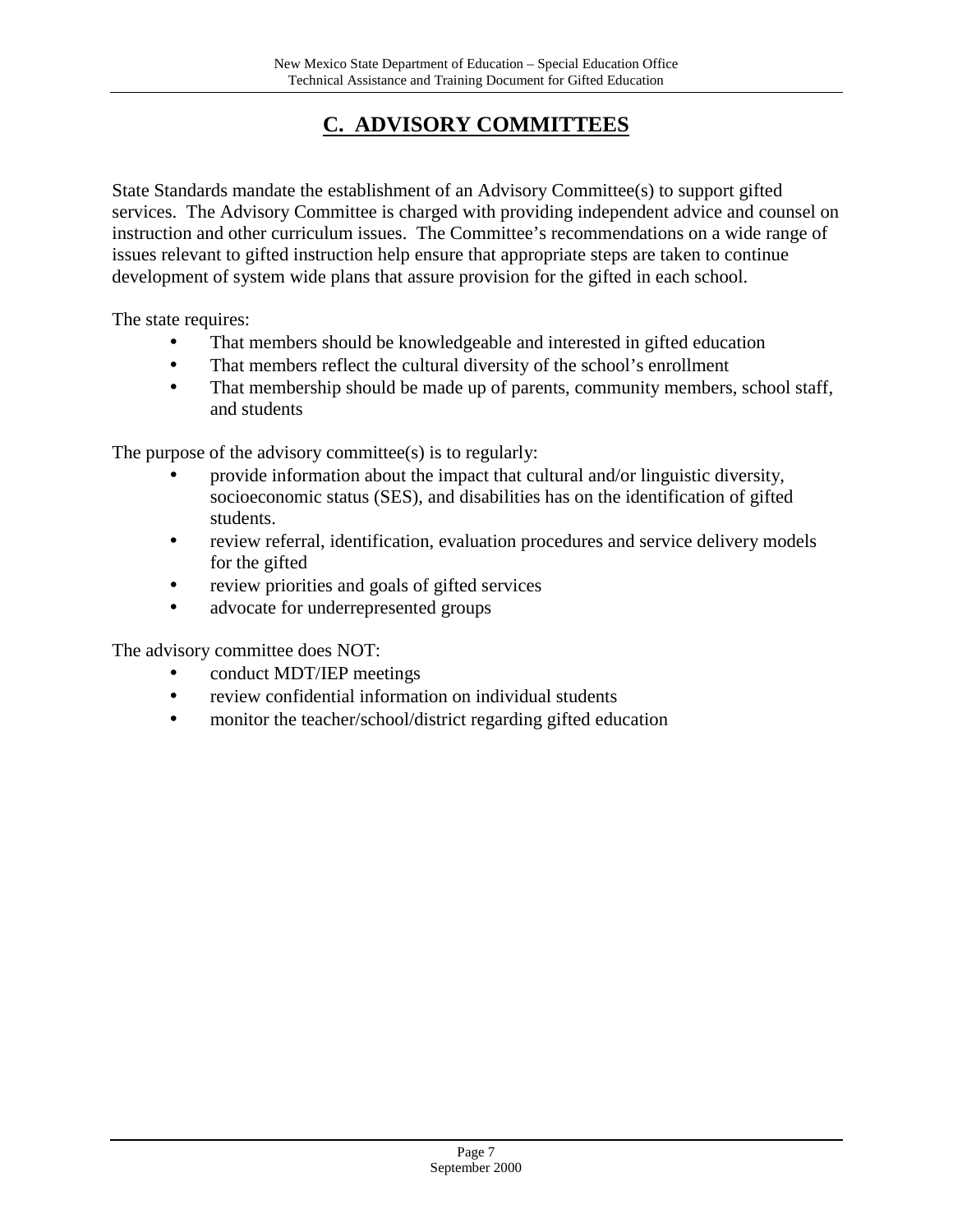# **SECTION II**

## **Identification**

- A. Flowchart of Referral Process
- B. Narrative of Referral Process
- C. NAGC Recommendations
	- 1. Student Identification
- D. Screening Instruments
- E. Distinguishing Characteristics of Gifted Students with Factors
- F. Indicators of Giftedness
- G. Characteristics and Concomitant Problems
- H. Special Populations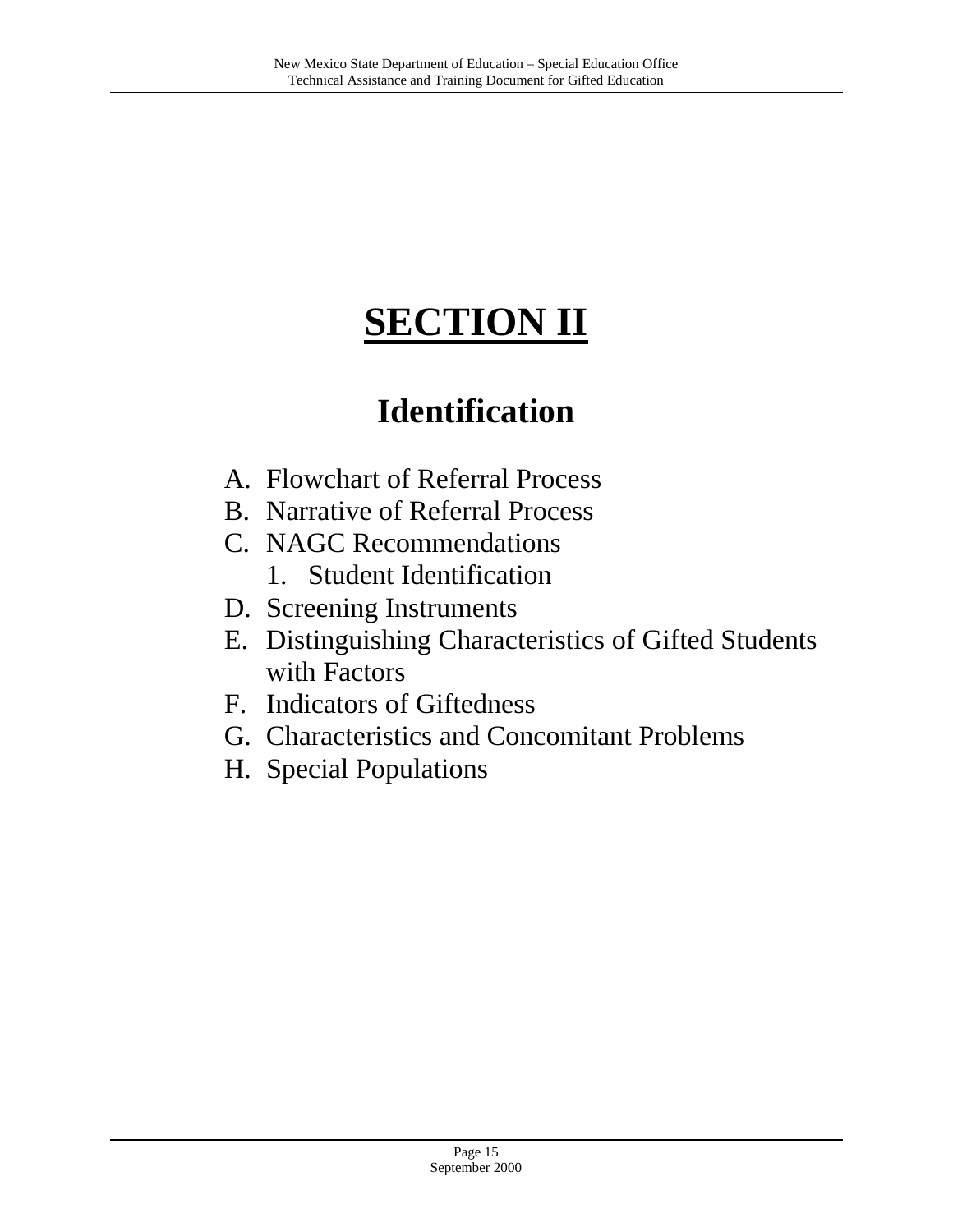## **II. IDENTIFICATION**

## **A. FLOWCHART SUPERIOR ABILITY REFERRAL PROCESS**

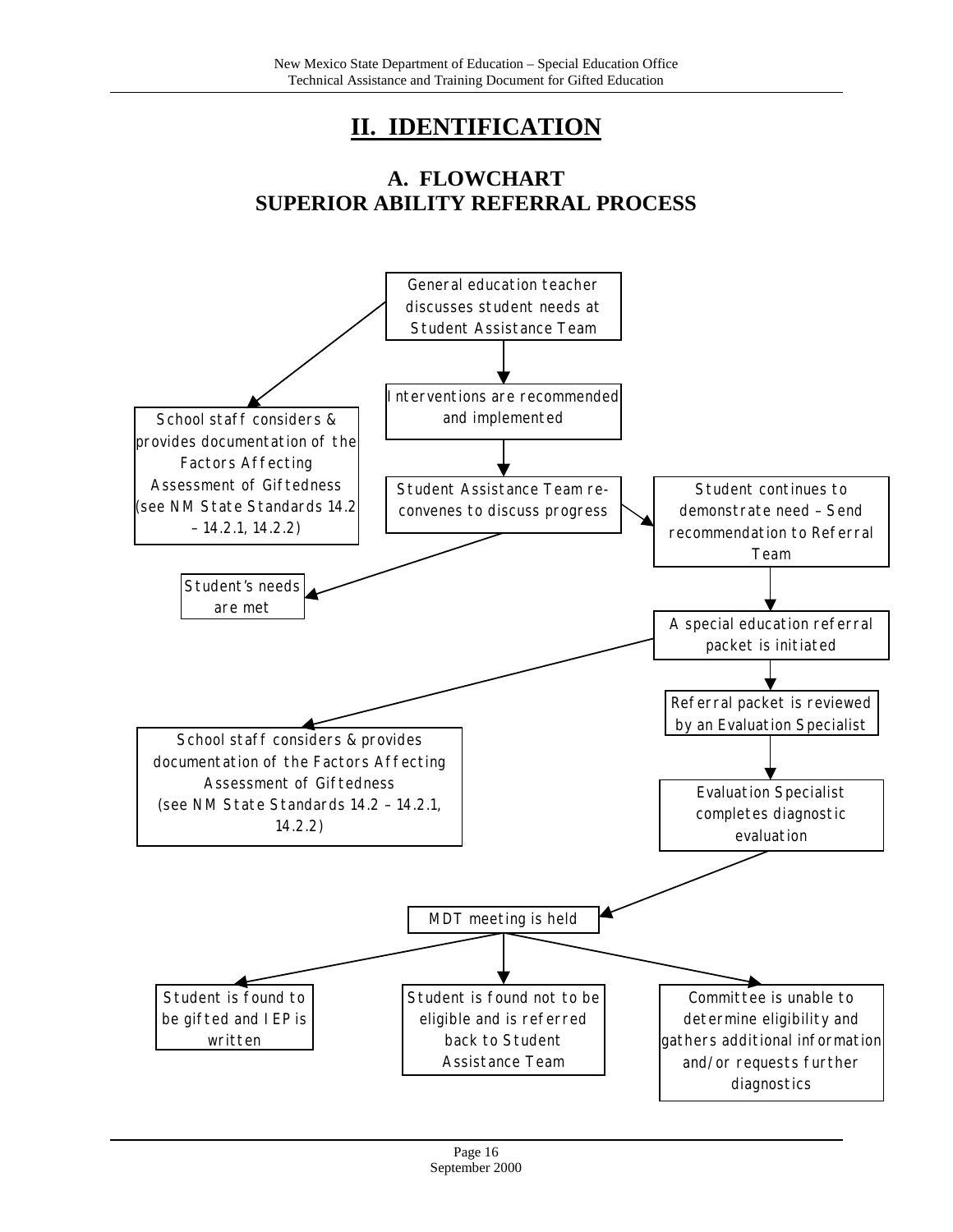## **B. NARRATIVE OF REFERRAL PROCESS**

#### **INITIAL REFERRAL**

The referral process begins with recognition of a broad range of characteristics that may indicate giftedness. These characteristics may be recognized by the classroom teacher, student, parent, counselor, peer, other professional, or other members of the community. Parent referrals should be given careful consideration; parents bring a wealth of information about their children and the strengths they have seen as they raise their children. Peer referrals, as well as referrals from members of the community should be carefully studied. Peers often correctly identify other students who are working at a very high level. Community leaders are capable of identifying children who function at a very high level in community activities and may need to have their abilities addressed in a school setting. Screening procedures, standardized or otherwise, conducted by the school will provide information for identifying students who are academically able, high achievers, creative, intellectually gifted or possess critical thinking abilities. The chart entitled "Flowchart of Referral Process," which precedes this narrative graphically shows the referral process.

Most often, children are referred for gifted services by classroom teachers or other school personnel. Therefore teachers must develop an awareness that students from various cultural and linguistic backgrounds, those with low socioeconomic status, and those with disabilities may display characteristics that indicate giftedness in a manner that differs from the dominant culture. Teachers must begin from the premise that all students in the district are potential candidates for inclusion in gifted programs; all must be given the opportunity to qualify for services.

#### **SCHOOL SUPPORT TEAM (SST)/STUDENT ASSISTANCE TEAM (SAT)**

Immediately after a student is referred, it is important that the school support team/student assistance team (SST/SAT) begin collecting information regarding the student's cultural, linguistic, socioeconomic background, and disabling condition(s).

When the student is referred to the SST/SAT, suggestions should be made for intervention strategies that will address the area of potential giftedness. These may include, but are not limited to the following:

- ability grouping
- accelerating the curriculum
- multi-age grouping
- subject acceleration
- independent study
- peer teaching
- mentoring by older students or adults
- enrichment within the regular general educational setting

The SST/SAT should monitor and document the interventions tried and the outcomes. It should be recognized that even when interventions are successful, it may be necessary for the identification process to continue in order for individual student needs to be fully met. The goal of the support team is to ensure that the individual needs of the student are met and not to restrict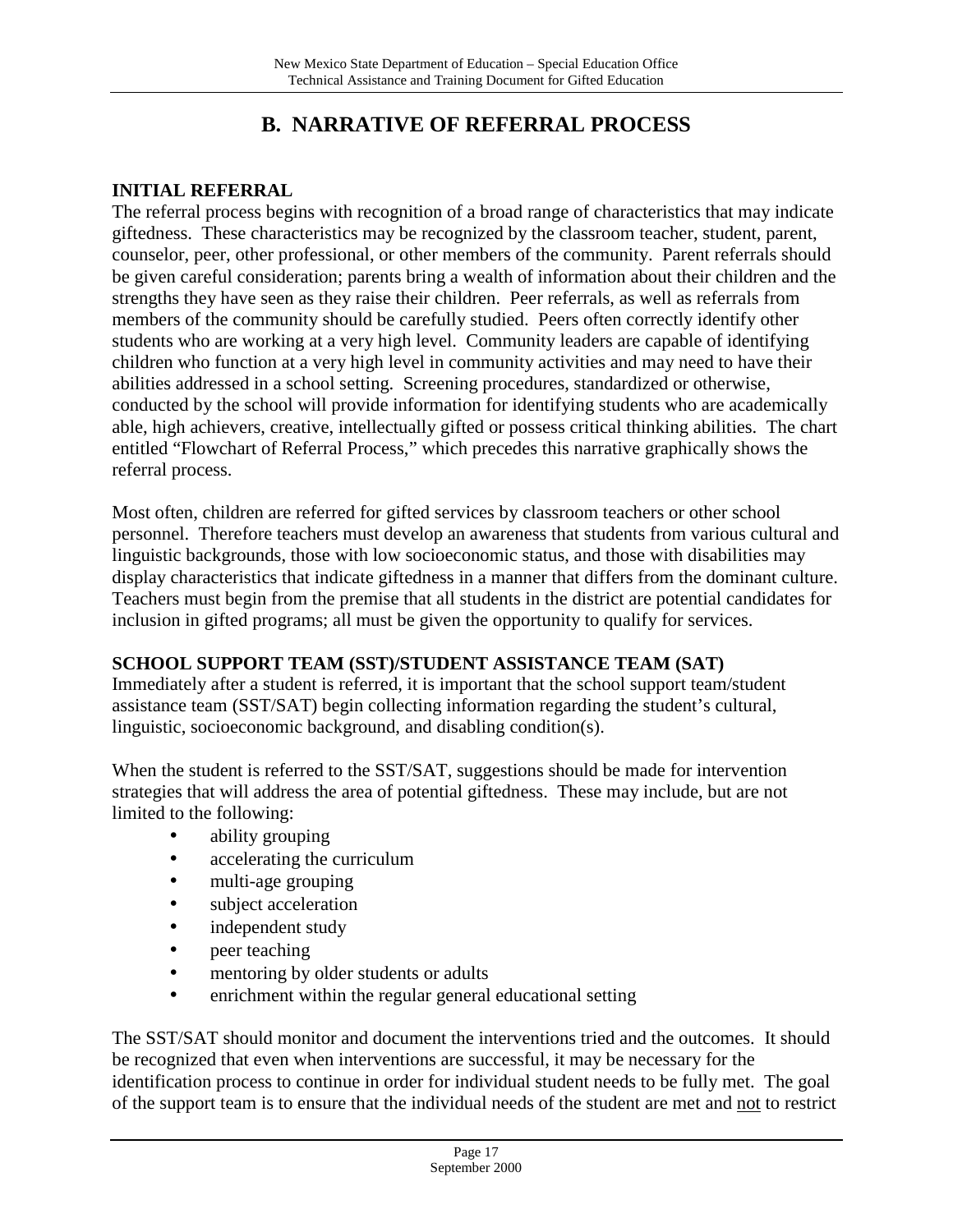access to gifted programming. If a need for further service is indicated, a referral should be made to the Referral Team following district procedures. All data collected to this point should be passed to this team.

#### **REFERRAL TEAM**

The team begins collecting documentation of student performance in the areas of achievement, creativity, and critical thinking. Information may come from expert opinions, portfolios, and other alternative sources. The team must also begin to document the effect that the student's cultural or linguistic difference, socioeconomic background, or disability condition may have on his/her assessments of cognitive ability. All data becomes an integral part of the referral packet.

#### **SPECIAL EDUCATION DIAGNOSTIC EVALUATION**

Students referred for evaluation as potentially gifted should be fully evaluated with an individual standardized IQ measure and other measures of achievement, critical thinking, and creativity. Best practices would indicate that a student be evaluated in all four areas to get a complete student profile. To accurately evaluate the impact that factors (cultural background, linguistic background, socioeconomic status and disability conditions) have upon a student's performance/assessment, it is essential to have a complete student profile.

#### **MULTIDISCIPLINARY TEAM (MDT)/INDIVIDUALIZED EDUCATION PROGRAM (IEP) COMMITTEE**

This team has the responsibility for determining whether students may be eligible to receive gifted services under the provisions of state regulations. To make this determination, the team considers all information about individual students on a 'case by case' basis. Full documentation must be maintained for every student, verifying very superior intelligence and at least outstanding performance in one other area of either achievement, creativity, or critical thinking.

When considering the question of eligibility, it is essential that the team consider the impact that "factors" may have had upon the formal assessment of cognitive ability. Factors may include:

- evidence of multiple indicators of cultural diversity
- evidence of multiple indicators of linguistic difference
- evidence of multiple indicators of socioeconomic disadvantage
- documentation of a disabling condition

Some of these factors may overlap. Once it has been determined that a student meets the criteria for gifted services, the team then considers the following:

- appropriate placement
- level of service

An IEP must be written, and all state special education procedures, including re-evaluation every three years, must be followed.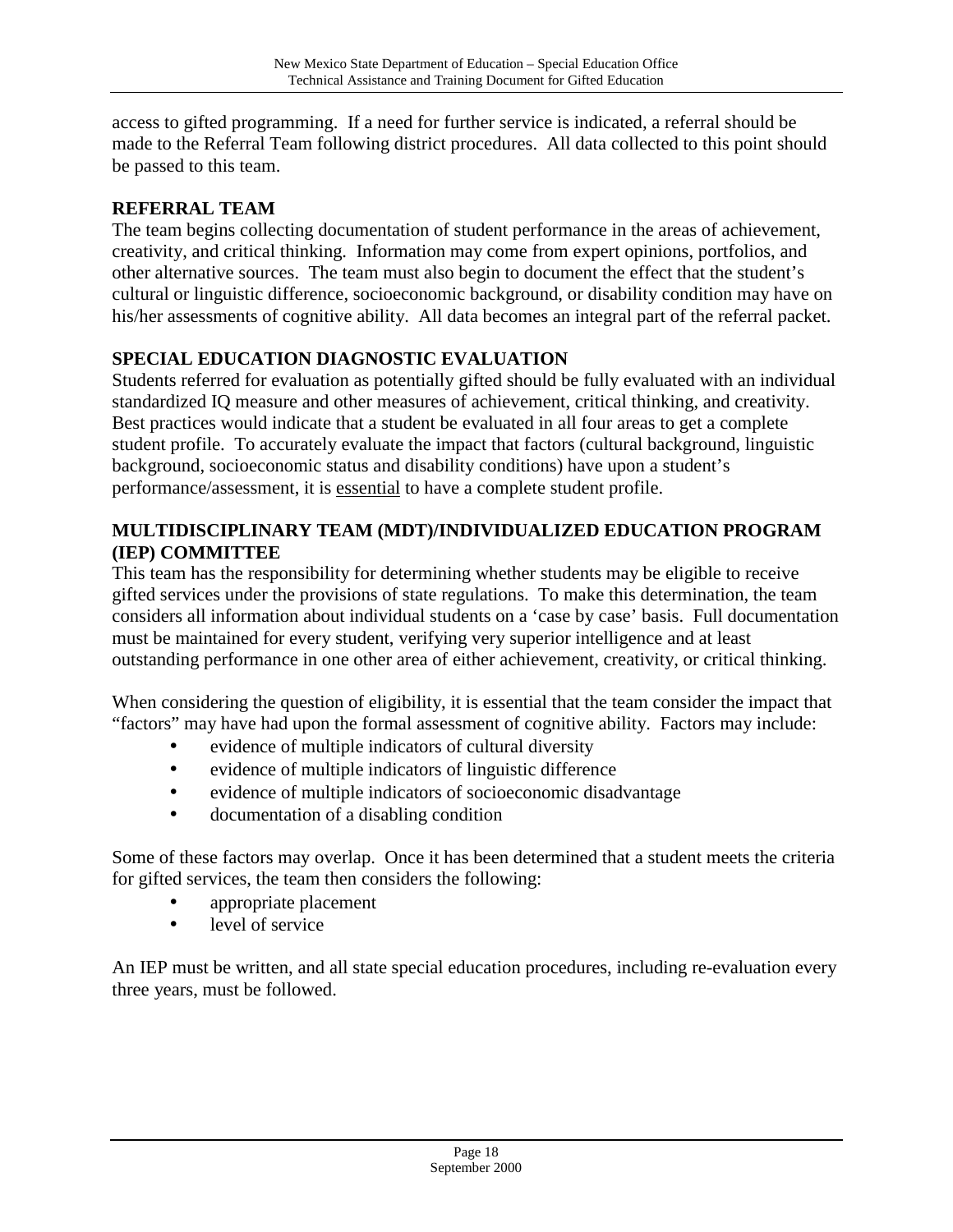## **C1. RECOMMENDATION FROM NATIONAL ASSOCIATION FOR GIFTED CHILDREN (NAGC) REGARDING STUDENT IDENTIFICATION**

Description: Program evaluation is the systematic study of the value and impact of services provided.

| <b>Guiding Principles</b>            |      | Minimum Standards                      |      | <b>Exemplary Standards</b>          |
|--------------------------------------|------|----------------------------------------|------|-------------------------------------|
| 1. A comprehensive and cohesive      | 1.0M | Information regarding the              | 1.0E | The school district should provide  |
| process for student information must |      | characteristics of gifted students in  |      | information annually regarding the  |
| be coordinated in order to determine |      | areas served by the district must be   |      | process for nominating students for |
| eligibility for gifted education     |      | annually disseminated to all           |      | gifted education programming        |
| services.                            |      | appropriate staff members.             |      | services in a variety of languages. |
|                                      | 1.1M | All students comprise the initial      | 1.1E | The nomination process should be    |
|                                      |      | screening pool of potential recipients |      | ongoing and screening of any        |
|                                      |      | of gifted education services.          |      | students should occur at anytime.   |
|                                      | 1.2M | Nominations for services must be       |      |                                     |
|                                      |      | accepted from any source (e.g.,        | 1.2E | Nomination procedures and forms     |
|                                      |      | teachers, parents, community           |      | should be available in a variety of |
|                                      |      | members, peers, etc.)                  |      | languages.                          |
|                                      | 1.3M | Parents must be provided               |      |                                     |
|                                      |      | information regarding an               | 1.3E | Parents should be provided special  |
|                                      |      | understanding of giftedness and        |      | workshops or seminars to get a full |
|                                      |      | student characteristics.               |      | meaning of giftedness.              |
|                                      |      |                                        |      |                                     |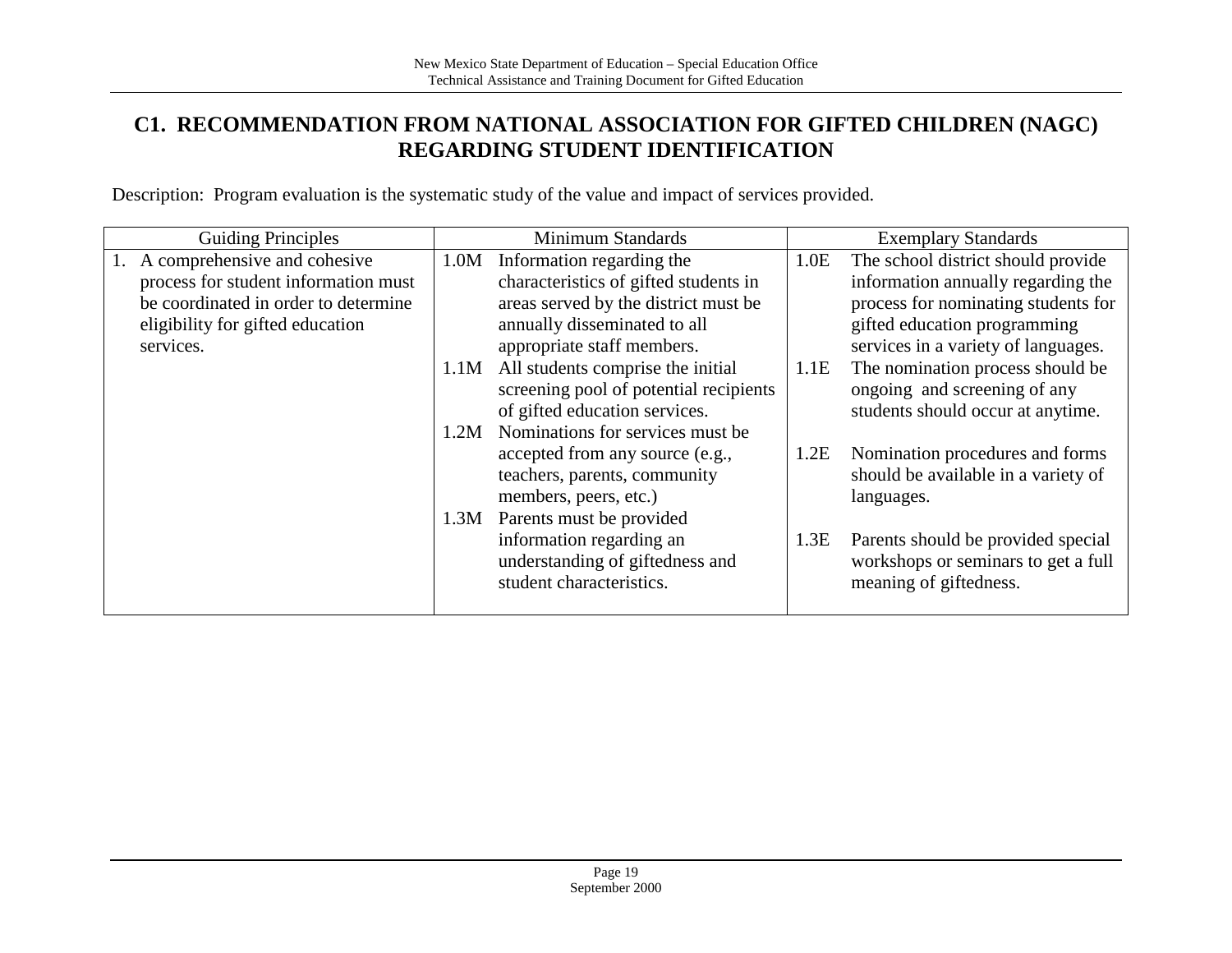## **C1. RECOMMENDATION FROM NATIONAL ASSOCIATION FOR GIFTED CHILDREN (NAGC) REGARDING STUDENT IDENTIFICATION**

**(cont.)**

Description: Program evaluation is the systematic study of the value and impact of services provided.

| 2. | Instruments used for student<br>assessment to determine eligibility for<br>gifted education services must<br>measure diverse abilities, talents,<br>strengths, and needs in order to | 2.0M | Assessment instruments must<br>measure the capabilities of students<br>with provisions for the language in<br>which the student is most fluent,<br>when available. | 2.0E | Assessment should be provided in a<br>language in which the student is<br>most fluent, if available.                                                                                                            |
|----|--------------------------------------------------------------------------------------------------------------------------------------------------------------------------------------|------|--------------------------------------------------------------------------------------------------------------------------------------------------------------------|------|-----------------------------------------------------------------------------------------------------------------------------------------------------------------------------------------------------------------|
|    | provide students an opportunity to<br>demonstrate any strengths.                                                                                                                     | 2.1M | Assessment must be culturally fair.                                                                                                                                | 2.1E | Assessment should be responsive to<br>students' economic conditions,<br>gender, developmental differences,<br>handicapping conditions, and other<br>factors that mitigate against fair<br>assessment practices. |
|    |                                                                                                                                                                                      | 2.2M | The purpose $(s)$ of student<br>assessments must be consistently<br>articulated across all grade levels.                                                           | 2.2E | Students identified in all designated<br>areas of giftedness within a school<br>district should be assessed<br>consistently across grade levels.                                                                |
|    |                                                                                                                                                                                      | 2.3M | Student assessments must be<br>sensitive to the current stage of talent<br>development.                                                                            | 2.3E | Student assessments should be<br>sensitive to all stages of talent<br>development.                                                                                                                              |
| 3. | A student assessment profile of<br>individual strengths and needs must<br>be developed to plan appropriate<br>interventions.                                                         | 3.0M | An assessment profile must be<br>developed for each child to evaluate<br>eligibility for gifted education<br>programming services.                                 | 3.0E | Individual assessment plans should<br>be developed for all gifted learners<br>who need gifted education.                                                                                                        |
|    |                                                                                                                                                                                      | 3.1M | An assessment profile must reflect<br>the unique learning characteristics<br>and potential and performance<br>levels.                                              | 3.1E | An assessment profile should<br>reflect the gifted learner's interests,<br>learning style, and educational<br>needs.                                                                                            |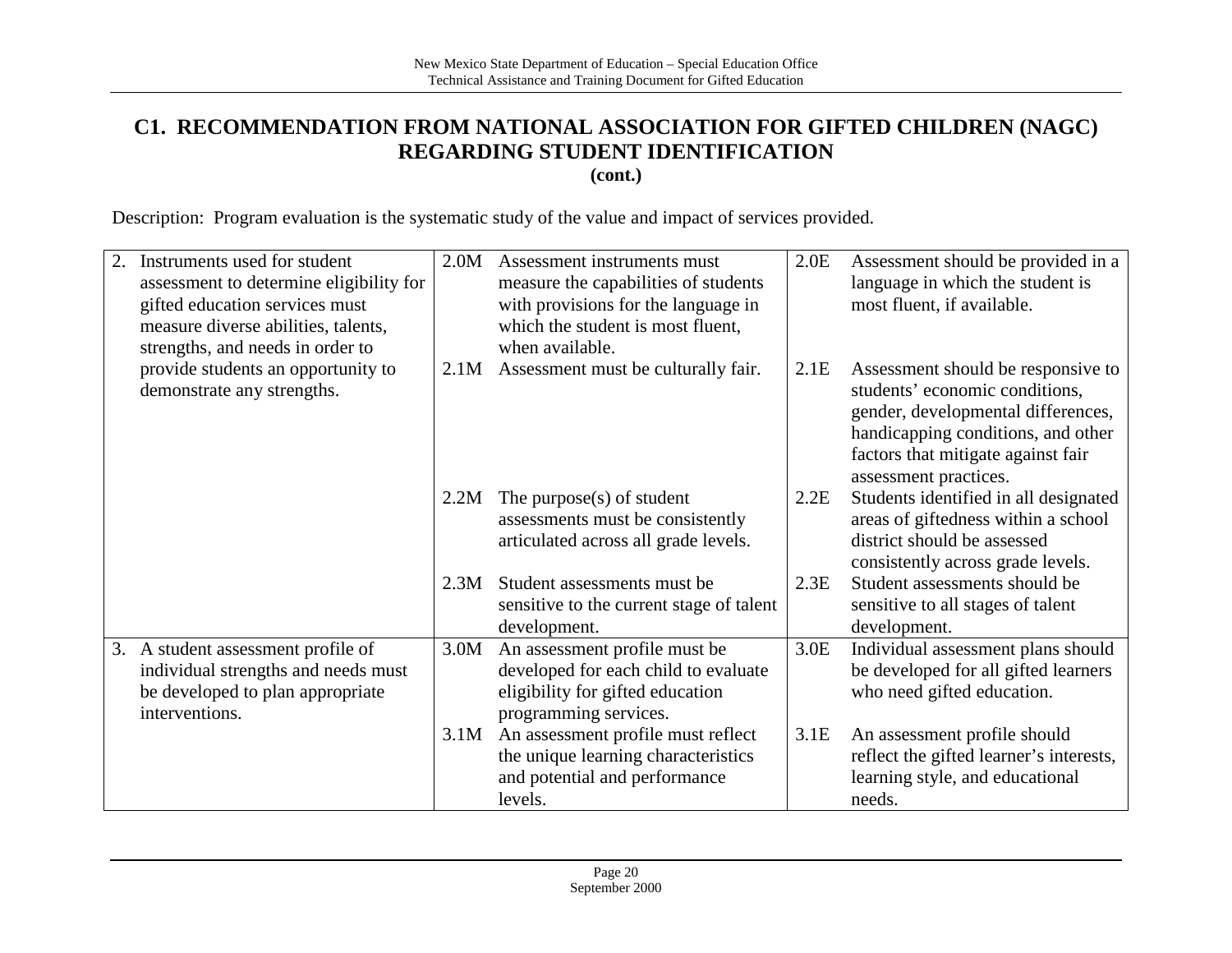## **C1. RECOMMENDATION FROM NATIONAL ASSOCIATION FOR GIFTED CHILDREN (NAGC) REGARDING STUDENT IDENTIFICATION**

**(cont.)**

Description: Program evaluation is the systematic study of the value and impact of services provided.

| 4. | All student identification procedures<br>and instruments must be based on<br>current theory and research.                                                                                                      | 4.0M | No single assessment instrument or<br>its results must deny student<br>eligibility for gifted programming<br>services.                                                    | 4.0E | Student assessment data should<br>come from multiple sources and<br>include multiple assessment<br>methods.                                                                                                            |
|----|----------------------------------------------------------------------------------------------------------------------------------------------------------------------------------------------------------------|------|---------------------------------------------------------------------------------------------------------------------------------------------------------------------------|------|------------------------------------------------------------------------------------------------------------------------------------------------------------------------------------------------------------------------|
|    |                                                                                                                                                                                                                | 4.1M | All assessment instruments must<br>provide evidence of reliability and<br>validity for the intended purposes<br>and target students.                                      | 4.1E | Student assessment data should<br>represent an appropriate balance of<br>reliable and valid quantitative and<br>qualitative measures.                                                                                  |
| 5. | Written procedures for student<br>identification must include at the very<br>least provisions for informed consent,<br>student retention, student<br>reassessment, student exiting, and<br>appeals procedures. | 5.0M | District gifted programming<br>guidelines must contain specific<br>procedures for student assessment at<br>least once during the elementary,<br>middle, secondary levels. | 5.0E | Student placement data should be<br>collected using an appropriate<br>balance of quantitative and<br>qualitative measures with adequate<br>evidence of reliability and validity<br>for the purposes of identification. |
|    |                                                                                                                                                                                                                | 5.1M | District guidelines must provide<br>specific procedures for student<br>retention and exiting as well as<br>guidelines for parent appeals.                                 | 5.1E | District guidelines and procedures<br>should be revised when necessary.                                                                                                                                                |

© 1998 National Association for Gifted Children, 1707 L Street NW, Suite 550, Washington, DC, 20036 (202) 785-4268 www.nagc.com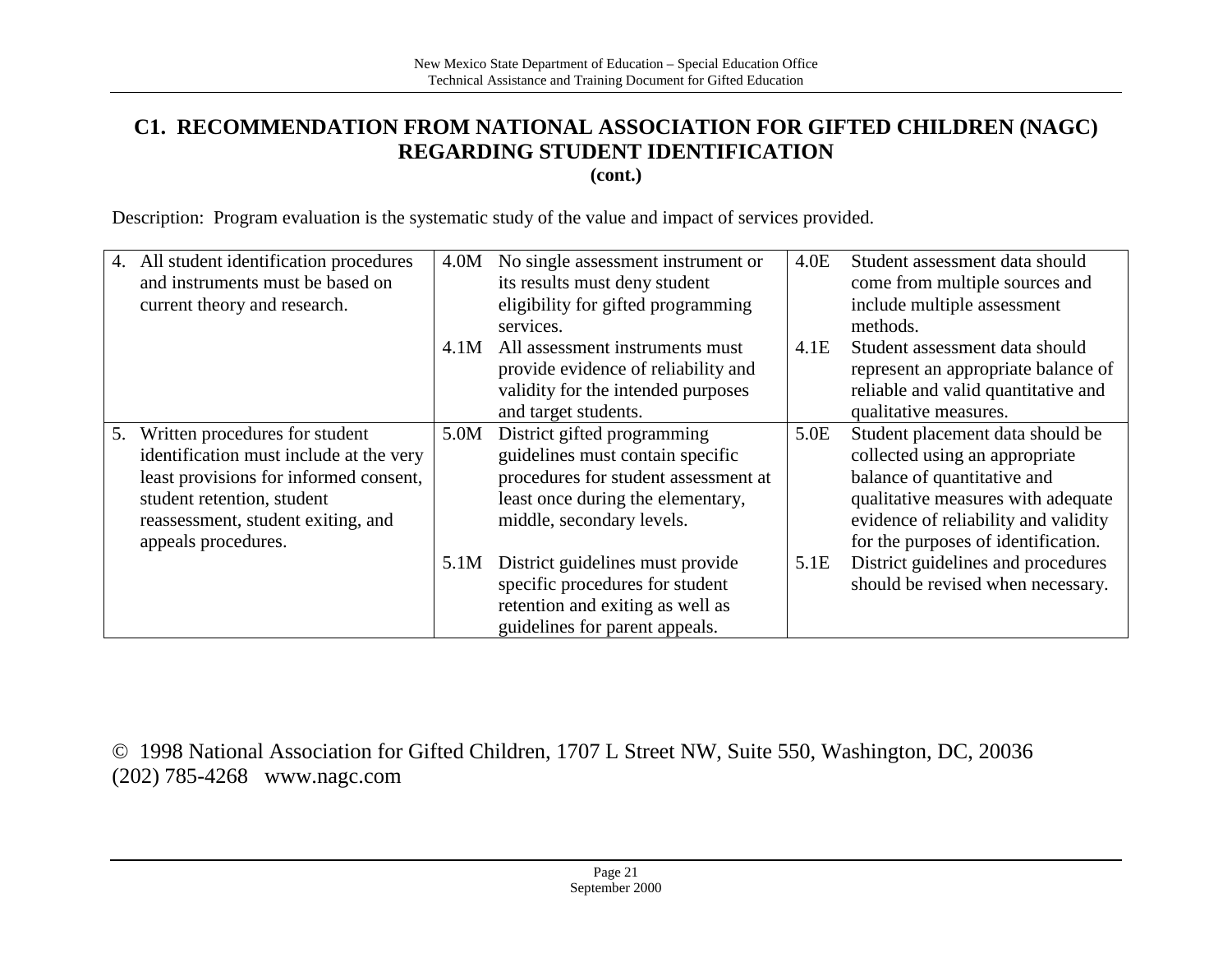## **D. POSSIBLE SCREENING INSTRUMENTS FOR ACHIEVEMENT**

| <b>Test Name</b>                                               | Focus                                                                        | <b>Age Range</b>   | <b>Test</b>                                        | <b>Additional Information</b>                                                                                           |
|----------------------------------------------------------------|------------------------------------------------------------------------------|--------------------|----------------------------------------------------|-------------------------------------------------------------------------------------------------------------------------|
| <b>SAT</b><br>(Stanford Achievement<br>Test)                   | Achievement-Total                                                            | ES & MS grades     | $\frac{1}{2}$ hour per subtest<br>Individual/Group |                                                                                                                         |
| <b>CTBS</b><br>(Calif. Test of Basic Skills)                   | Achievement-Total                                                            | ES & MS grades     | Group                                              |                                                                                                                         |
| Terra Nova Survey<br>(including the New Mexico)<br>supplement) | Achievement-Total<br>(Lang. Arts, Math, Reading,<br>Social Studies, Science) | ES & MS grades     | Group with time limits                             | Norm referenced and<br>criterion referenced;<br>four levels: beginning,<br>nearing proficiency,<br>proficient, advanced |
| <b>ITBS</b><br>(Iowa Test of Basic Skills)                     | Achievement-Total                                                            | ES & MS grades     | Group                                              |                                                                                                                         |
| <b>NM Writing Assessment</b>                                   | Written Language                                                             | 4th and 6th grades | Group                                              |                                                                                                                         |
| Gates-MacGinitie                                               | Reading                                                                      | MS & HS grades     | Individual/Group                                   |                                                                                                                         |
| <b>WIAT</b><br>(Weschsler Individual<br>Achievement Test)      | Achievement - Total                                                          | K-12th grades      | Individual                                         |                                                                                                                         |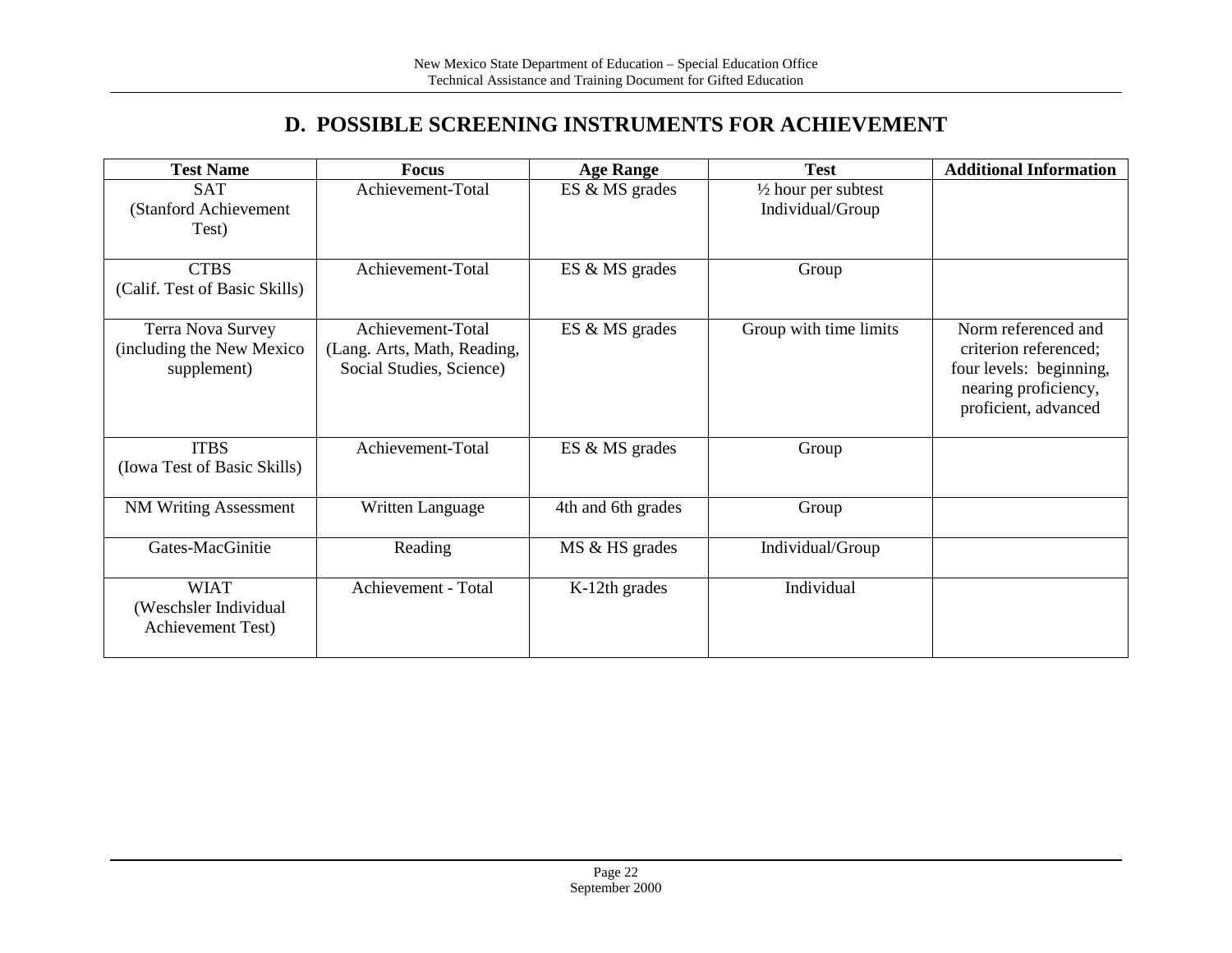## **D. POSSIBLE SCREENING INSTRUMENTS FOR INTELLECTUAL ABILITY**

| <b>Test Name</b>             | Focus                      | <b>Age Range</b>     | <b>Test</b>                | <b>Additional Information</b> |
|------------------------------|----------------------------|----------------------|----------------------------|-------------------------------|
| <b>OLSAT</b>                 | Verbal ability and non-    | For ES, MS, HS       | 1 hour                     | Gives cognitive ability       |
| (Otis-Lenon School Ability)  | verbal,                    | Levels AB - dictated | Individual/group           | scores                        |
| Test)                        | measures abstract thinking |                      |                            |                               |
| Publisher: Psych. Corp.      | and reasoning              |                      |                            |                               |
|                              |                            |                      |                            |                               |
| <b>MAT</b>                   | Non verbal                 | ES, MS               | 30 minutes                 | Removes language from         |
| (Matrix Analogies Test)      |                            | K-4th grades         | Individual/group           | testing;                      |
| Publisher: Psych. Corp.      |                            |                      |                            | may not provide enough        |
|                              |                            |                      |                            | test items for MS             |
|                              |                            |                      |                            |                               |
| <b>DAT</b>                   | Achievement                | For MS               | Each section approximately | Widely used for general       |
| (Differential Aptitude Test) | Math:                      |                      | 30 minutes                 | education math                |
|                              | Use subtest in:            |                      | Individual/Group           | placement;                    |
|                              | • spatial relations        |                      |                            | abstract reasoning section    |
|                              | • abstract reasoning       |                      |                            | is an especially good         |
|                              | • numerical ability        |                      |                            | indicator of intellectual     |
|                              |                            |                      |                            | ability                       |
| <b>COGAT</b>                 | Assesses the development   | K-12th grades        | 3 hours                    |                               |
| (Cognitive Abilities Test)   | of cognitive abilities:    |                      | Administered in 2 sessions |                               |
|                              | Verbal, quantitative, and  |                      |                            |                               |
|                              | non-verbal                 |                      |                            |                               |
|                              | reasoning/problem solving  |                      |                            |                               |
|                              |                            |                      |                            |                               |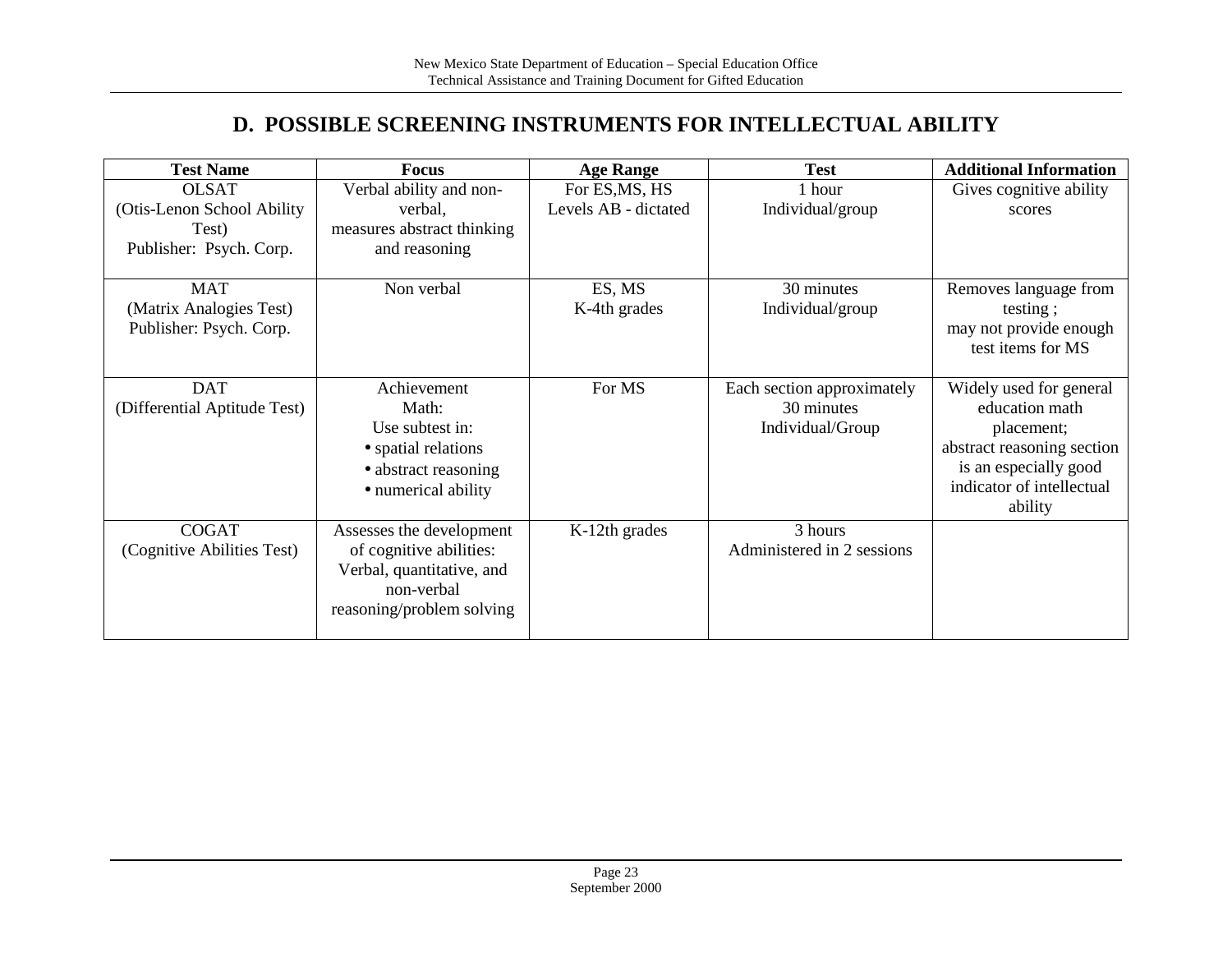#### **D. POSSIBLE SCREENING INSTRUMENTS FOR INTELLECTUAL ABILITY (cont.)**

| <b>Test Name</b>                                                                                                                | <b>Focus</b>                                                                          | <b>Age Range</b> | <b>Test</b>                                                     | <b>Additional Information</b>                                                                                                  |
|---------------------------------------------------------------------------------------------------------------------------------|---------------------------------------------------------------------------------------|------------------|-----------------------------------------------------------------|--------------------------------------------------------------------------------------------------------------------------------|
| <b>SAGES</b><br>(Screening Assessment for<br>Gifted Elementary Students)<br>Publisher: Western<br><b>Psychological Services</b> | Non-verbal reasoning                                                                  | Elementary       | 3 sections untimed<br>Individual<br>Lengthy                     | Scoring is difficult                                                                                                           |
| K-BIT<br>(Kaufman Brief Intelligence)<br>Test)<br>Publisher: AGS                                                                | Measures verbal/non-verbal<br>cognitive abilities                                     | K - Adult        | Approximately 1 hour<br>(time varies with age)<br>Individual    | Gives scale scores;<br>good for highly verbal<br>students                                                                      |
| <b>RAVENS PROGRESSIVE</b><br><b>MATRICES</b><br>Publisher: Psychological<br>Corp.                                               | Non-verbal<br>reasoning/critical thinking                                             | All ages         | Untimed (approximately 45<br>minutes)<br>Individual/Small group | Gives % tile score;<br>removes language from<br>testing;<br>useful for culturally and<br>linguistically diverse<br>populations |
| <b>DISCOVER PROGRAM</b><br>Publisher: Dr. June Maker,<br>University of Arizona<br>Tucson, Arizona                               | <b>Assessment of Multiple</b><br>Intelligences as defined by<br><b>Howard Gardner</b> | $K-12$           | Group<br>$2\frac{1}{2}$ hours                                   | <b>Assessment Team</b><br>training is required;<br>useful for culturally and<br>linguistically diverse<br>populations          |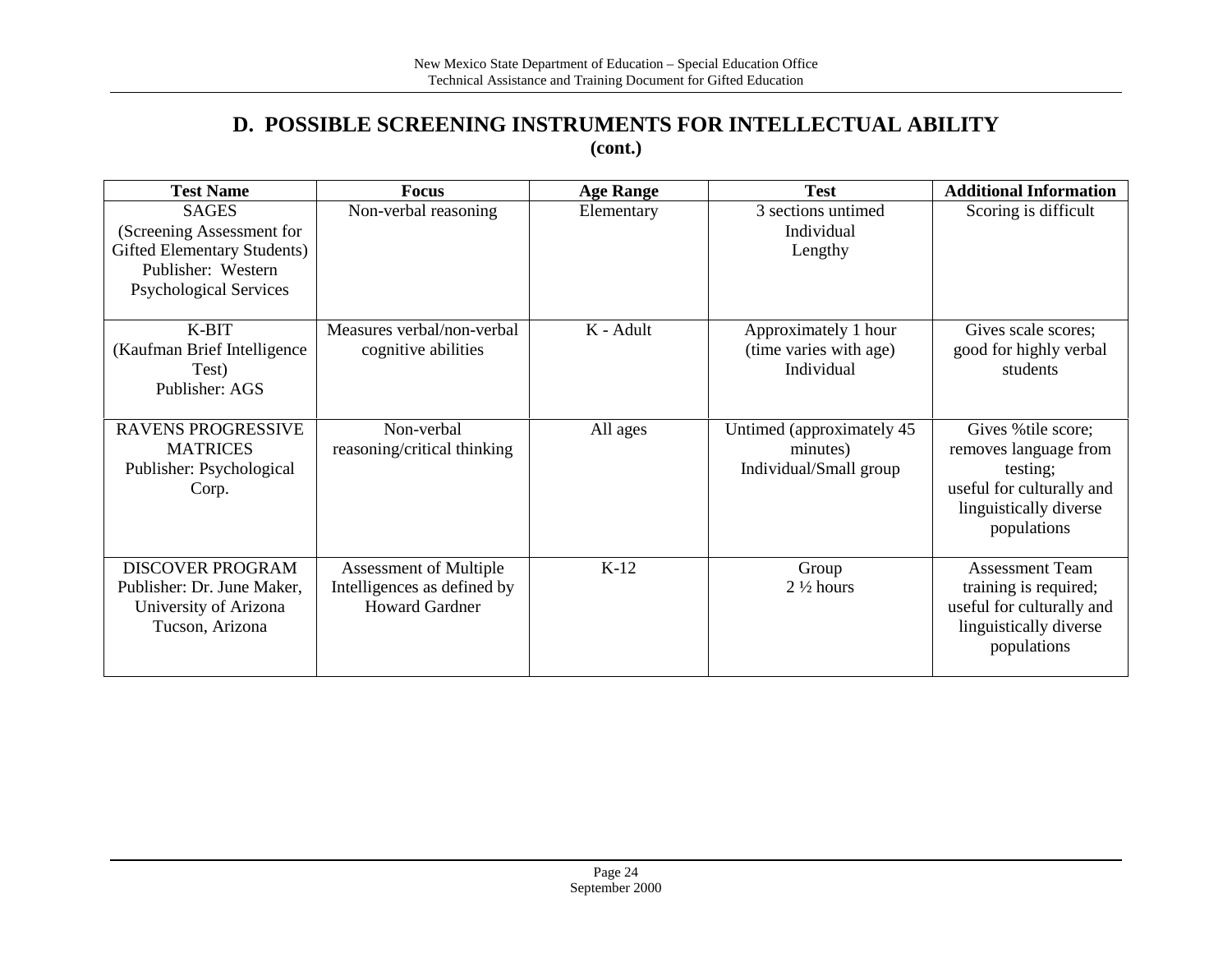### **D. POSSIBLE SCREENING INSTRUMENTS FOR OTHER ABILITIES OR STRENGTHS**

| <b>Test Name</b>                          | <b>Focus</b>                        | <b>Age Range</b> | <b>Test</b>                               | <b>Additional Information</b>              |
|-------------------------------------------|-------------------------------------|------------------|-------------------------------------------|--------------------------------------------|
| KOI                                       | Characteristics of                  | $K-3$            | Classroom teacher observes                | Increases opportunities to                 |
| (Kingore Observation                      | Giftedness:                         |                  | and tallies characteristics               | identify difficult-to-find                 |
| Inventory)                                | observation of seven                |                  | displayed by students over a              | children;                                  |
| Publisher: Leadership<br>Publishers, Inc. | categories or characteristics       |                  | six-week period                           | records characteristics;<br>can be used as |
|                                           | typical of young gifted<br>children |                  |                                           | documentation of                           |
|                                           |                                     |                  |                                           | characteristics of                         |
|                                           |                                     |                  |                                           | giftedness;                                |
|                                           |                                     |                  |                                           | serve as an instructional                  |
|                                           |                                     |                  |                                           | focus                                      |
|                                           |                                     |                  |                                           |                                            |
| <b>TTCT</b>                               | Creativity:                         | ES, MS, HS       | Approximately 45 minutes                  | Scoring is difficult;                      |
| (Torrance Test of Creative)               | assess five aspects of              |                  |                                           | removes language from                      |
| Thinking)                                 | creative thinking:                  |                  |                                           | testing;                                   |
|                                           | $\bullet$ fluency                   |                  |                                           | useful for children who                    |
|                                           | • flexibility                       |                  |                                           | are highly creative or                     |
|                                           | • originality                       |                  |                                           | who have ESL<br>considerations             |
|                                           | • abstractness of titles            |                  |                                           |                                            |
|                                           | • resistance of                     |                  |                                           |                                            |
|                                           | premature closure                   |                  |                                           |                                            |
| Renzulli Scales for Rating                | Characteristics of                  |                  |                                           | Each scale should be                       |
| the Behavioral                            | giftedness:                         | All ages         | Teacher ratings of individual<br>students | looked at separately;                      |
| Characteristics of Superior               | teacher observation of ten          |                  |                                           | no attempt should be                       |
| <b>Students</b>                           | categories of behaviors             |                  |                                           | made to add the                            |
| Publisher: Creative                       | typical of gifted students          |                  |                                           | subscores together to                      |
| <b>Learning Press</b>                     |                                     |                  |                                           | form a total score                         |
|                                           |                                     |                  |                                           |                                            |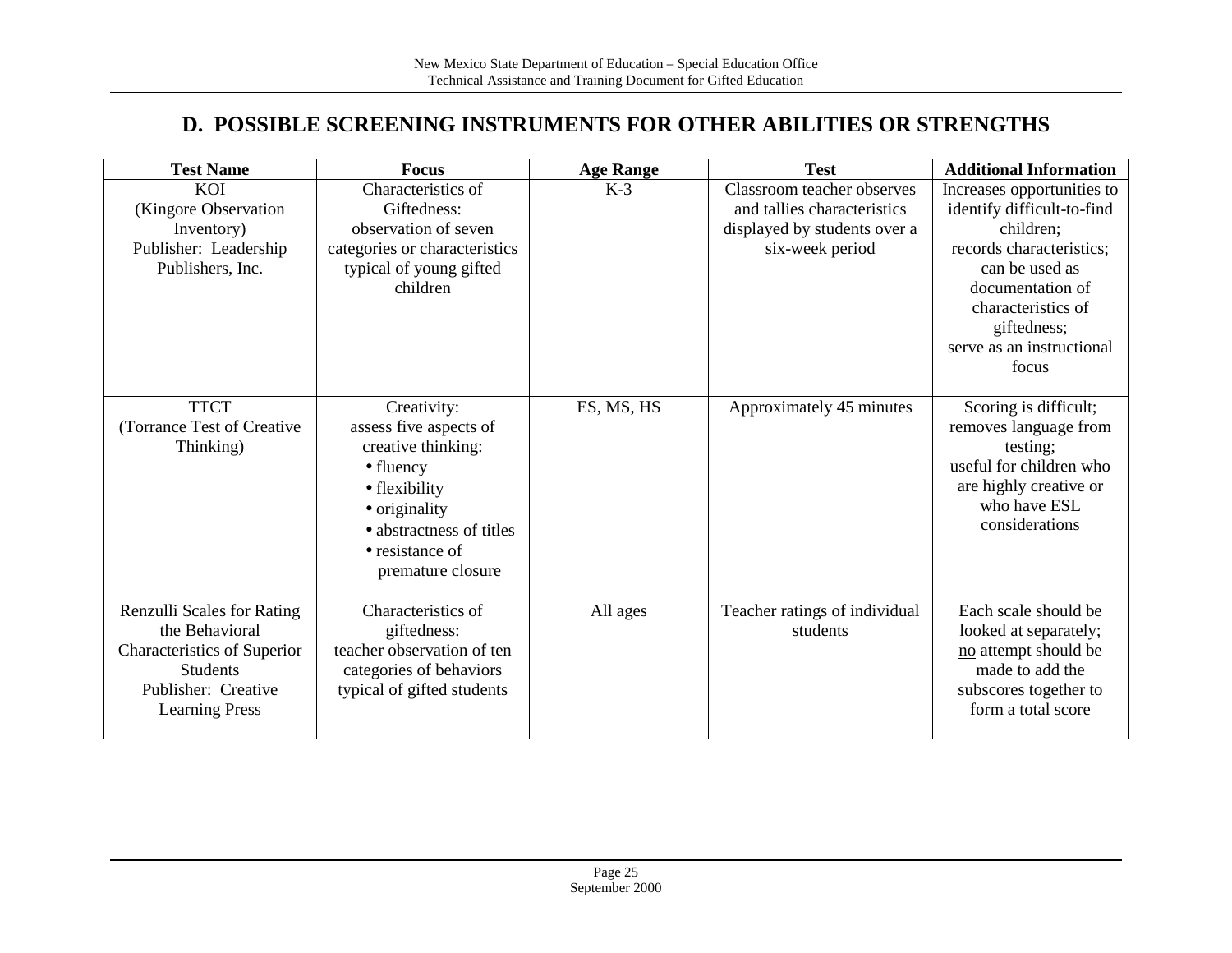#### **D. POSSIBLE SCREENING INSTRUMENTS FOR OTHER ABILITIES OR STRENGTHS (cont.)**

| <b>Test Name</b>                 | <b>Focus</b><br><b>Age Range</b> |          | <b>Test</b>                   | <b>Additional Information</b> |
|----------------------------------|----------------------------------|----------|-------------------------------|-------------------------------|
| <b>Torrance Scale for Rating</b> | Characteristics of               | All ages | Teacher ratings of individual | Useful for diverse            |
| <b>Positive Creative</b>         | Giftedness:                      |          | students                      | populations of gifted         |
| <b>Characteristics</b>           | teacher estimate of students'    |          |                               | students                      |
| (See Appendix D)                 | characteristics;                 |          |                               |                               |
|                                  | creative expression in           |          |                               |                               |
|                                  | eighteen areas                   |          |                               |                               |
|                                  |                                  |          |                               |                               |
| <b>SOI</b>                       | Measure of specific learning     | All ages | Each subtest is very quick    | <b>DO NOT USE the</b>         |
| Learning Abilities Test          | abilities based on Guilford's    |          |                               | following subtests since      |
| Publisher: SOI Systems           | Structure of Intellect           |          |                               | they are used for             |
|                                  |                                  |          |                               | diagnostic purposes:          |
|                                  |                                  |          |                               | DFU, DMU, CMR, NSI,           |
|                                  |                                  |          |                               | <b>NST</b>                    |

See Appendix C for additional information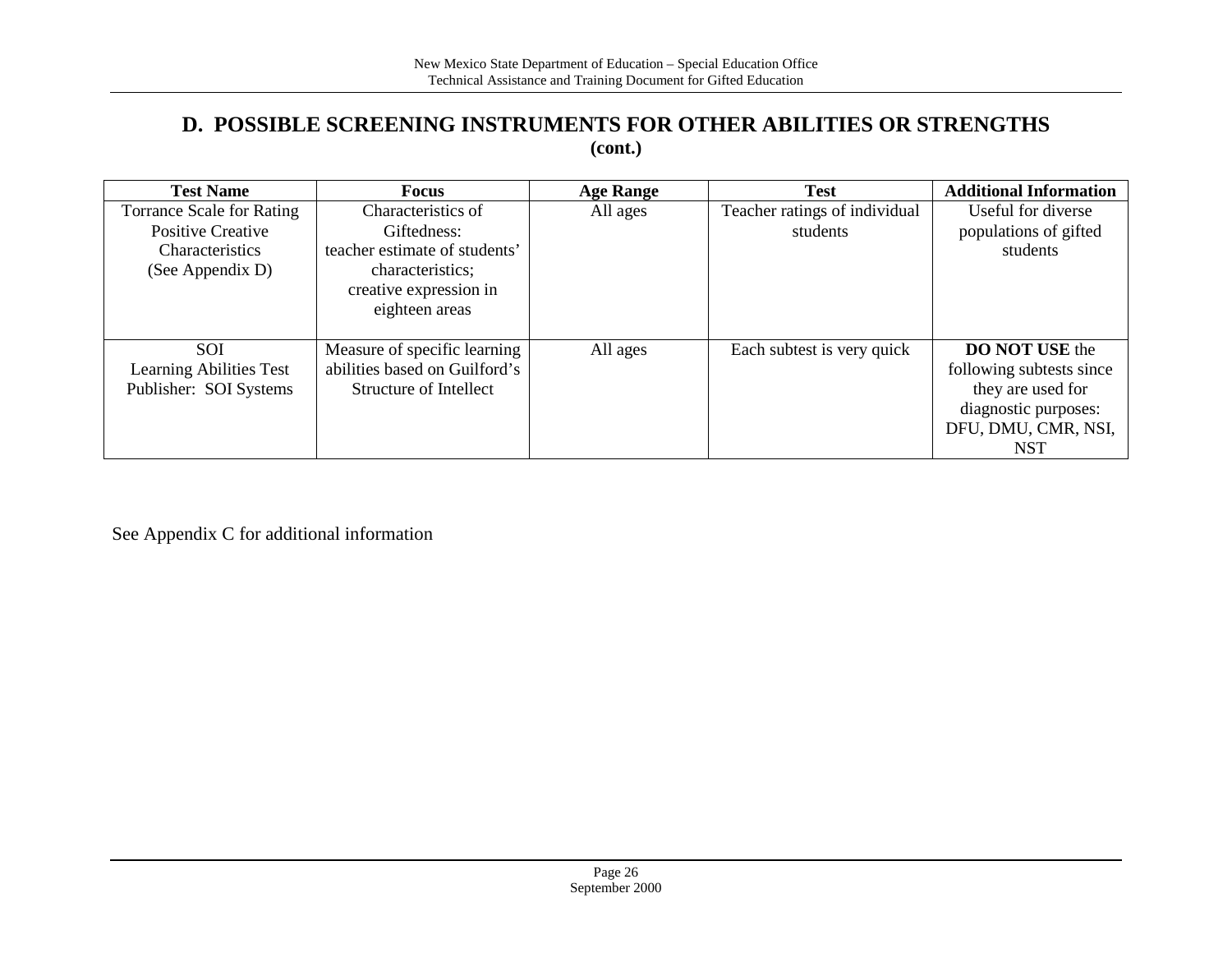## **E. DISTINGUISHING CHARACTERISTICS OF GIFTED STUDENTS WITH FACTORS<sup>1</sup>**

|                        | <b>TRADITIONAL</b>                                        | <b>CHARACTERISTICS OF</b>                  | <b>CHARACTERISTICS OF</b>     | <b>CHARACTERISTICS OF</b>                                       |
|------------------------|-----------------------------------------------------------|--------------------------------------------|-------------------------------|-----------------------------------------------------------------|
|                        | <b>CHARACTERISTICS</b>                                    | CULTURALLY/LINGUISTICALLY                  | LOW SOCIO-ECONOMIC            | <b>GIFTED STUDENTS WITH</b>                                     |
|                        |                                                           | DIVERSE GIFTED STUDENTS                    | <b>GIFTED STUDENTS</b>        | <b>DISABILITY</b>                                               |
|                        | Ability to learn basic skills                             | May require more repetition or hands-      | Lack of opportunities and     | Often struggles to learn basic skills                           |
|                        | quickly and easily and to<br>retain information with less | on experiences at an introductory<br>level | access to school-readiness    | due to cognitive processing<br>difficulties; needs to learn     |
|                        |                                                           |                                            | materials may delay           |                                                                 |
| <b>BASIC</b><br>SKILLS | repetition                                                |                                            | acquisition of basic skills   | compensatory strategies in order to<br>acquire basic skills and |
|                        |                                                           |                                            |                               | information                                                     |
|                        |                                                           |                                            |                               |                                                                 |
|                        | High verbal ability                                       | May have high verbal ability in native     | Lack of opportunities may     | High verbal ability but extreme                                 |
|                        |                                                           | language; may rapidly acquire              | delay the development of      | difficulty in written language area;                            |
| VERBAL<br>SKILLS       |                                                           | English language skills if he/she          | verbal skills                 | may use language in inappropriate                               |
|                        |                                                           | possesses academic skills in his/her       |                               | ways and at inappropriate times.                                |
|                        |                                                           | home language                              |                               |                                                                 |
|                        |                                                           |                                            |                               |                                                                 |
|                        | Early reading ability                                     | May demonstrate strong storytelling        | Lack of access to reading     | Frequently has reading problems                                 |
|                        |                                                           | ability and ability to read                | materials may delay           | due to cognitive processing                                     |
|                        |                                                           | environmental print in home language       | acquisition of reading skills | deficits                                                        |
| READING<br>ABILITY     |                                                           |                                            |                               |                                                                 |
|                        |                                                           |                                            |                               |                                                                 |
|                        | Keen powers of observation                                | May display high levels of visual          | Strong observational skills   | Strong observations skills but                                  |
|                        |                                                           | memory or auditory memory skills           | which are often used to       | often has deficits in memory skills                             |
| <b>OBSERVATION</b>     |                                                           |                                            | "survive on the streets"      |                                                                 |
| <b>SKILLS</b>          |                                                           |                                            |                               |                                                                 |
|                        |                                                           |                                            |                               |                                                                 |
|                        |                                                           |                                            |                               |                                                                 |
|                        |                                                           |                                            |                               |                                                                 |

<sup>&</sup>lt;sup>1</sup> Albuquerque Public Schools Gifted Task Force; developed by E. Nielsen (1999)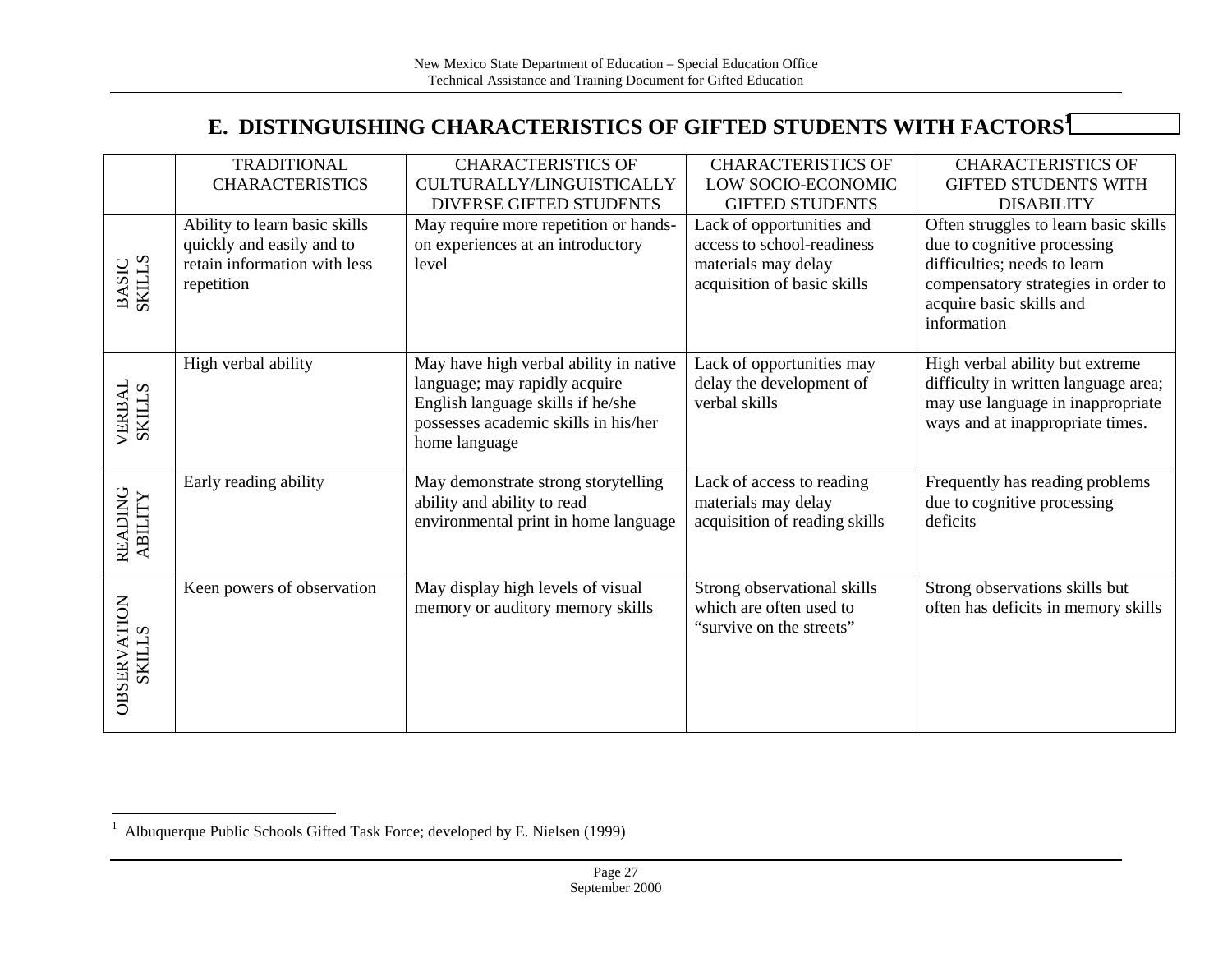## **E. DISTINGUISHING CHARACTERISTICS OF GIFTED STUDENTS WITH FACTORS (cont.)**

|                    | <b>TRADITIONAL</b><br><b>CHARACTERISTICS</b>                                | <b>CHARACTERISTICS OF</b><br>CULTURALLY/LINGUISTICALLY                                                                                                  | <b>CHARACTERISTICS OF</b><br>LOW SOCIO-ECONOMIC                                                                                    | <b>CHARACTERISTICS OF</b><br><b>GIFTED STUDENTS WITH</b>                                                                                                                            |
|--------------------|-----------------------------------------------------------------------------|---------------------------------------------------------------------------------------------------------------------------------------------------------|------------------------------------------------------------------------------------------------------------------------------------|-------------------------------------------------------------------------------------------------------------------------------------------------------------------------------------|
|                    |                                                                             | <b>DIVERSE GIFTED STUDENTS</b>                                                                                                                          | <b>GIFTED STUDENTS</b>                                                                                                             | <b>DISABILITY</b>                                                                                                                                                                   |
| PROBLEM<br>SOLVING | Strong critical thinking,<br>problem solving and decision-<br>making skills | Strong critical thinking in primary<br>language; often solves problems in<br>creative ways; particularly interested<br>in solving "real-world" problems | Excels in brainstorming and<br>solving "real-world" problems;<br>strong critical thinking ability;<br>rapid decision making skills | Excels in solving "real-world"<br>problems; outstanding critical<br>thinking and decision-making<br>skills; often independently<br>develops compensatory skills                     |
| PERSISTENCE        | Long attention span;<br>persistent, intense<br>concentration                | Long attention span;<br>persistent, intense concentration                                                                                               | Persistent in areas of interest<br>usually unrelated to school                                                                     | Frequently has attention deficit<br>problems but may concentrate for<br>long periods in areas of interest                                                                           |
| CURIOSITY          | Questioning attitude                                                        | Some culturally diverse children are<br>raised not to question authority                                                                                | Questioning attitude which<br>may at times be demonstrated<br>in a confronting or challenging<br>way                               | Strong questioning attitude; may<br>appear disrespectful when<br>questioning information, facts, etc.<br>presented by teacher                                                       |
| CREATIVITY         | Creative in the generation of<br>thoughts, ideas, actions;<br>innovative    | Often displays richness of imagery in<br>ideas, art, music, primary language,<br>etc.; can improvise with<br>commonplace objects                        | Strong creative abilities                                                                                                          | Unusual imagination; frequently<br>generates original and at times<br>rather "bizarre" ideas; extremely<br>divergent in thought; may appear<br>to daydream when generating<br>ideas |
| RISK<br>TAKING     | Takes risks                                                                 | Degree of risk taking may depend<br>upon the familiarity of the situation<br>based on different cultural<br>experiences                                 | Takes risks often without<br>consideration of consequences                                                                         | Often unwilling to take risks with<br>regard to academics; takes risks in<br>non-school areas without<br>consideration of consequences                                              |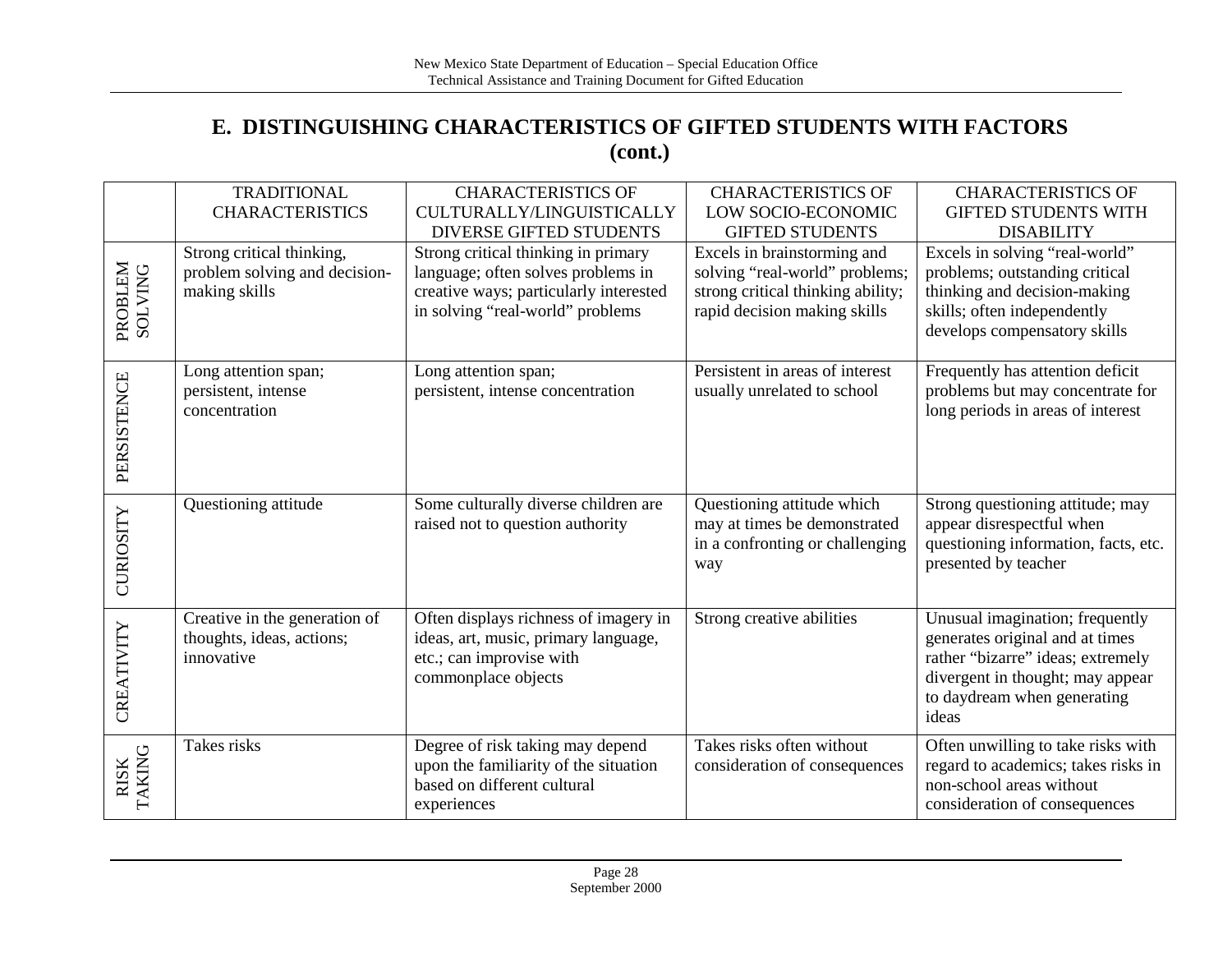### **E. DISTINGUISHING CHARACTERISTICS OF GIFTED STUDENTS WITH FACTORS (cont.)**

|              | <b>TRADITIONAL</b><br><b>CHARACTERISTICS</b>      | <b>CHARACTERISTICS OF</b><br>CULTURALLY/LINGUISTICALLY<br><b>DIVERSE GIFTED STUDENTS</b> | <b>CHARACTERISTICS OF</b><br>LOW SOCIO-ECONOMIC<br><b>GIFTED STUDENTS</b>                                                                                                                                                     | <b>CHARACTERISTICS OF</b><br><b>GIFTED STUDENTS WITH</b><br><b>DISABILITY</b>                                                                                                                              |
|--------------|---------------------------------------------------|------------------------------------------------------------------------------------------|-------------------------------------------------------------------------------------------------------------------------------------------------------------------------------------------------------------------------------|------------------------------------------------------------------------------------------------------------------------------------------------------------------------------------------------------------|
| <b>HUMOR</b> | Unusual, often highly<br>developed sense of humor | Humor may be displayed through<br>unique use of language and responses                   | May use humor to become<br>"class clown", to deal with<br>stressful situations, and to<br>avoid trouble                                                                                                                       | Humor may be used to divert<br>attention from school failure; may<br>use humor to make fun of peers or<br>to avoid trouble                                                                                 |
| MATURITY     | May mature at different rates<br>than age peers   | Accepts responsibilities in the home<br>normally reserved for older children             | Often matures earlier than age<br>peers since they must accept<br>responsibilities in the home<br>which are normally reserved<br>for older children or even<br>adults; inexperience may make<br>them appear socially immature | Sometimes appears immature since<br>they may use anger, crying,<br>withdrawal, etc. to express feelings<br>and to deal with difficulties                                                                   |
| INDEPENDENCE | Sense of independence                             | May be culturally socialized to work<br>in groups rather than independently              | Circumstances often have<br>forced the student to become<br>extremely independent and<br>self sufficient                                                                                                                      | Requires frequent teacher support<br>and feedback in deficit area; highly<br>independent in other areas; often<br>appears to be extremely stubborn<br>and inflexible                                       |
| EMOTIONALITY | Sensitive                                         | May be particularly sensitive to racial<br>or cultural issues                            | May be critical of self and<br>others including teachers; can<br>understand and express<br>concern about the feelings of<br>others even while engaging in<br>anti-social behavior                                             | Sensitive regarding disability<br>area(s); highly critical of self and<br>others including teachers; can<br>express concern about the feelings<br>of others even while engaging in<br>anti-social behavior |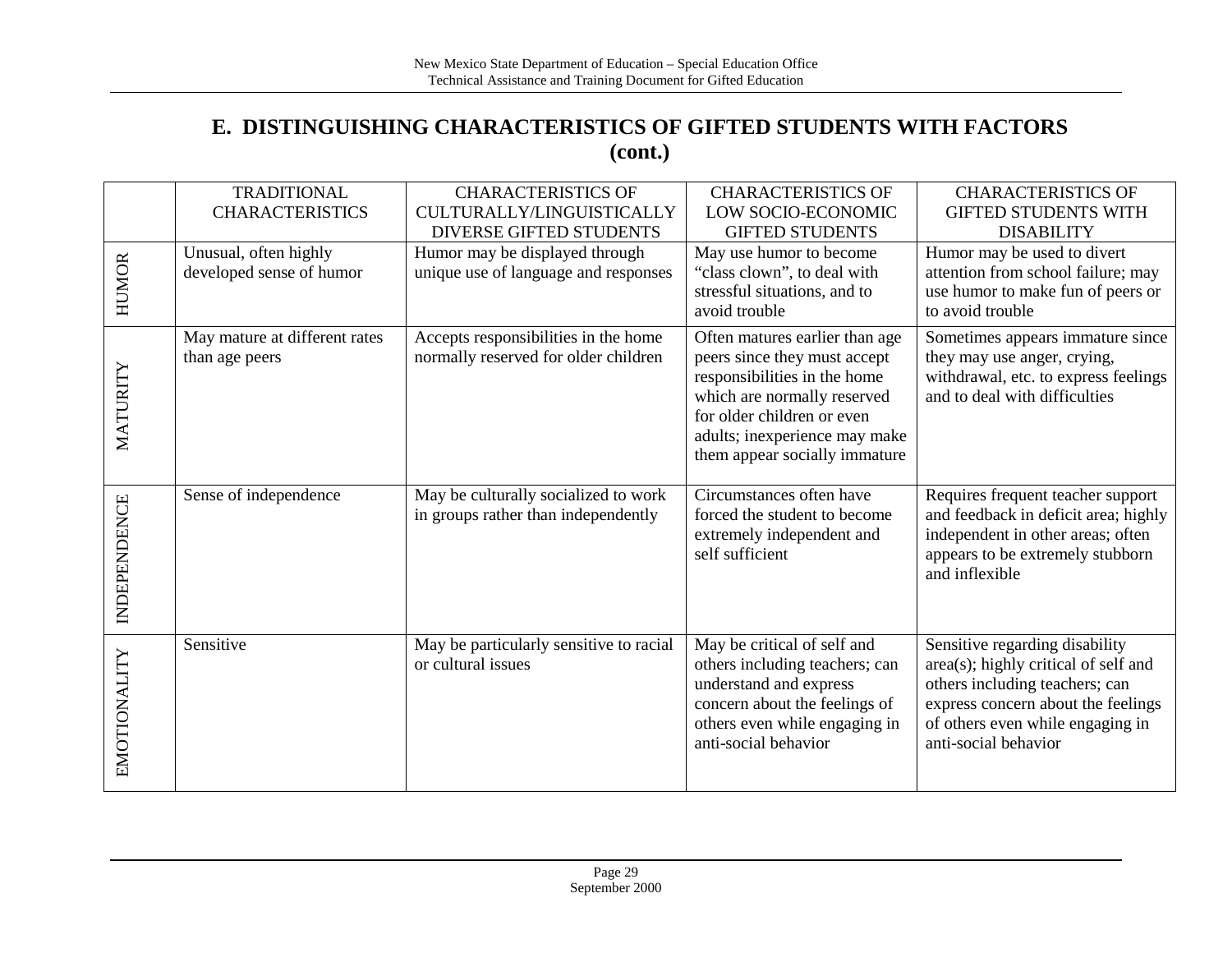## **E. DISTINGUISHING CHARACTERISTICS OF GIFTED STUDENTS WITH FACTORS (cont.)**

|                                  | <b>TRADITIONAL</b>                                                                             | <b>CHARACTERISTICS OF</b>                                                                                                                  | <b>CHARACTERISTICS OF</b>                                                                                                                                                                    | <b>CHARACTERISTICS OF</b>                                                                                                                                                              |
|----------------------------------|------------------------------------------------------------------------------------------------|--------------------------------------------------------------------------------------------------------------------------------------------|----------------------------------------------------------------------------------------------------------------------------------------------------------------------------------------------|----------------------------------------------------------------------------------------------------------------------------------------------------------------------------------------|
|                                  | <b>CHARACTERISTICS</b>                                                                         | CULTURALLY/LINGUISTICALLY                                                                                                                  | LOW SOCIO-ECONOMIC                                                                                                                                                                           | <b>GIFTED STUDENTS WITH</b>                                                                                                                                                            |
|                                  |                                                                                                | DIVERSE GIFTED STUDENTS                                                                                                                    | <b>GIFTED STUDENTS</b>                                                                                                                                                                       | <b>DISABILITY</b>                                                                                                                                                                      |
|                                  | May not be accepted by other                                                                   | May be perceived as a loner due to                                                                                                         | Economic circumstances as                                                                                                                                                                    | May be perceived as a loner since                                                                                                                                                      |
| SOCIAL<br>SKILLS                 | children and may feel isolated                                                                 | racial/cultural isolation and/or<br>inability to speak English; entertains<br>self easily using imagination in games<br>and ingenious play | well as his/her giftedness may<br>isolate the student from more<br>financially secure peers                                                                                                  | he/she does not fit typical model<br>for either a gifted or a learning<br>disabled student; sometimes has<br>difficulty being accepted by peers<br>due to poor social skills           |
| LEADERSHIP                       | Exhibits leadership ability                                                                    | May be leader in the community but<br>not in the school setting; demonstrates<br>"street-wise" behavior                                    | May be a leader among the<br>more non-traditional students;<br>demonstrates strong "street-<br>wise" behavior; often excels in<br>brainstorming and problem<br>solving around social issues. | Often leader among the more non-<br>traditional students; demonstrates<br>strong "street-wise" behavior; the<br>disability may interfere with<br>ability to exercise leadership skills |
| <b>INTERESTS</b><br><b>BROAD</b> | Wide range of interests                                                                        | Interests may include culturally<br>related activities                                                                                     | Wide range of interests that<br>are often unrelated to<br>topics/subjects addressed in<br>school                                                                                             | Wide range of interest but is<br>handicapped in pursuing them due<br>to process/learning problems                                                                                      |
| <b>INTERESTS</b><br>FOCUSED      | Very focused interests, i.e., a<br>passion about a certain topic to<br>the exclusion of others | Very focused interests, i.e., a passion<br>about a certain topic to the exclusion<br>of others                                             | Very focused interests, i.e., a<br>passion about a certain topic to<br>the exclusion of others -<br>usually not related to school<br>subjects                                                | Very focused interest, i.e., a<br>passion about a certain topic to the<br>exclusion of others --- often not<br>related to school subjects                                              |

From: New Mexico State Department of Education (1994). *Technical Assistance Document-Gifted Education*; Fox, L., Brody, L., & Tobin, D. (1983). *Learning-Disabled Gifted Children*; Torrance, E.P., Goff, K. & Neil, B. (1998). *Multicultural Mentoring of the Gifted and Talented*; VanTassel-Baska, J., Patton, J. & Prillaman, D. (1991). *Gifted Youth At Risk.*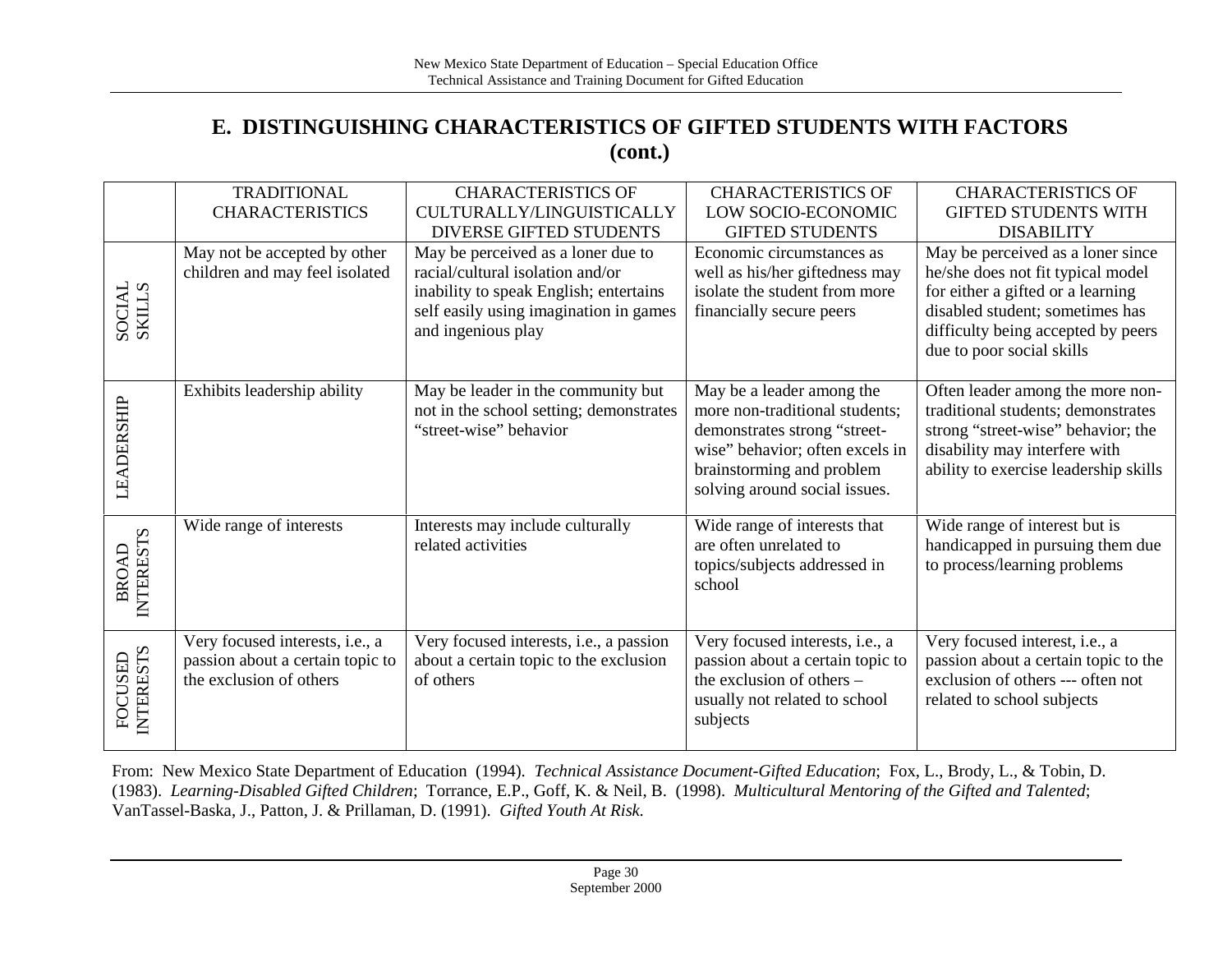## **F. INDICATORS OF GIFTEDNESS**

#### **"CREATIVE POSITIVES" AMONG ECONOMICALLY DISADVANTAGED GROUPS**

From: E. Paul Torrance, Kathy Goff, Neil B. Satterfield. (1998). *Multicultural Mentoring of the Gifted and Talented*. Waco, TX: Prufrock Press.

"Not all members of economically disadvantaged groups are gifted in all of these positives; however, these creative positives occur to a high degree among such groups in general. These creative positives can be observed among poor children by anyone who is willing to become a sensitive, open-minded human being in situations where trust and freedom are established." (pages 18-19)

- Ability to express feelings and emotions
- Ability to improvise with commonplace materials
- Articulateness in role playing and story telling
- Enjoyment of and ability in visual art --- drawing, painting, and sculpture
- Enjoyment of and ability in creative movement, dance, and dramatics
- Enjoyment of and ability in music and rhythm
- Expressive speech
- Fluency and flexibility in nonverbal media
- Enjoyment of and skill in group activities and problem solving
- Responsiveness to the concrete
- Responsiveness to the kinesthetic
- Expressiveness of gestures and body language, and ability to interpret body language
- Humor and sense of humor
- Richness of imagery in informal language
- Originality of ideas in problem solving
- Problem centeredness or persistence in problem solving
- Emotional responsiveness
- Quickness of warm-up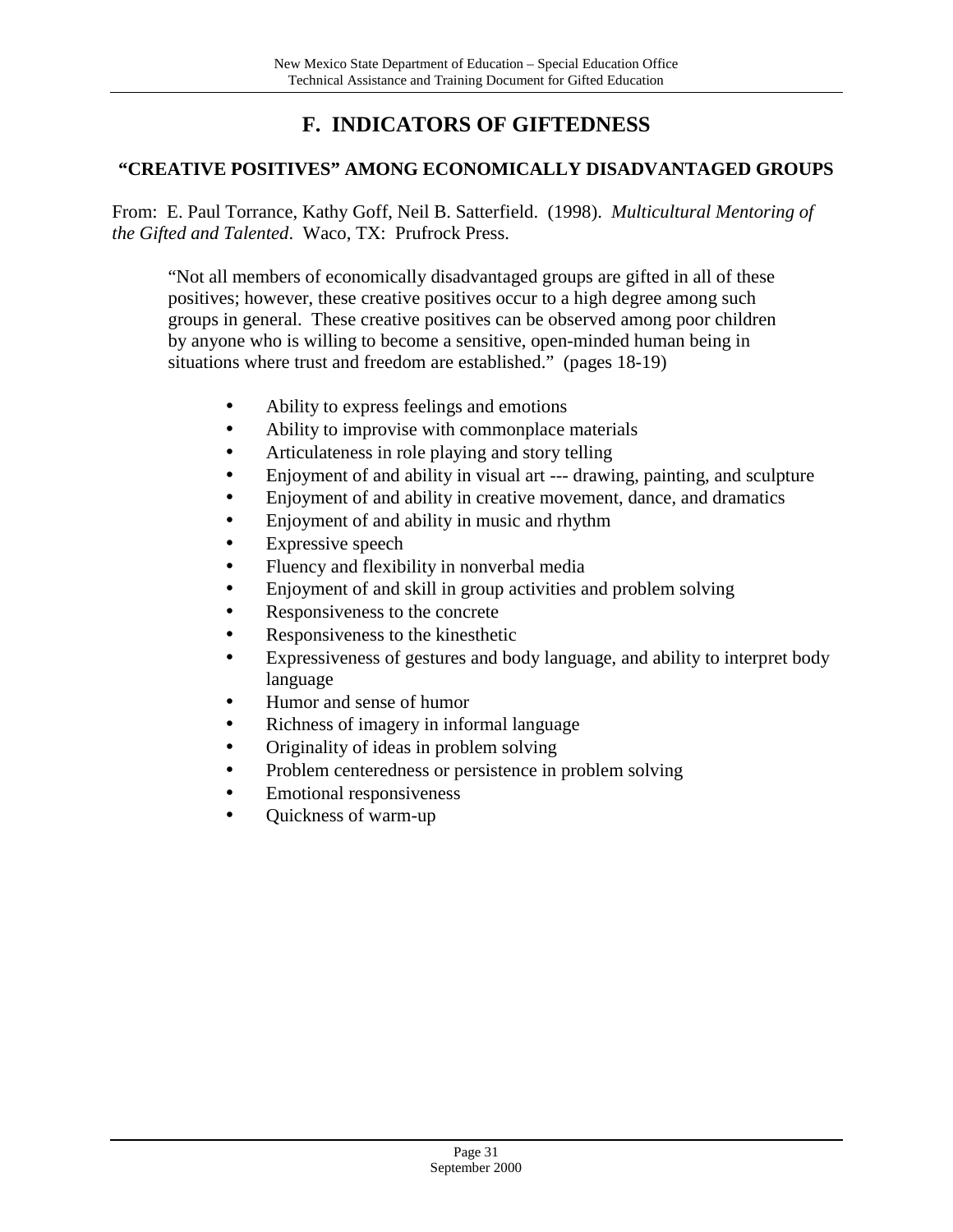## **G. CHARACTERISTICS AND CONCOMITANT PROBLEMS2**

#### **CHARACTERISTICS**

- 1. Keen power of observation, naïve receptivity; sense of the significant; willingness to examine the unusual
- 2. Power of abstraction, conceptualization, synthesis; interest in inductive learning and problem solving; pleasure in intellectual activity
- 3. Interest in cause-effect relations; ability to see relationships; interest in applying concepts; love of truth
- 4. Liking for structure and order; liking for consistency, as in value systems, number systems, clocks, calendars
- 5. Retentiveness
- 6. Verbal proficiency; large vocabulary; facility in expression; interest in reading, breadth of information in advanced areas
- 7. Questioning attitude, intellectual curiosity, inquisitive mind; intrinsic motivation
- 8. Power of critical thinking; skepticism, evaluative testing; self-criticism and selfchecking
- 9. Creativeness and inventiveness; liking for new ways of doing things; interest in creating, brainstorming, free-wheeling
- 10. Power of concentration; intense attention that excludes all else; long attention span
- 11. Persistent, goal-directed behavior
- 12. Sensitivity, intuitiveness, empathy for others; need for emotional support and a sympathetic attitude
- 13. High energy, alertness, eagerness; periods of intense voluntary effort preceding invention
- 14. Independence in work and study; preference for individualized work; self-reliance, need for freedom of movement and action
- 15. Versatility and virtuosity; diversity of interests and abilities; many hobbies; proficiency in art forms such as music and drawing proficiency
- 16. Friendly and outgoing

 $\overline{a}$ 

#### **CONCOMITANT PROBLEMS**

- 1. Possible gullibility
- 2. Occasional resistance to direction; rejection or remission of detail
- 3. Difficulty in accepting the illogical
- 4. Invention of own systems, sometimes conflicting
- 5. Dislike for routine and drill; need for early mastery of foundation skills
- 6. Need for specialized reading vocabulary early; parent resistance to reading; escape into verbalism
- 7. Lack of early home or school stimulation
- 8. Critical attitude toward others; discouragement from self-criticism
- 9. Rejection of the know; need to invent for oneself
- 10. Resistance to interruption
- 11. Stubbornness
- 12. Need for success and recognition; sensitivity to criticism; vulnerability to peer group rejection
- 13. Frustration with inactivity and absence of progress
- 14. Parent and peer group pressures and nonconformity; problems of rejection and rebellion
- 15. Lack of homogeneity in group work; need for flexibility and individualization; need for help in exploring and developing interests; need to build basic competencies in major interests
- 16. Needs a variety of peer group relations

 $2^{2}$  May V. Seagoe, Professor of Education, University of California at Los Angeles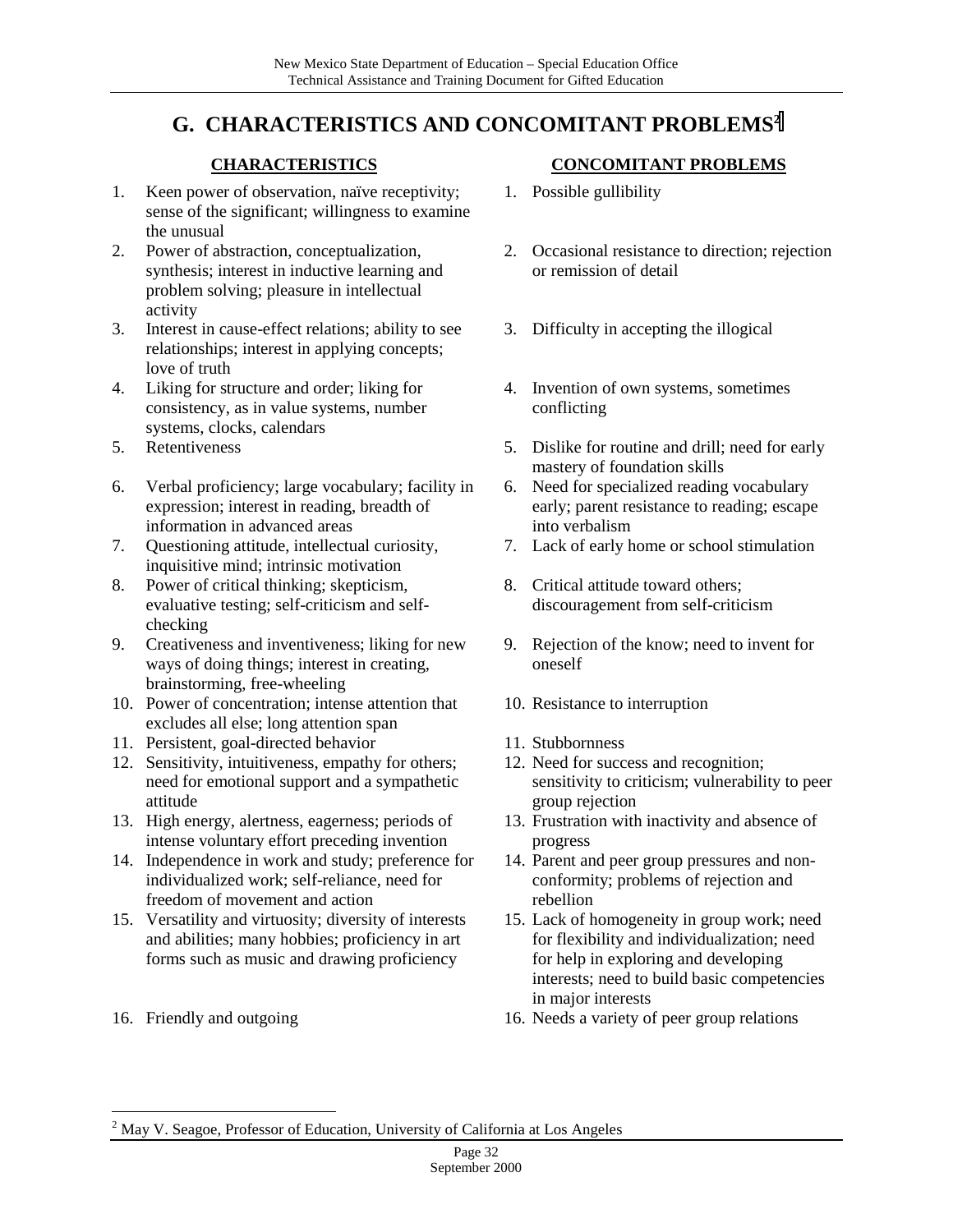## **H. SPECIAL POPULATIONS**

Gifted children can be found in all populations. In some instances, a child's true abilities are not recognized and that child may not be receiving appropriate educational services. The New Mexico State Department of Education's criteria for gifted students attempts to address the underrepresentation in gifted programs for four populations. These populations included those students with:

- cultural differences
- linguistic differences
- lower socioeconomic status
- disabling conditions

Other special populations also need consideration. Listed below are some groups of gifted children who have unique educational needs.

#### **YOUNG GIFTED CHILDREN**

Young children ages 3 through 8 have been recognized as one of several subpopulations of gifted children who are underserved. Early identification and appropriate education are particularly critical as a means of nurturing potential. Research supports special instruction for young children designed to address their capacity for learning and social/emotional vulnerability. A collaborative approach between families and school personnel should address identification, curriculum planning, and evaluation.

#### **GIFTED UNDERACHIEVER**

Students who are gifted may be underachievers. These students, although scoring high on standardized measures, often fail to achieve in much of their everyday course work. The causes and manifestations of underachievement are varied. These students should not be precluded from identification and/or participation in gifted programming as a result of their underachievement in the regular classroom.

Recent research demonstrates the importance of two factors in the reversal of underachievement:

- teacher concern for participation in the student's success
- student involvement in a project in some area of interest

#### **GIFTED GIRLS**

As gifted girls progress through their school years, they tend to become less confident and less willing to believe in their abilities. Research indicates that girls start out equal or superior to boys on tests of ability and achievement in the elementary grades but gradually begin to fall behind, especially in science and math at the junior high and high school levels and in all areas at the college and post college levels. Special programs may need to be developed to support this population.

#### **HIGHLY GIFTED**

Students identified as highly gifted have needs that may require programs and services beyond the general gifted programs. These students need to be comfortable with themselves and their unique abilities. The discrepancy between their cognitive ability and chronological age may contribute to significant social-emotional difficulties. Additionally, the differences between these students and their age peers frequently cause isolation. Schools have a responsibility to design services that address both academic and social-emotional needs of this population.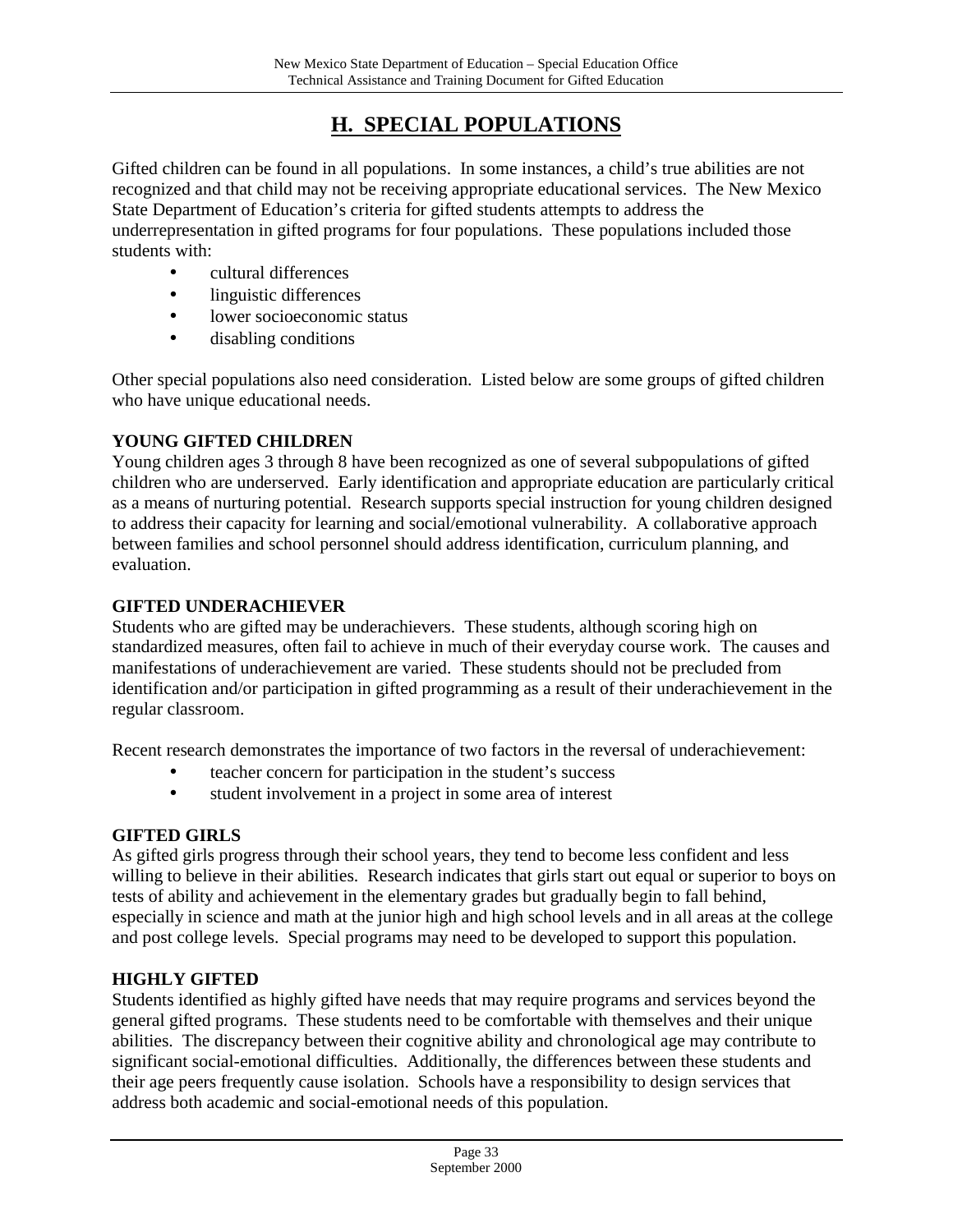# **SECTION III**

## **Gifted Programming**

- A. CEC Recommendations
- B. NAGC Recommendations
	- 1. Program Design
	- 2. Program Evaluation
	- 3. Program Administration/Management
- C. Special Education Service Delivery Models
- D. General Education Service Delivery Models
- E. Enrichment
- F. Acceleration
- G. NAGC Recommendations
	- 1. Social-Emotional Development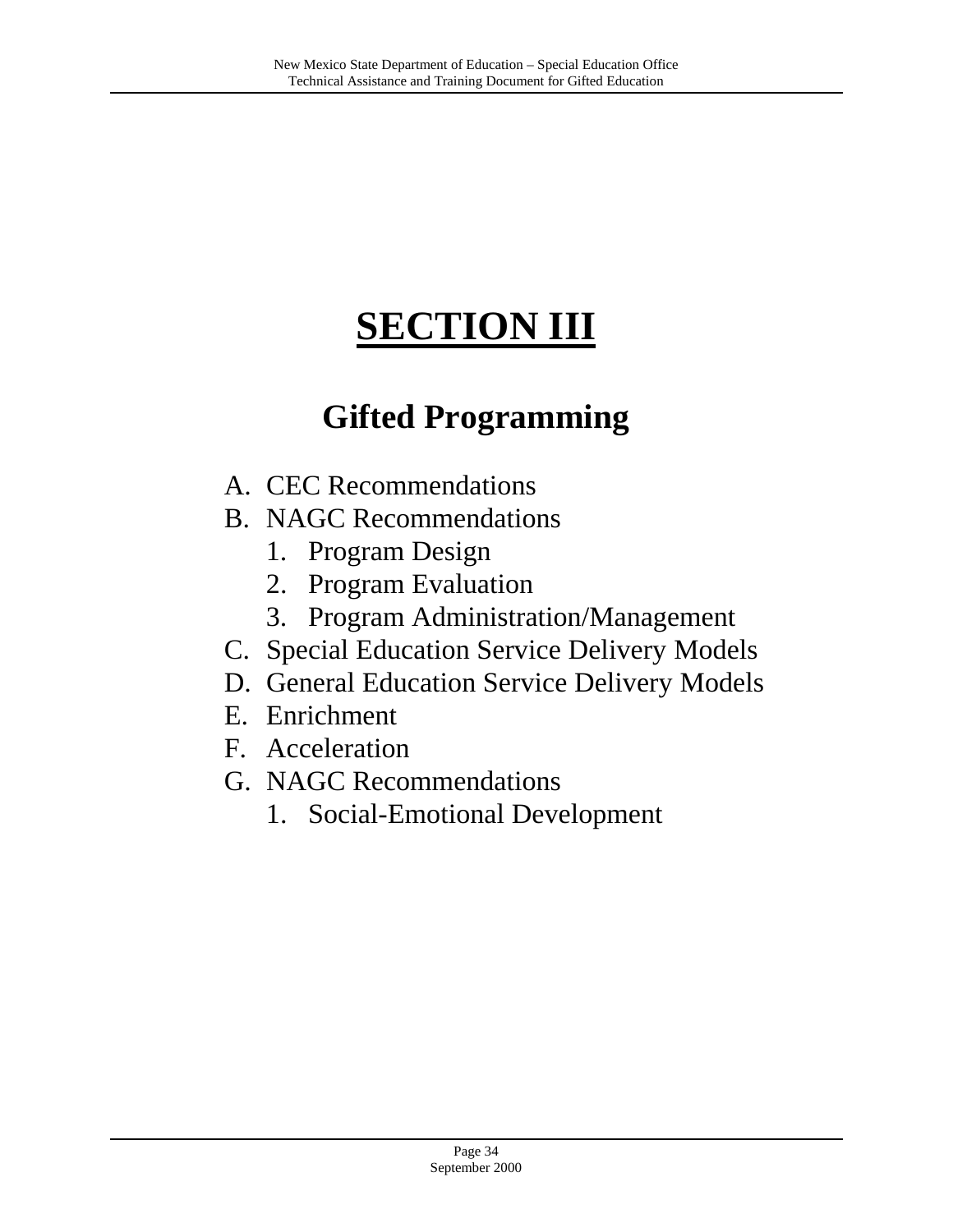## **III. GIFTED PROGRAMMING**

## **A. RECOMMENDATIONS FROM COUNCIL FOR EXCEPTIONAL CHILDREN (CEC) REGARDING DESIGN STANDARDS FOR GIFTED PROGRAMS**

Program design is the plan for the administrative configuration through which instruction is delivered to gifted students. Since these students are receiving service throughout the educational system, the intent is to build a flexible system of viable program options throughout the general and special education structures that are compatible with and can be matched to the strengths, needs, and interests of gifted and talented students (adapted from *Standards for Programs Involving the Gifted and Talented,* The Council for Exceptional Children).

#### **Programs for the gifted are articulated with regular education programs.**

Programs for the gifted are part of the program offerings of the school district, as these students are typically involved in programs that are considered regular education. Articulation involves the following:

- planning the extension for regular education programs to address individual needs
- policy review to assure that policies encourage involvement in rigorous programs
- communication between parties to keep all participants informed
- program development

#### **Programs are comprehensive, structured, and sequenced across grade levels.**

Programs for the gifted go beyond academics and include options in areas such as the arts, leadership, and creativity. These programs are planned and ordered so that students can continue to develop their skills.

#### **Programs are an integral part of the school day and may be extended to other school and community settings.**

Essential to each student's educational program are the provision of gifted services during the school day. In some instances, programs may be held before or after school or in settings other than school when the nature of the experience (not the convenience of the schedule) requires this adjustment in timing.

#### **Program options are based on student needs.**

Program options may vary based on the needs of the student and the needs and resources of the community. They may also vary for the same student from one year to the next. Ongoing needs assessments are necessary to assure the compatibility of current needs and program options.

#### **All gifted students are assured programs commensurate with their abilities.**

Gifted students are guaranteed access to programs that provide for their varying ranges of abilities and needs.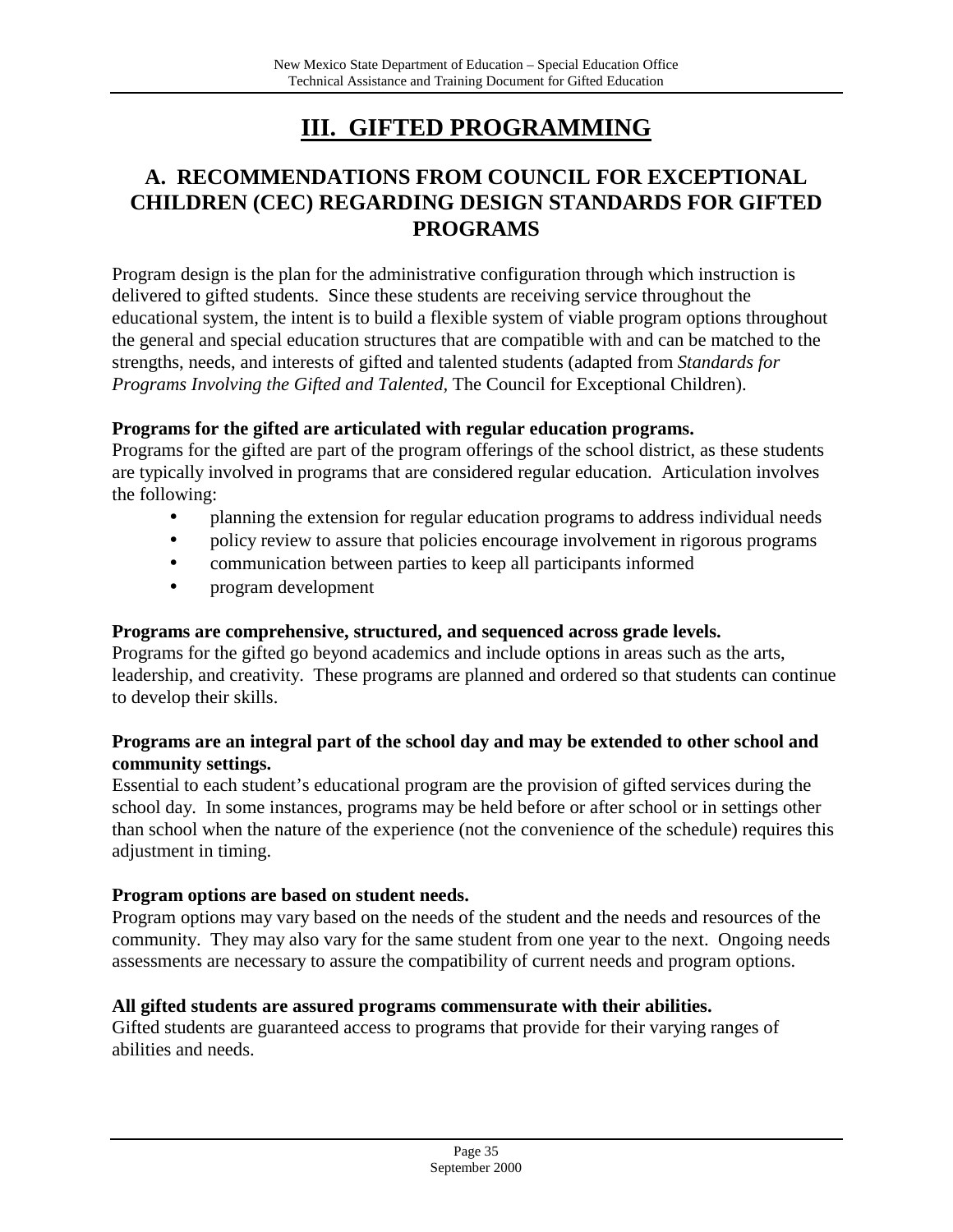#### **Resources for program development and implementation are distributed equitably.**

Gifted students throughout a school district are given appropriate educational programs regardless of the school they attend. Resources are distributed based on student needs.

#### **Programs incorporate a blend of community resources & school based support services in program development.**

All professional staff, such as teachers, principals, educational diagnosticians, school psychologists, social workers, content area specialists, counselors, as well as parents and community members add expertise to the planning and implementation of program options. They expand the range of support for the programs and open doors to opportunity for students beyond those available through the district or individual program personnel.

#### **Specialists in gifted education are consulted in program policy development.**

Informed advocates for those students provide guidance to district personnel in program planning so that the procedures and policies are consistent with the needs of gifted students.

#### **Ongoing program evaluation activities are conducted for the purpose of continued program development.**

A plan for evaluation is in place and implemented so that program decisions are based on data generated from many sources including program, students, parents and personnel.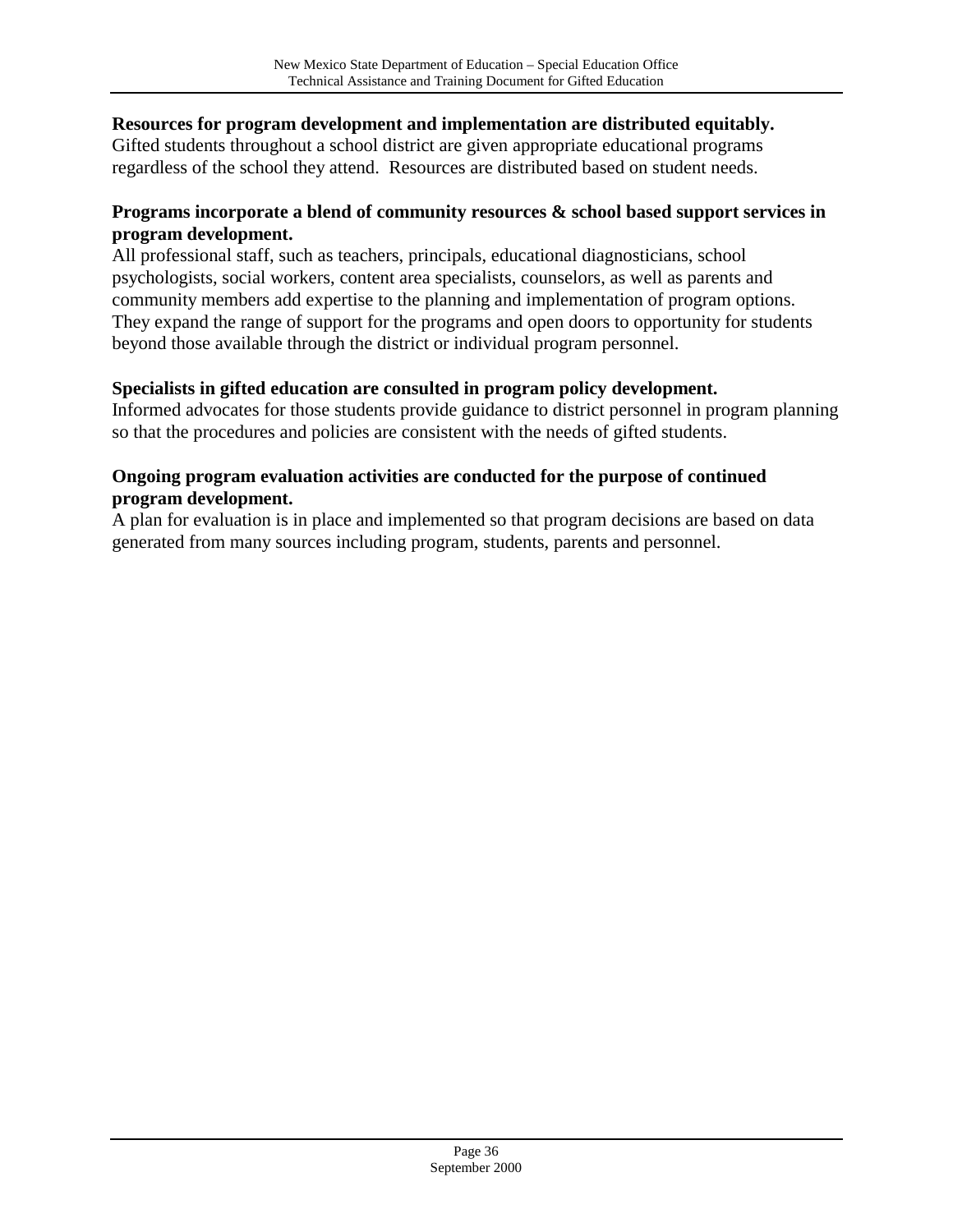## **B1. RECOMMENDATIONS FROM NATIONAL ASSOCIATION OF GIFTED CHILDREN (NAGC) REGARDING PROGRAM DESIGN**

Description: The development of appropriate gifted education programming requires comprehensive services based on sound philosophical, theoretical, and empirical support.

|    | <b>Guiding Principles</b>           |      | <b>Minimum Standards</b>              |      | <b>Exemplary Standards</b>           |
|----|-------------------------------------|------|---------------------------------------|------|--------------------------------------|
|    | Rather than any single gifted       | 1.0M | Gifted programming services must      | 1.0E | Levels of services should be         |
|    | program, a continuum of             |      | be accessible to all gifted learners. |      | matched to the needs of gifted       |
|    | programming services must exist for |      |                                       |      | learners through the provision of a  |
|    | gifted learners.                    |      |                                       |      | full continuum of options.           |
| 2. | Gifted education must be adequately | 2.0M | Gifted education funding should be    | 2.0E | Gifted education programming         |
|    | funded.                             |      | equitable compared to the funding of  |      | must receive funding consistent      |
|    |                                     |      | other local programming.              |      | with the program goals and           |
|    |                                     |      |                                       |      | sufficient to adequately meet them.  |
| 3. | Gifted education programming must   | 3.0M | Gifted education programming must     | 3.0E | Gifted education programming         |
|    | evolve from a comprehensive and     |      | be submitted for outside review on a  |      | should be planned as a result of     |
|    | sound base.                         |      | regular basis.                        |      | consultation with informed experts.  |
|    |                                     | 3.1M | Gifted programming must be guided     | 3.1E | The school or school district should |
|    |                                     |      | by a clearly articulated philosophy   |      | have a mission/philosophy            |
|    |                                     |      | statement and accompanying goals      |      | statement that addresses the need    |
|    |                                     |      | and objectives.                       |      | for gifted education programming.    |
|    |                                     | 3.2M | A continuum of services must be       | 3.2E | A comprehensive pre-K-12             |
|    |                                     |      | provided across grades pre-K-12.      |      | program plan should include          |
|    |                                     |      |                                       |      | policies and procedures for          |
|    |                                     |      |                                       |      | identification, curriculum and       |
|    |                                     |      |                                       |      | instruction, service delivery,       |
|    |                                     |      |                                       |      | teacher preparation, formative and   |
|    |                                     |      |                                       |      | summative evaluation, support        |
|    |                                     |      |                                       |      | services, and parent involvement.    |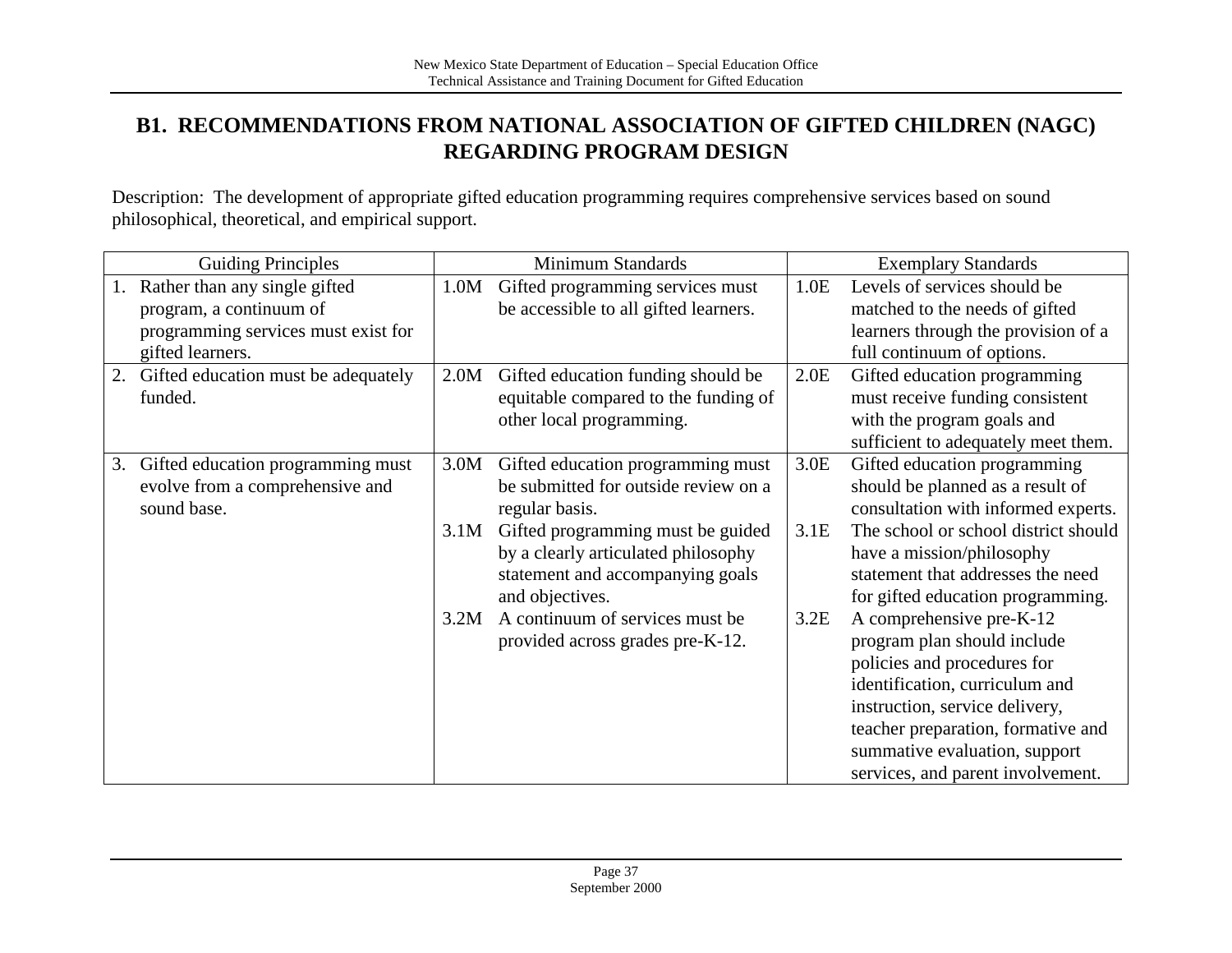## **B1. RECOMMENDATIONS FROM NATIONAL ASSOCIATION OF GIFTED CHILDREN (NAGC) REGARDING PROGRAM DESIGN**

**(cont.)**

Description: The development of appropriate gifted education programming requires comprehensive services based on sound philosophical, theoretical, and empirical support.

|    | <b>Guiding Principles</b>                                                                                                                           |      | <b>Minimum Standards</b>                                                                                                                                       |      | <b>Exemplary Standards</b>                                                                                                                                                                          |
|----|-----------------------------------------------------------------------------------------------------------------------------------------------------|------|----------------------------------------------------------------------------------------------------------------------------------------------------------------|------|-----------------------------------------------------------------------------------------------------------------------------------------------------------------------------------------------------|
| 4. | Gifted education programming<br>services must be an integral part of                                                                                | 4.0M | Gifted education programming<br>should be articulated with the general                                                                                         | 4.0E | Gifted services must be designed to<br>supplement and build on the basic                                                                                                                            |
|    | the general education school day.                                                                                                                   |      | education program.                                                                                                                                             |      | academic skills and knowledge<br>learned in regular classrooms at all<br>grade levels to ensure continuity as<br>students progress through the<br>program.                                          |
|    |                                                                                                                                                     | 4.1M | Appropriate educational<br>opportunities must be provided in the<br>regular classroom, resource<br>classroom, separate, or optional<br>voluntary environments. | 4.1E | Local school districts should offer<br>multiple service delivery options as<br>no single service should stand<br>alone.                                                                             |
| 5. | Flexible groupings of students must<br>be developed in order to facilitate<br>differentiated instruction and<br>curriculum.                         | 5.0M | The use of flexible grouping of<br>gifted learners must be an integral<br>part of gifted education<br>programming.                                             | 5.0E | Gifted learners should be included<br>in flexible grouping arrangements<br>in all content areas and grade levels<br>that ensures that gifted students<br>learn with and from intellectual<br>peers. |
| 6. | Policies specific to adapting and<br>adding to the nature and operations of<br>the general education program are<br>necessary for gifted education. | 6.0M | Existing and future school policies<br>must include provisions for the needs<br>of gifted learners.                                                            | 6.0E | Gifted education policies should<br>exist for at least the following<br>areas: early entrance, grade<br>skipping, ability grouping, and dual<br>enrollment.                                         |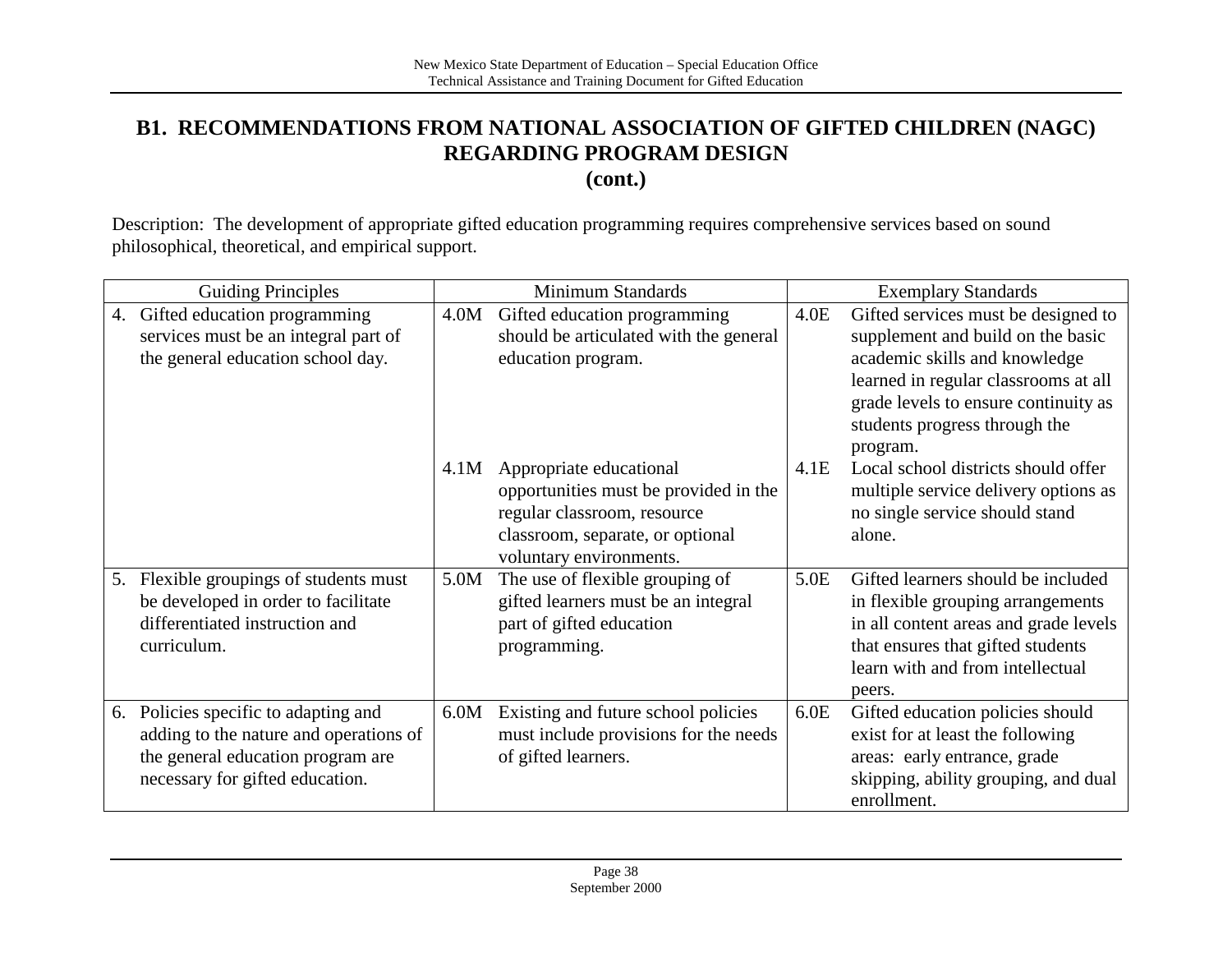## **B2. RECOMMENDATIONS FROM NATIONAL ASSOCIATION OF GIFTED CHILDREN (NAGC) REGARDING PROGRAM EVALUATION**

Description: Program evaluation is the systematic study of the value and impact of services provided.

| <b>Guiding Principles</b>                                           |      | Minimum Standards                                                                                            |      | <b>Exemplary Standards</b>                                                                                                                                                                                                                            |  |
|---------------------------------------------------------------------|------|--------------------------------------------------------------------------------------------------------------|------|-------------------------------------------------------------------------------------------------------------------------------------------------------------------------------------------------------------------------------------------------------|--|
| 1. An evaluation must be purposeful.                                | 1.0M | Information collected must reflect<br>the interests and needs of most<br>constituency groups.                | 1.0E | Information collected should<br>address pertinent questions raised<br>by all constituency groups, and<br>should be responsive to the needs<br>of all stakeholders.                                                                                    |  |
| An evaluation must be efficient and<br>economic.                    | 2.0M | School districts must provide<br>sufficient resources for program<br>evaluation.                             | 2.0E | School districts should allocate<br>adequate time, financial support,<br>and personnel to conduct<br>systematic program evaluation.                                                                                                                   |  |
| An evaluation must be conducted<br>3.<br>competently and ethically. | 3.0M | Persons conducting the evaluation<br>must be competent trustworthy.                                          | 3.0E | Persons conducting the evaluation<br>should possess an expertise in<br>program evaluation in gifted<br>education.                                                                                                                                     |  |
|                                                                     | 3.1M | The program evaluation design must<br>address whether or not services have<br>reached intended goals.        | 3.1E | The evaluation design should report<br>the strengths and weaknesses found<br>in the program as well as critical<br>issues that might influence program<br>services.                                                                                   |  |
|                                                                     | 3.2M | Instruments and procedures used for<br>data collection must be valid and<br>reliable for their intended use. | 3.2E | Care should be taken to ensure that<br>instruments with sufficient<br>evidence of reliability and validity<br>are used, and that they are<br>appropriate for varying age,<br>developmental levels, gender, and<br>diversity of the target population. |  |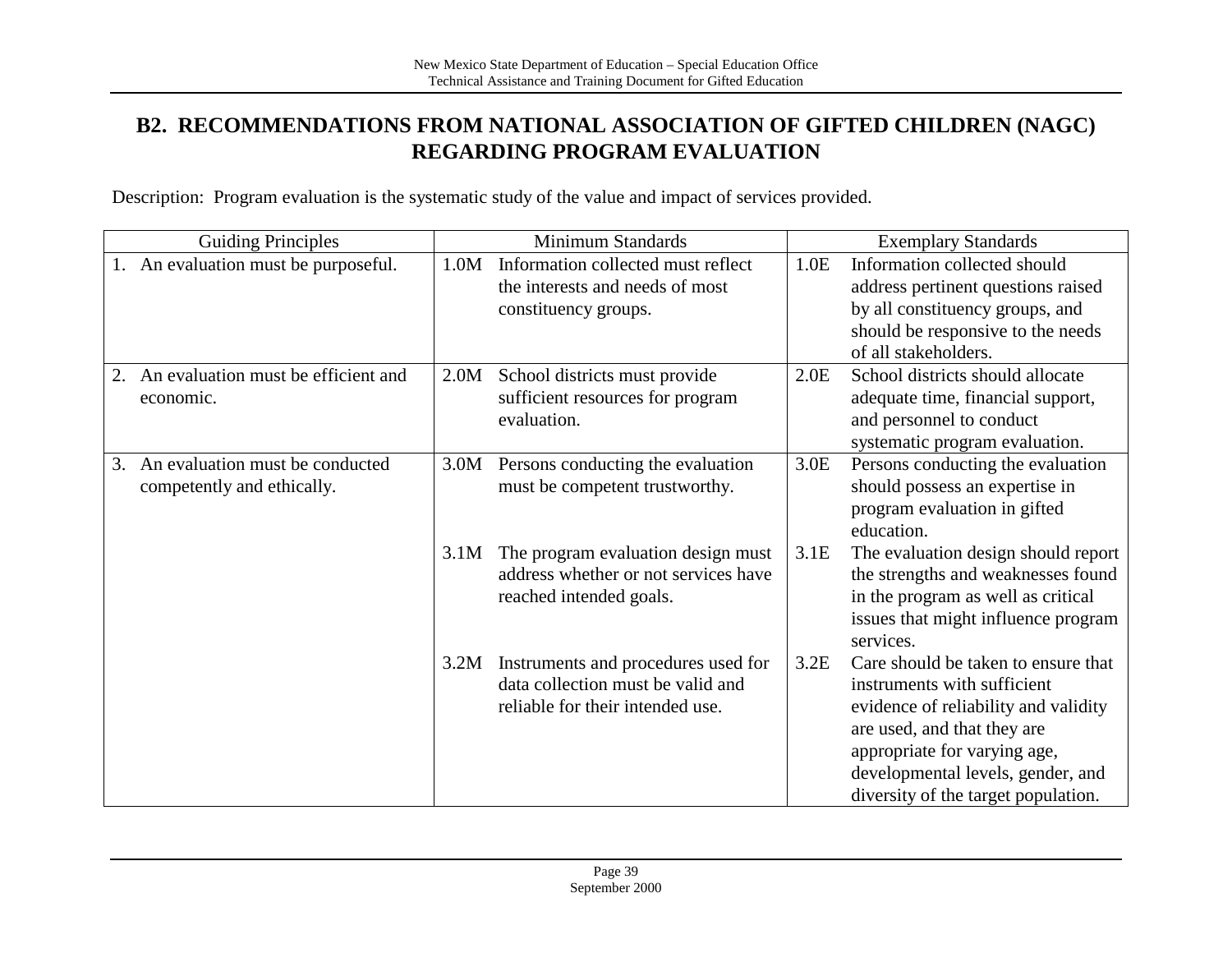## **B2. RECOMMENDATIONS FROM NATIONAL ASSOCIATION OF GIFTED CHILDREN (NAGC) REGARDING PROGRAM EVALUATION**

**(cont.)**

Description: Program evaluation is the systematic study of the value and impact of services provided.

| <b>Guiding Principles</b>                 |      |                  | Minimum Standards                   |      | <b>Exemplary Standards</b>           |
|-------------------------------------------|------|------------------|-------------------------------------|------|--------------------------------------|
|                                           | 3.3M |                  | Ongoing formative and summative     | 3.3E | Formative evaluations should be      |
|                                           |      |                  | evaluation strategies must be used  |      | conducted regularly with             |
|                                           |      |                  | for substantive program             |      | summative evaluations occurring      |
|                                           |      |                  | improvement and development         |      | minimally every five years or more   |
|                                           |      |                  |                                     |      | often as specified by state or local |
|                                           |      |                  |                                     |      | district policies.                   |
|                                           | 3.4M |                  | Individual data must be held        | 3.4E | All individuals who are involved in  |
|                                           |      | confidential.    |                                     |      | the evaluation process should be     |
|                                           |      |                  |                                     |      | given the opportunity to verify      |
|                                           |      |                  |                                     |      | information and the resulting        |
|                                           |      |                  |                                     |      | interpretation.                      |
| The evaluation results must be made<br>4. | 4.0M |                  | Evaluation reports must present the | 4.0E | Evaluation reports should be         |
| available through a written report.       |      |                  | evaluation results in a clear and   |      | designed to present results and      |
|                                           |      | cohesive format. |                                     |      | encourage follow-through by          |
|                                           |      |                  |                                     |      | stakeholders.                        |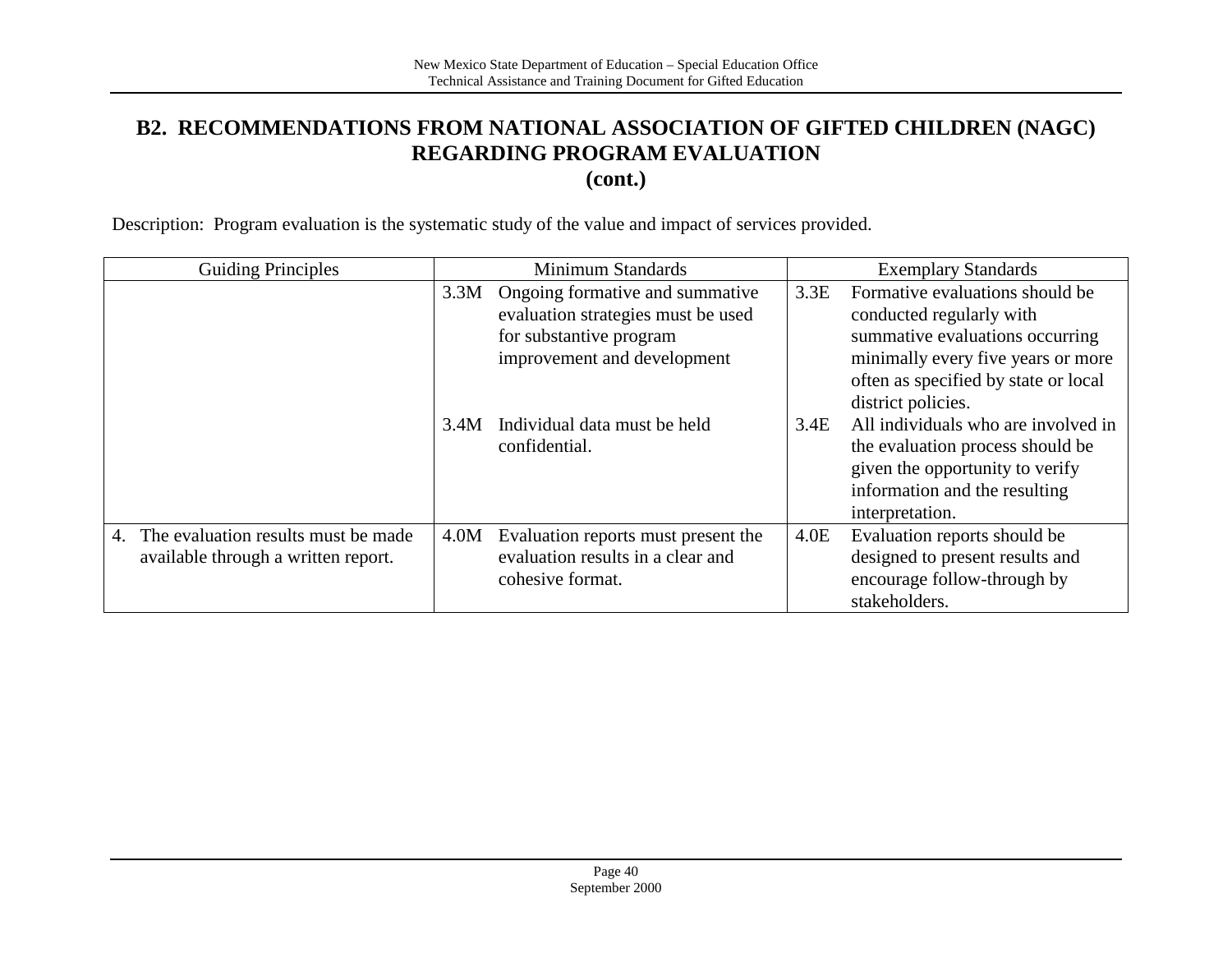## **B3. RECOMMENDATIONS FROM NATIONAL ASSOCIATION OF GIFTED CHILDREN (NAGC) REGARDING PROGRAM ADMINISTRATION OR MANAGEMENT**

Description: Appropriate gifted education programming must include the establishment of a systematic means of developing, implementing, and managing services.

| <b>Guiding Principles</b> |                                                                                                                                                             | <b>Minimum Standards</b> |                                                                                                                                                                                                                         |      | <b>Exemplary Standards</b>                                                                                                                                                                                                                                                                                             |
|---------------------------|-------------------------------------------------------------------------------------------------------------------------------------------------------------|--------------------------|-------------------------------------------------------------------------------------------------------------------------------------------------------------------------------------------------------------------------|------|------------------------------------------------------------------------------------------------------------------------------------------------------------------------------------------------------------------------------------------------------------------------------------------------------------------------|
|                           | Appropriately qualified personnel<br>must direct services for the education<br>of gifted learners.                                                          | 1.0M                     | The designated coordinator for gifted<br>education programming must have<br>completed coursework or staff<br>development in gifted education and<br>display leadership ability to be<br>deemed appropriately qualified. | 1.0E | The designated gifted programming<br>coordinator must have completed a<br>certification program or advanced<br>degree program in gifted education.                                                                                                                                                                     |
|                           | Gifted education programming must<br>be integrated into the general<br>education program.                                                                   | 2.0M                     | The gifted education program must<br>create linkages between general<br>education and gifted education at all<br>levels.                                                                                                | 2.0E | Responsibility for the education of<br>gifted learners is a shared one<br>requiring strong relationships<br>between the gifted education<br>program and general education<br>schoolwide.                                                                                                                               |
| 3                         | Gifted education programming must<br>include positive working relationships<br>with constituency and advocacy<br>groups, as well as compliance<br>agencies. | 3.0M                     | Gifted programming staff must<br>establish on-going parent<br>communication.                                                                                                                                            | 3.0E | The gifted education programming<br>staff should facilitate the<br>dissemination of information<br>regarding major policies and<br>practices in gifted education (e.g.,<br>student referral and screening,<br>appeals, informed consent, student<br>progress, etc.) to colleagues,<br>parents, community members, etc. |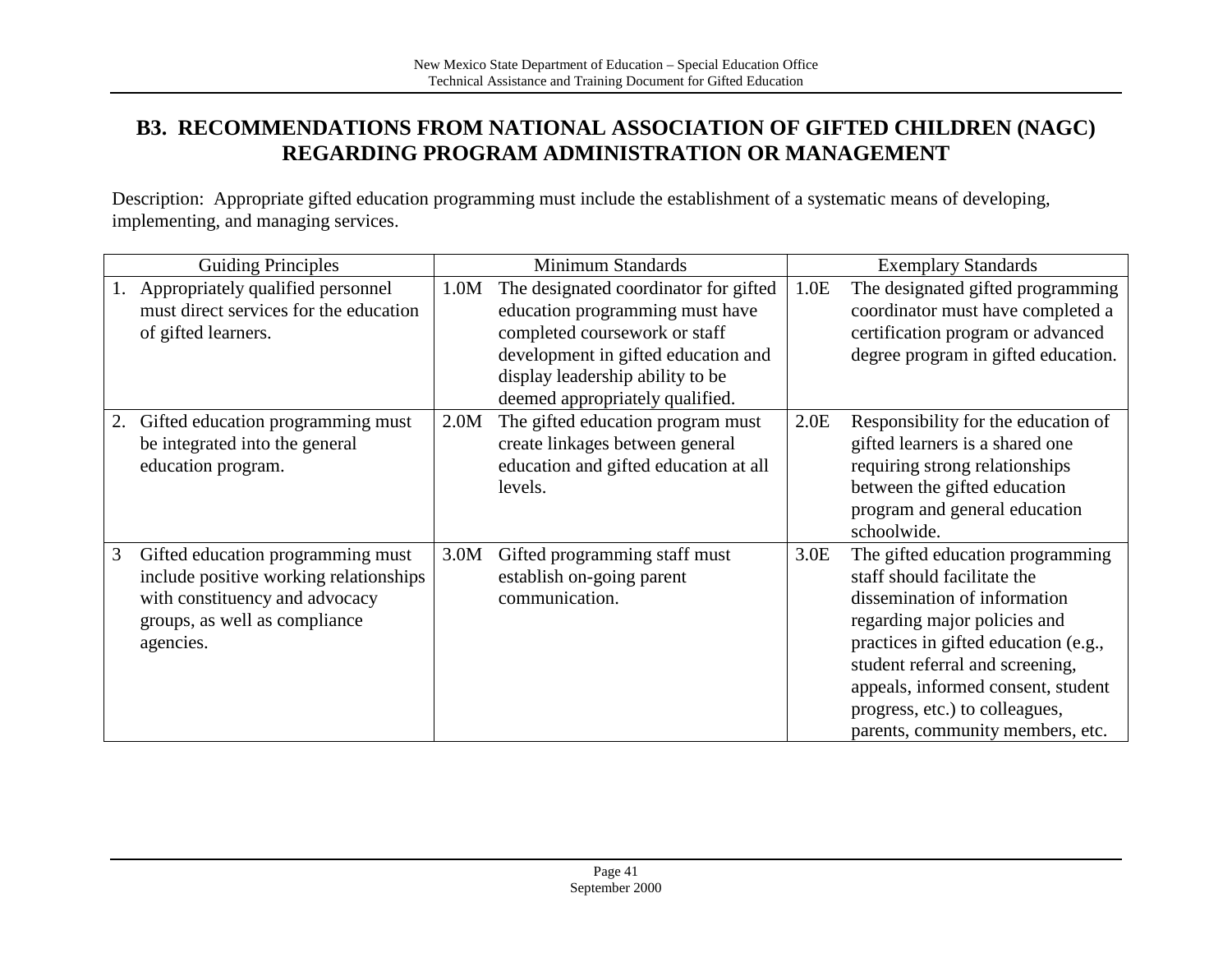### **B3. RECOMMENDATIONS FROM NATIONAL ASSOCIATION OF GIFTED CHILDREN (NAGC) REGARDING PROGRAM ADMINISTRATION OR MANAGEMENT (cont.)**

Description: Appropriate gifted education programming must include the establishment of a systematic means of developing, implementing, and managing services.

| <b>Guiding Principles</b> |      | Minimum Standards                    |      | <b>Exemplary Standards</b>           |
|---------------------------|------|--------------------------------------|------|--------------------------------------|
|                           | 3.1M | Gifted programs must establish and   | 3.1E | Parents of gifted learners should    |
|                           |      | use an advisory committee that       |      | have regular opportunities to share  |
|                           |      | reflects the cultural and socio-     |      | input and make recommendations       |
|                           |      | economic diversity of the school or  |      | about program operations with the    |
|                           |      | school district's total student      |      | gifted programming coordinator.      |
|                           |      | population, and includes parents,    |      |                                      |
|                           |      | community members, students, and     |      |                                      |
|                           |      | school staff members.                |      |                                      |
|                           | 3.2M | Gifted education programming staff   | 3.2E | The gifted education program         |
|                           |      | must communicate with other on-site  |      | should consider current issues and   |
|                           |      | departments as well as other         |      | concerns from other educational      |
|                           |      | educational agencies vested in the   |      | fields and agencies regarding gifted |
|                           |      | education of gifted learners (e.g.,  |      | programming decision-making on a     |
|                           |      | other school districts, school board |      | regular basis.                       |
|                           |      | members, state departments of        |      |                                      |
|                           |      | education, intermediate educational  |      |                                      |
|                           |      | agencies, etc.)                      |      |                                      |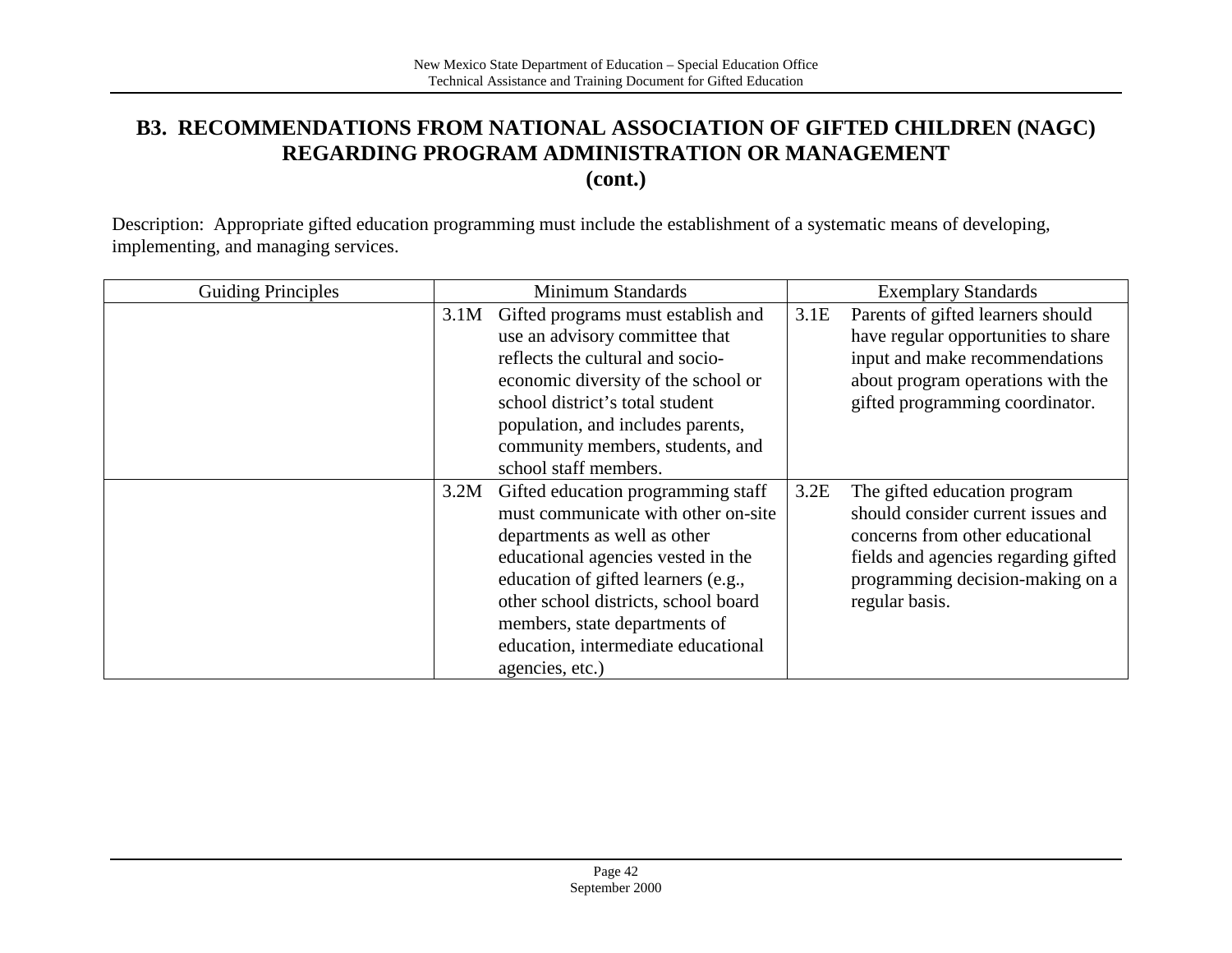## **B3. RECOMMENDATIONS FROM NATIONAL ASSOCIATION OF GIFTED CHILDREN (NAGC) REGARDING PROGRAM ADMINISTRATION OR MANAGEMENT**

**(cont.)**

Description: Appropriate gifted education programming must include the establishment of a systematic means of developing, implementing, and managing services.

| <b>Guiding Principles</b>               |      | Minimum Standards                     |      | <b>Exemplary Standards</b>            |
|-----------------------------------------|------|---------------------------------------|------|---------------------------------------|
| Requisite resources and materials<br>4. | 4.0M | Resources must be provided to         | 4.0E | Gifted education programming          |
| must be provided to support the         |      | support program operations.           |      | should provide state of the art       |
| efforts of gifted education             |      |                                       |      | technology to support appropriate     |
| programming.                            |      |                                       |      | services.                             |
|                                         | 4.1M | Technological support must be         | 4.1E | A diversity of resources (e.g.,       |
|                                         |      | provided for gifted education         |      | parent, community, vocational,        |
|                                         |      | programming services.                 |      | etc.) should be available to support  |
|                                         |      |                                       |      | program operations.                   |
|                                         | 4.2M | The library selections must reflect a | 4.2E | The acquisition plan for purchasing   |
|                                         |      | range of materials including those    |      | new materials for the school should   |
|                                         |      | appropriate for gifted learners.      |      | reflect the needs of gifted learners. |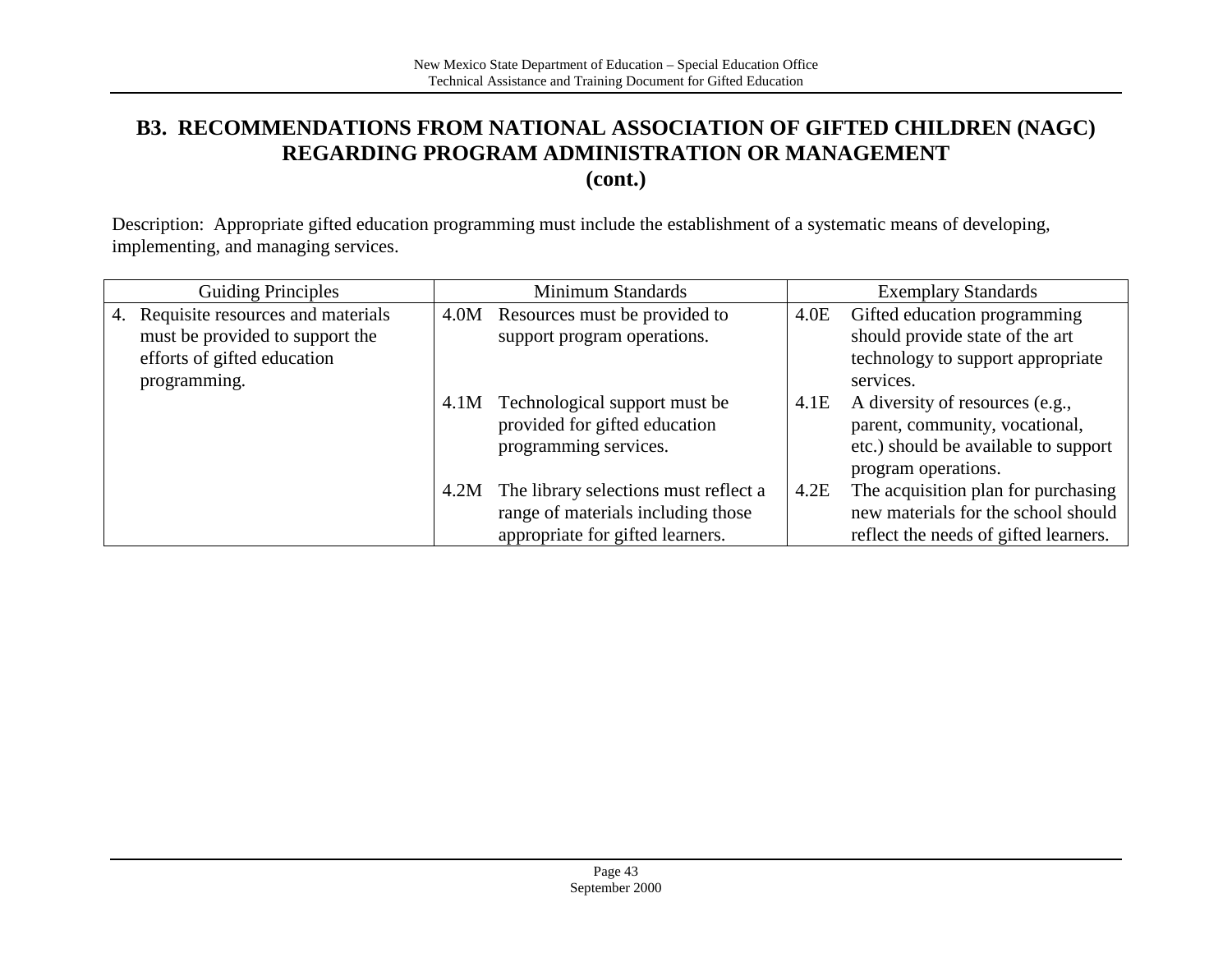## **C. SPECIAL EDUCATION SERVICE DELIVERY MODELS**

### **LEAST RESTRICTIVE ENVIRONMENT**

The concept of least restrictive environment comes from Federal Legislation under IDEA '97. This requirement mandates that children with disabilities, to the maximum extent appropriate, "be educated with children who are nondisabled" and that they be removed from the regular educational environment "only if the nature or severity of the disability is such that education in regular classes with the use of supplementary aids and services cannot be achieved satisfactorily." (Sec. §300.550 Federal Regulations)

In New Mexico, services for gifted students fall under the umbrella of Special Education. Because of this framework, the IEP process for disabilities is also required for gifted exceptionalities. **When IEP teams address the LRE section for students who are gifted, a shift in perspective is necessary.** There is a significant body of research that supports the view that gifted students should be provided the opportunity to interact with their intellectual peers and that lack of opportunity may well be a more restrictive placement. The opportunity to excel and be challenged should be addressed in the IEP.

#### **SELF-CONTAINED**

Self-contained classes enable gifted students to be challenged in every area throughout the day, to be stimulated by their intellectual peers, to have guidance from specially selected teachers, and to have an orderly, sequential, well-integrated curriculum. This model is most appropriate for addressing the needs of special populations of gifted students e.g., highly gifted and students with factors.

#### **PULLOUT PROGRAMS/RESOURCE ROOM**

Pullout programs combine the advantages of regular class integration and special class grouping by bringing gifted students together part-time on a regular basis. Pullout programs may provide specialized service for up to 49% of the day. Scheduling larger blocks of time permits uninterrupted, in-depth work on special projects. Pullout programs require careful coordination and communication between the special education and general classroom teachers. **Note: Students receiving specialized instruction should not be penalized by undue teacher expectations. Make-up work should not be required, however, opportunities to obtain missed concepts should be provided. This concern might be appropriately addressed under "modifications to general education" in the IEP within the general education setting.**

#### **GIFTED EDUCATION SEMINARS**

Special Education services can be implemented via a seminar class at middle and high school levels. This is most often scheduled as an elective class. This model provides an opportunity for similar age and intellectual peer grouping to address specific topics of interest.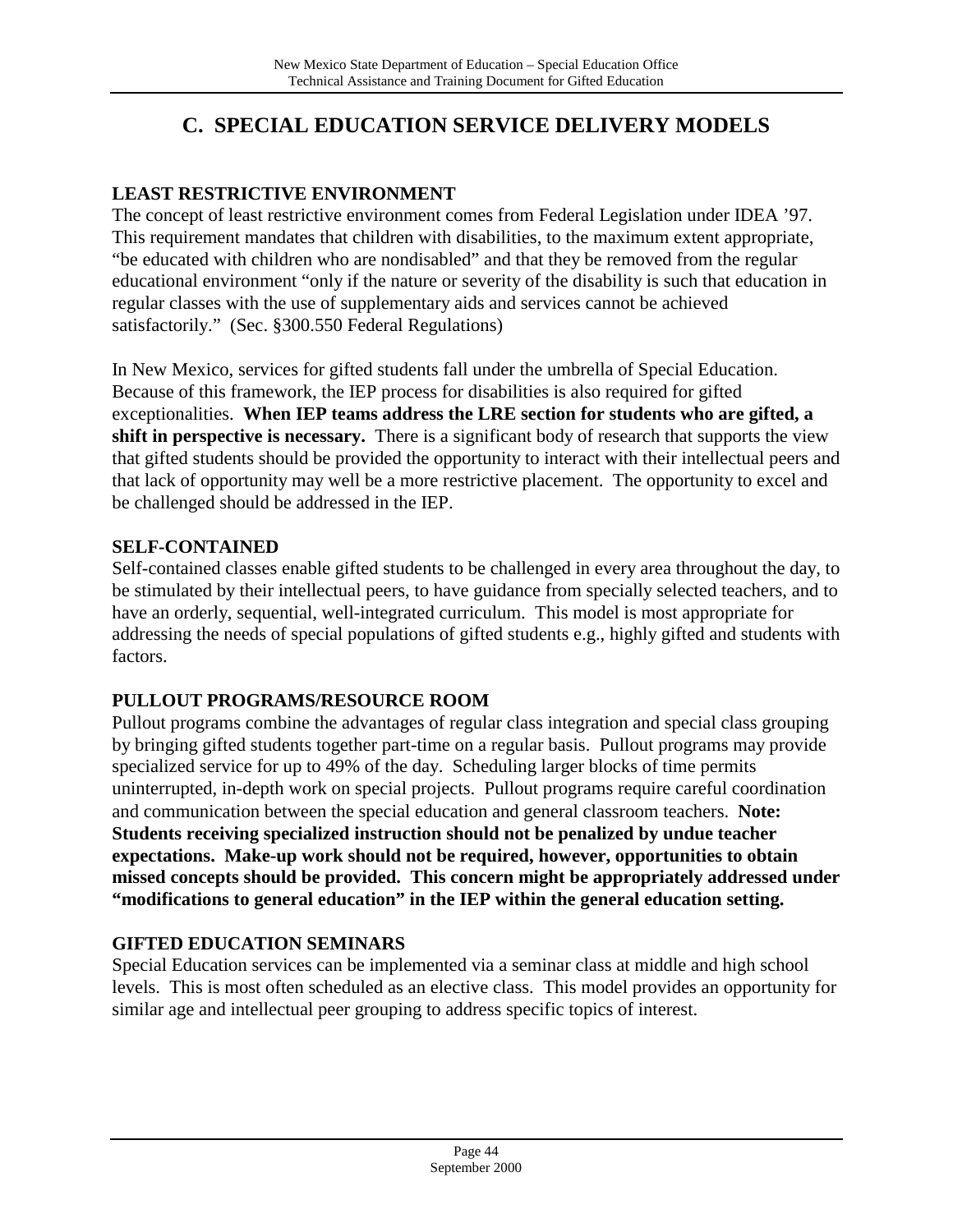#### **RESOURCE CENTERS**

A school or district can establish resource centers available to all students but reserved for gifted students at specific times. This model is especially beneficial to school/school districts who have low numbers of identified gifted students. This setting enables students to meet from a broader geographical area and interest and work with specialists who can guide them on in-depth projects. **Note: Students receiving specialized instruction should not be penalized by undue teacher expectations. Make-up work should not be required, however, opportunities to obtain missed concepts should be provided. This concern might be appropriately addressed under "modifications to general education" in the IEP within the general education setting.**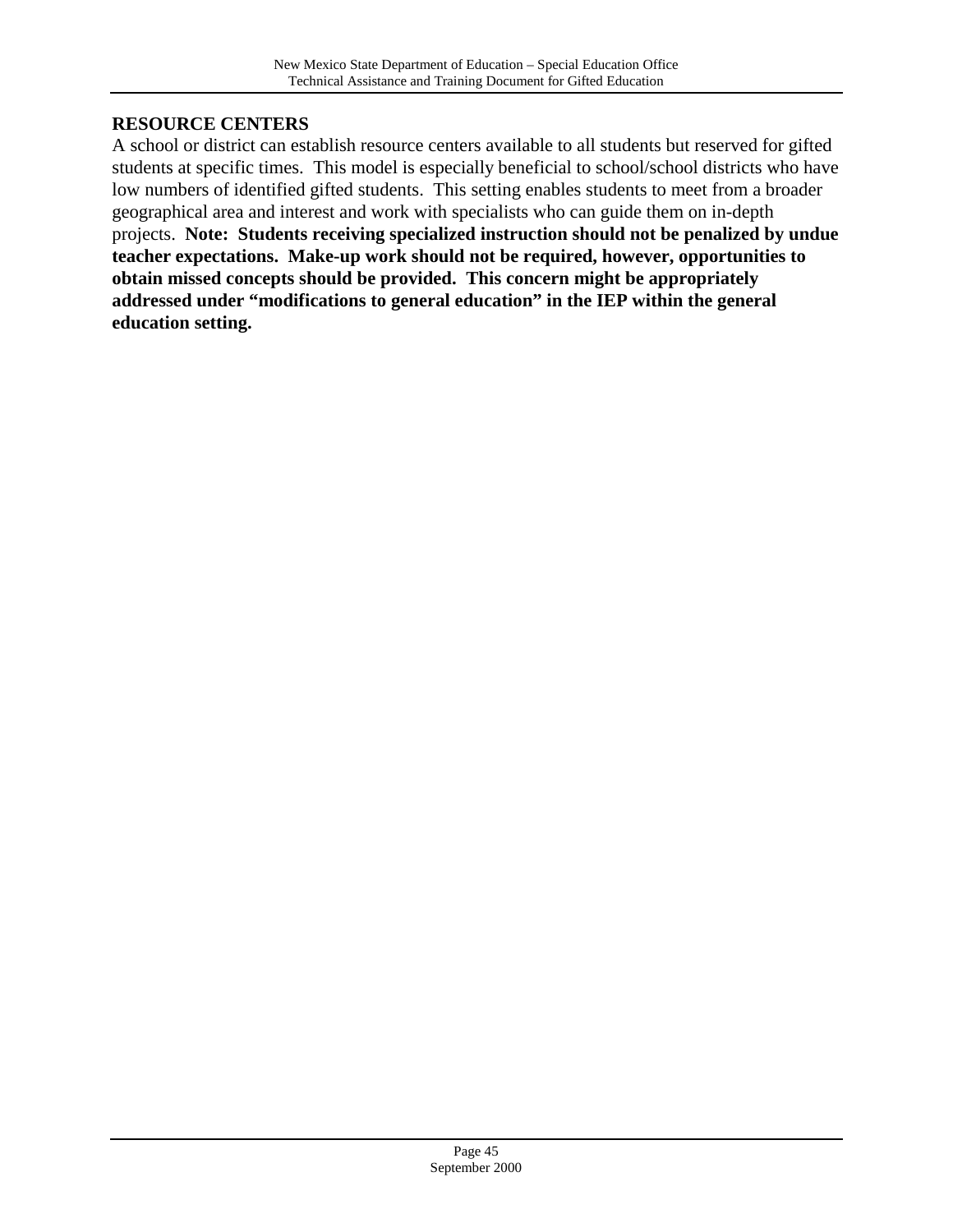## **D. GENERAL EDUCATION AND OTHER SERVICE DELIVERY MODELS**

#### **ABILITY GROUPING**

Ability grouping refers to placing students of like ability together in homogeneous arrangements, such as special classes. This allows for more appropriate, rapid and advanced instruction, matching the rapidly developing skills and capabilities of gifted students. Strong research evidence supports the effectiveness of ability grouping for gifted students in special class settings as a proven instructional strategy.

#### **CLUSTER GROUPING IN REGULAR CLASSROOM**

Cluster grouping provides opportunities to bring gifted students together within the general education setting. In cluster grouping, gifted students at the same grade level are placed in the same general classroom, permitting the teacher to group the gifted homogeneously for some activities and at other times to group students heterogeneously according to areas of interest and achievement.

#### **CLUSTER SCHEDULING FOR CORE COURSES**

The schedules of gifted students can be arranged so that they take required core courses together and thus form a homogeneous class that provides rapid pacing, less drill, and greater depth.

#### **HONORS, ADVANCED PLACEMENT AND ENRICHED CLASSES**

Honors, advanced placement and enriched classes provide opportunities for practicing higherlevel thinking skills, creativity, and exploring course content in depth.

#### **SEMINARS**

Gifted students can be invited to seminars aimed at research, interdisciplinary studies, visual and performing arts, academic subjects, or other areas of interest. Seminars provide students with opportunities to interact with specialists who can guide them on in-depth projects within a specific area.

#### **SPECIAL CLASSES OUTSIDE THE SCHOOL DAY**

Gifted students can meet in special classes or interest groups before school hours, after school hours, or on weekends.

#### **SUMMER INSTITUTES**

Many school districts, universities, and other agencies organize programs during the summer for gifted students. Some of these programs are residential, while others are day schools.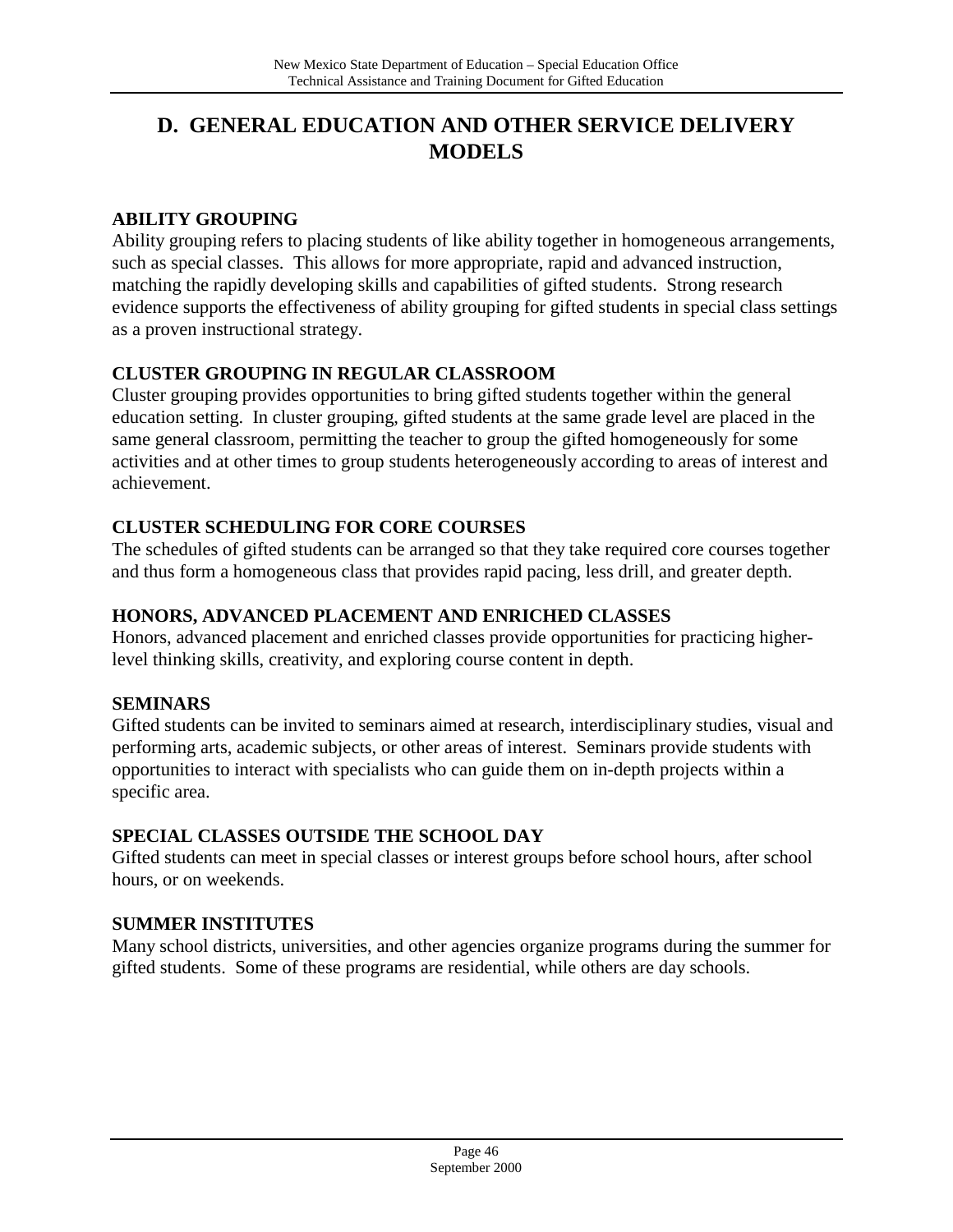## **E. ENRICHMENT**

The enrichment model is another way to meet the differentiated educational needs of gifted students. Enrichment is effective when teachers provide instruction for gifted students in terms of wellarticulated activities that require higher cognitive processing, in-depth investigations of content, wider ranges of content, and alternate modes of communication. The following methods for enriching the curriculum may be used successfully at both elementary and secondary levels.

#### **INDEPENDENT STUDY**

Students conduct self-directed research projects that are carefully planned with the teacher and are monitored frequently. Prerequisites include instruction in field-based and library research skills, the scientific method and other authentic types of inquiry.

#### **ALTERNATE LEARNING ACTIVITIES/UNITS**

These are activities/units which are not part of the general education curriculum. These activities should not be selected purely on their novelty but rather depth of inquiry and rigor of content. Opportunities to pursue alternate activities permit students to engage in new learning and avoid the boredom of repeating instruction in skills already mastered (e.g., anthropology unit).

#### **ADVANCED THINKING PROCESS**

Teachers provide activities for gifted students in all curriculum areas emphasizing higher level thinking skills such as synthesis, analysis, and evaluation.

#### **GUEST SPEAKERS**

Guest speakers (e.g., university faculty, leaders in business and industry) can provide information on topics beyond the teacher's expertise. This provides opportunities for career exploration and authentic learning experiences.

#### **MENTORS/INTERNSHIPS**

Mentorships/internships allow students to interact with adult experts in fields of mutual interest. It may be helpful to match individual mentors and gifted students in terms of ethnicity and gender so that mentors can serve as role models. Gifted students could apprentice with professionals in the student's areas of interest as part of career awareness programs. This is most often found to be beneficial at the high school for elective credit.

#### **ALTERNATE RESOURCES**

Teachers provide alternate resources that are advanced or broader in scope for students who excel in specific areas. When materials from a higher grade level are used, it is necessary to avoid undue repetition. Gifted students should have access to businesses, universities and other community resources (e.g., such as laboratories, libraries, computer facilities), as appropriate.

#### **EXCHANGE PROGRAMS**

Gifted students may attend schools in a different community or in foreign countries to enrich their educational experiences.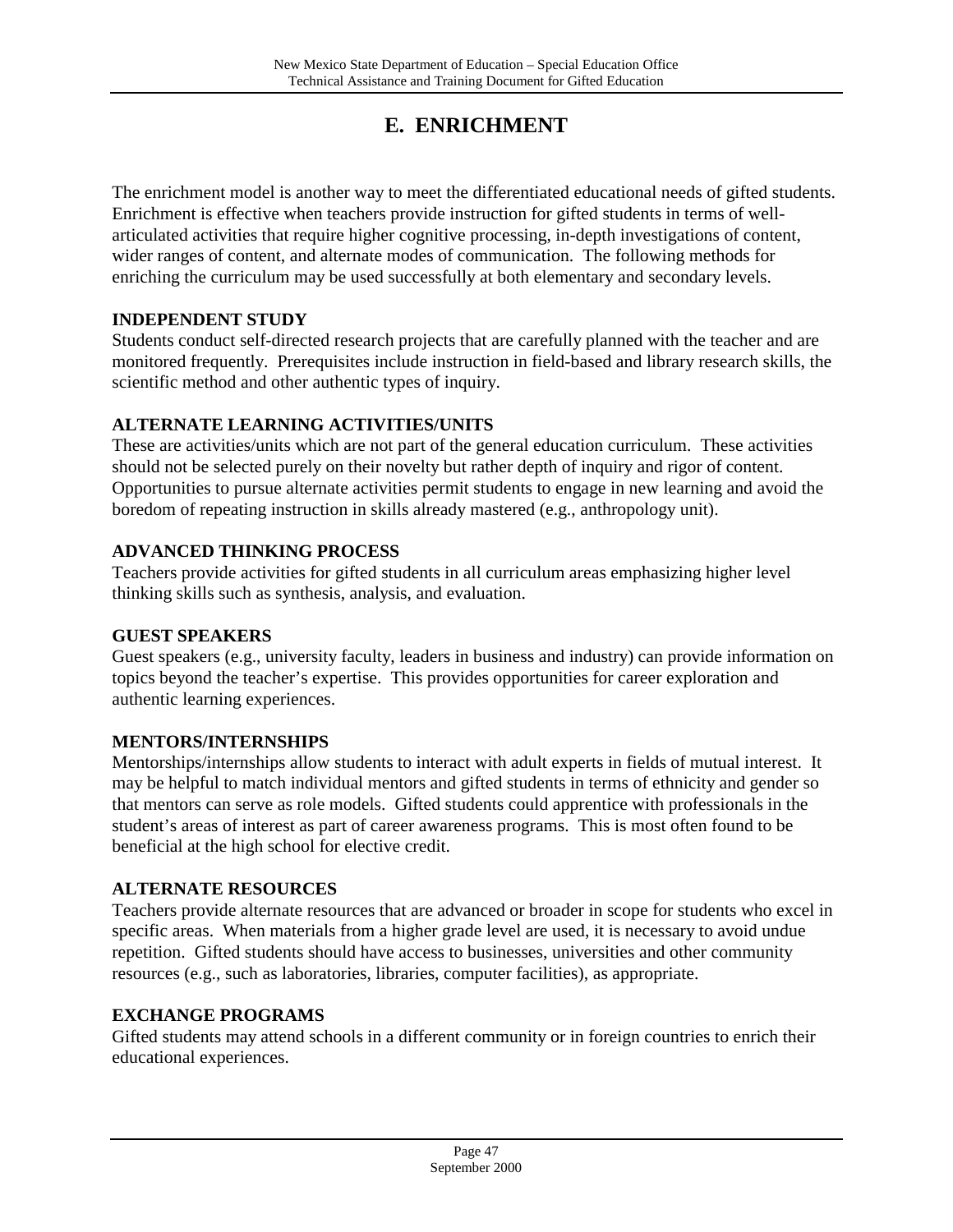## **F. ACCELERATION**

Acceleration involves changing the rate of presentation of the general curriculum to enable gifted students to complete the program in less time than usual. Acceleration can occur in any curriculum content area including music, drama, art, mathematics, language arts, science and social studies. When students are accelerated into a higher level course, they should receive the appropriate credit (e.g. middle school students taking high school courses receive high school credit: high school students taking college courses receive credit both at high school level and college level.) When implementing acceleration as a method for meeting gifted students' needs, careful articulation among programs is critical. If a student is permitted to complete course work in a shorter amount of time than usual, some provision must be made for continued academic challenge within the specific curriculum. Without some means for well planned continuation/articulation, efforts at acceleration are wasted.

#### **EARLY ENTRANCE TO SCHOOL**

Individual school districts have policies regarding early entrance to school. In addition the following may be considered:

- degree of advancement in relation to peers
- number of areas in which the student shows advanced achievement
- the student's self-concept
- ability of the regular education teacher to provide individualized enrichment.

#### **GRADE SKIPPING**

Skipping a grade level is an agreement made between the school administration and parents. Social-emotional as well as academic needs must be considered.

#### **MULTI-AGE LEVEL CLASSES**

Multi-age classes are classes in which children from two or more grade levels are combined. Students can accelerate in these classes through self-pacing.

#### **TELESCOPING/COMPACTING**

Telescoping/compacting refers to a form of acceleration in which part of the curriculum is covered in a shorter amount of time than usual. Compacting can occur through the elimination of previously mastered content material, determined through pre-testing.

#### **COLLEGE COURSE WORK**

Many high schools permit qualified juniors and seniors to take college courses for college credit while completing high school requirements (concurrent enrollment.) College courses might also be taken during the summer. Students who participate in Talent Search programs in 7th and 8th grades may be involved in college course work before their junior year in high school.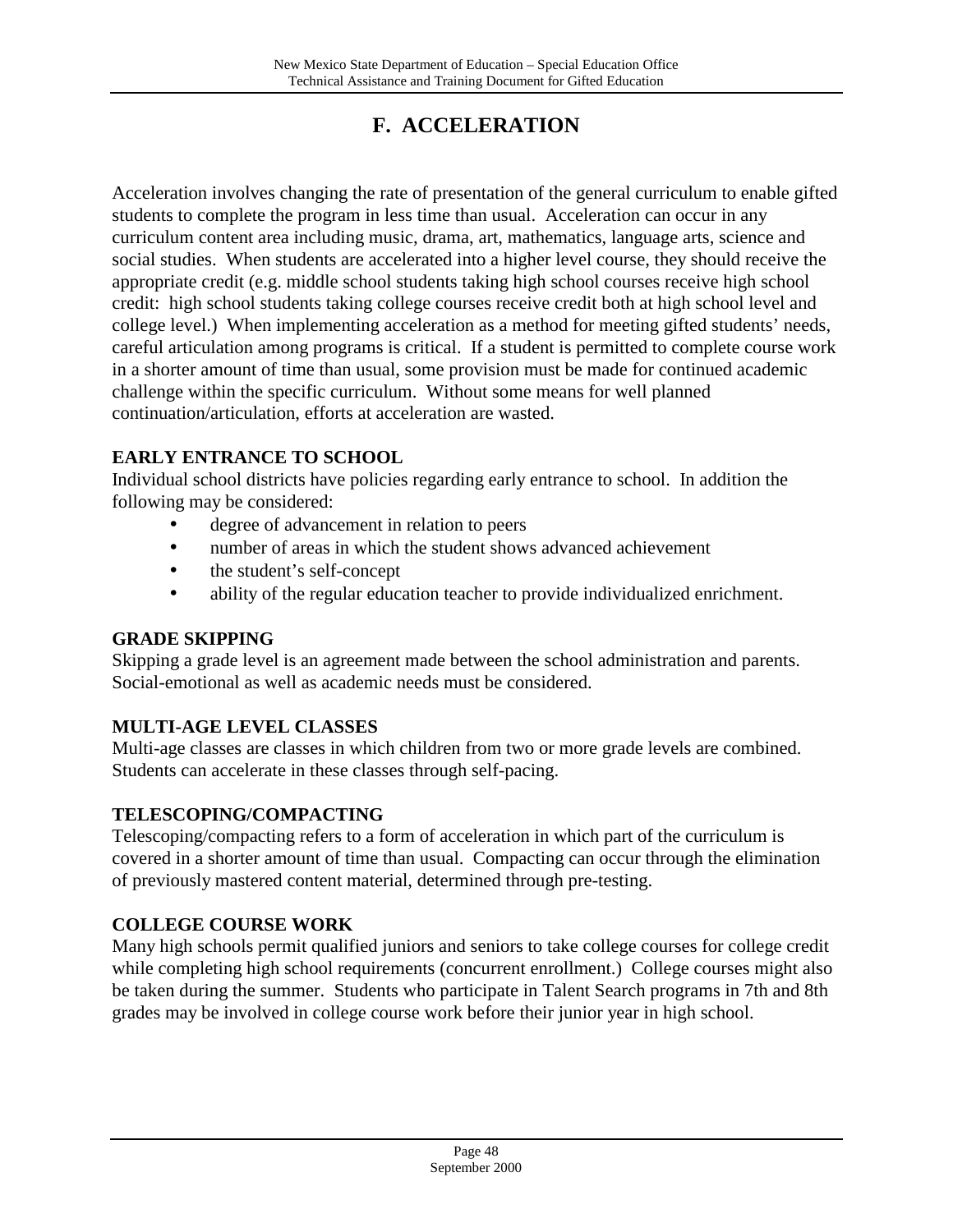#### **EARLY ADMISSION TO COLLEGE**

Once an accelerated student has completed requirements for high school graduation, early admission to college may be an option. Some students may elect to graduate in less than four years by completing their required credits ahead of schedule. In some instances, gifted students might choose to leave high school and receive a General Education Diploma (GED) and enter college early.

#### **ADVANCED PLACEMENT PROGRAM (AP)**

The Advanced Placement Program (AP) administered by the College Entrance Examination Board, enables high school students to obtain both high school and college credit for rigorous coursework offered as part of the school curriculum. The curriculum is designed by the National College Board and requires certified teachers.

#### **ACCELERATED CLASSES OUTSIDE THE SCHOOL DAY**

Special accelerated classes for gifted students may be held after school or on weekends to enable students to complete programs earlier than usual.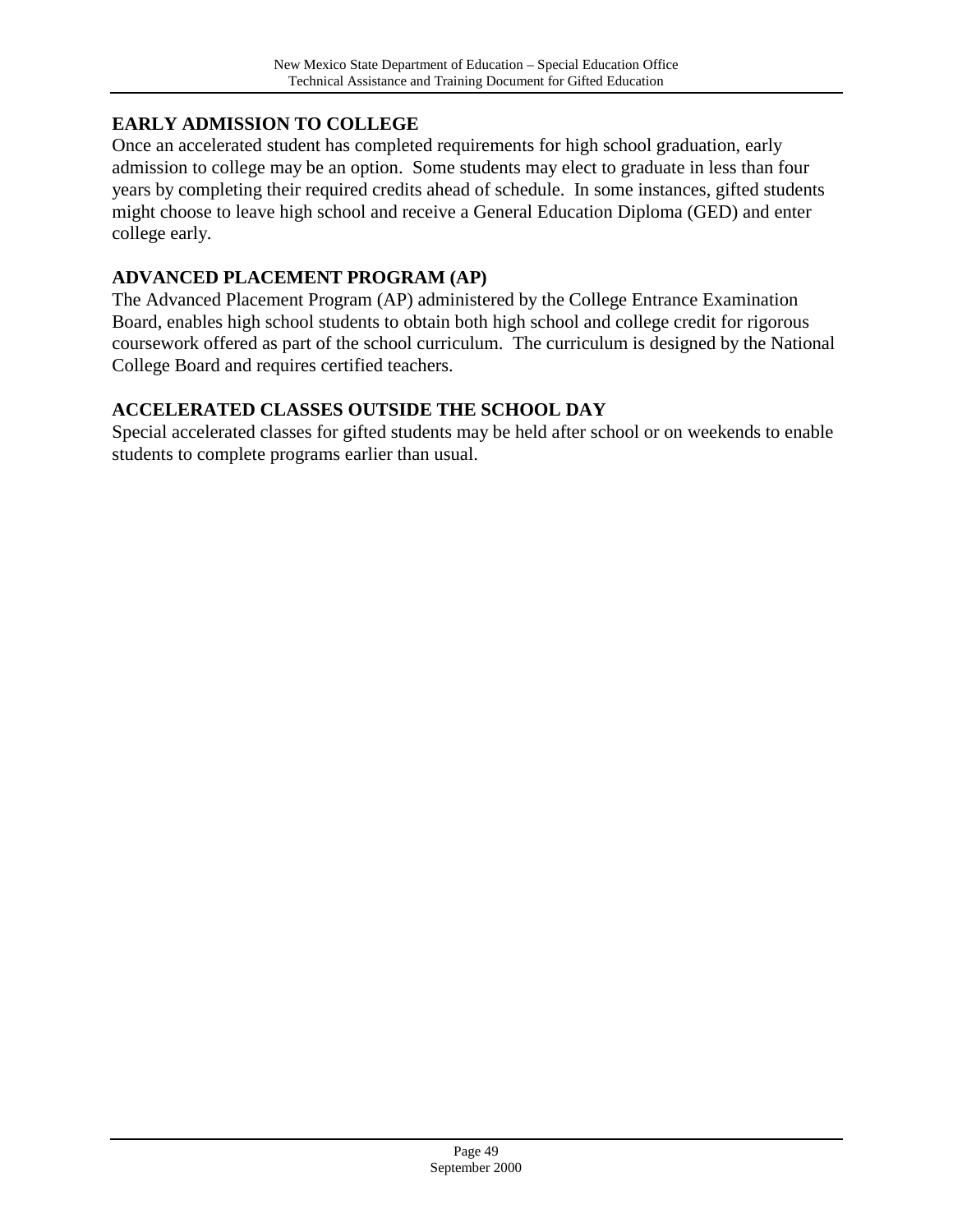## **G1. RECOMMENDATIONS FROM NATIONAL ASSOCIATION OF GIFTED CHILDREN (NAGC) REGARDING SOCIAL AND EMOTIONAL DEVELOPMENT**

Description: Gifted education programming must establish a plan to recognize and nurture the unique socio-emotional development of gifted learners.

|    | <b>Guiding Principles</b>                                                                                                   |      | Minimum Standards                                                                                                                                                                                                                            | <b>Exemplary Standards</b> |                                                                                                                                                                                                                                          |
|----|-----------------------------------------------------------------------------------------------------------------------------|------|----------------------------------------------------------------------------------------------------------------------------------------------------------------------------------------------------------------------------------------------|----------------------------|------------------------------------------------------------------------------------------------------------------------------------------------------------------------------------------------------------------------------------------|
| 1. | Gifted learners must be provided<br>differentiated guidance efforts to meet their<br>unique socio-emotional development.    | 1.0M | Gifted learners, because of their unique<br>socio-emotional development, must be<br>provided guidance and counseling services<br>by a counselor who is familiar with the<br>characteristics and socio-emotional needs of<br>gifted learners. | 1.0E                       | Counseling services should be provided by<br>a counselor familiar with specific training<br>in the characteristics and socio-emotional<br>needs (i.e., underachievement,<br>multipotentiality, etc.) of diverse gifted<br>learners.      |
| 2. | Gifted learners must be provided career<br>guidance services especially designed for<br>their unique needs.                 | 2.0M | Gifted learners must be provided career<br>guidance consistent with their unique<br>strengths.                                                                                                                                               | 2.0E                       | Gifted learners should be provided college<br>and career guidance that is appropriately<br>different and delivered earlier than typical<br>programs.                                                                                     |
| 3. | Gifted at-risk students must be provided<br>guidance and counseling to help them reach<br>their potential.                  | 3.0M | Gifted learners who are placed at-risk must<br>have special attention, counseling, and<br>support to help them realize their full<br>potential.                                                                                              | 3.0E                       | Gifted learners who do not demonstrate<br>satisfactory performance in regular and/or<br>gifted education classes should be<br>provided specialized intervention services.                                                                |
| 4. | Gifted learners must be provided affective<br>curriculum in addition to differentiated<br>guidance and counseling services. | 4.0M | Gifted learners must be provided affective<br>curriculum as part of differentiated<br>curriculum and instructional services.                                                                                                                 | 4.0E                       | A well defined and implemented affective<br>curriculum scope and sequence containing<br>personal/social awareness and adjustment,<br>academic planning, and vocational and<br>career awareness should be provided to<br>gifted learners. |
| 5. | Underachieving gifted learners must be<br>served rather than omitted from differentiated<br>services.                       | 5.0M | Gifted students who are underachieving must<br>not be exited from gifted programs because<br>of related problems.                                                                                                                            | 5.0E                       | Underachieving gifted learners should be<br>provided specific guidance and counseling<br>services that address the issues and<br>problems related to underachievement.                                                                   |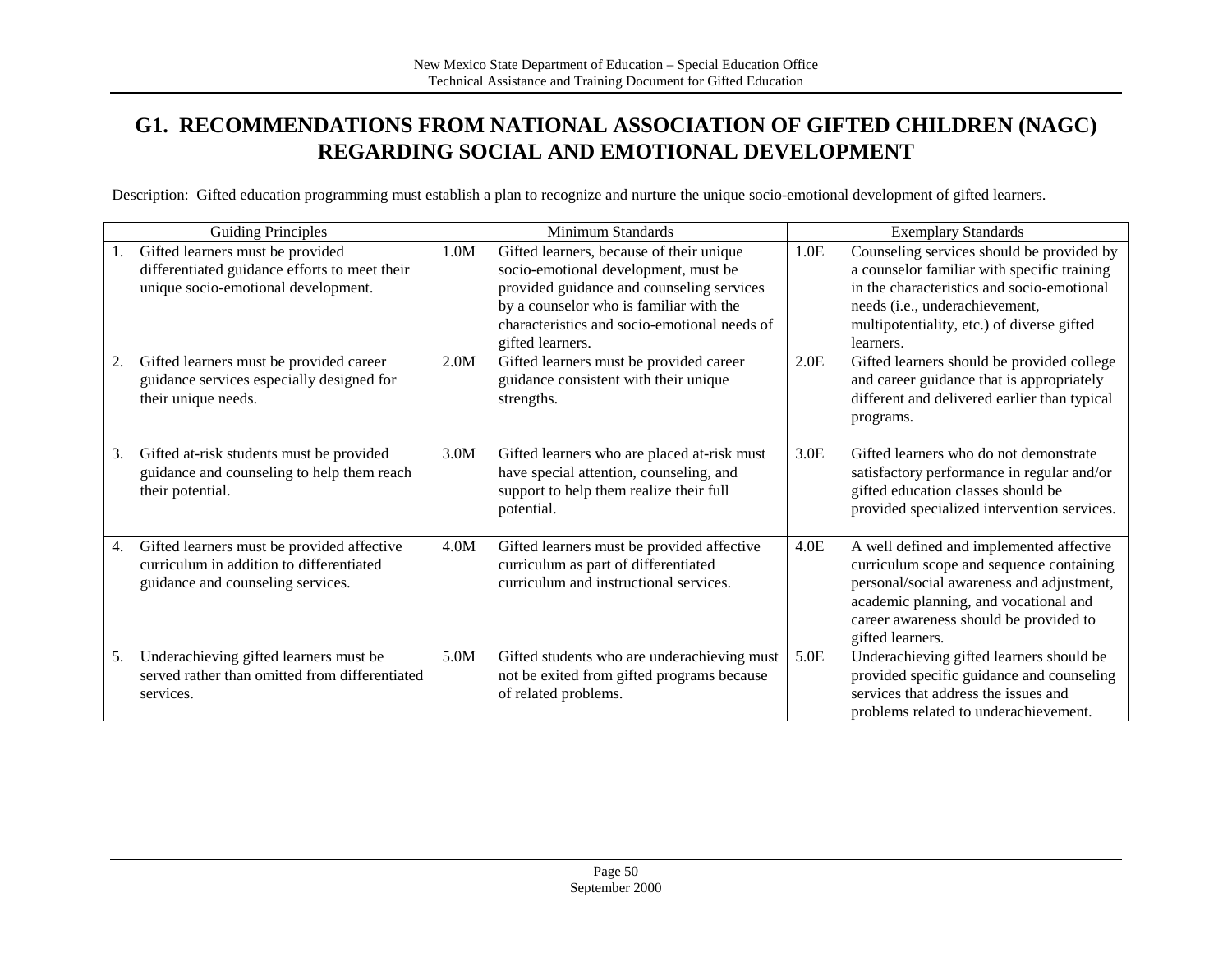## **SECTION IV**

## **Curriculum**

- A. Guidelines for Curriculum
- B. NAGC Recommendations
	- 1. Curriculum and Instruction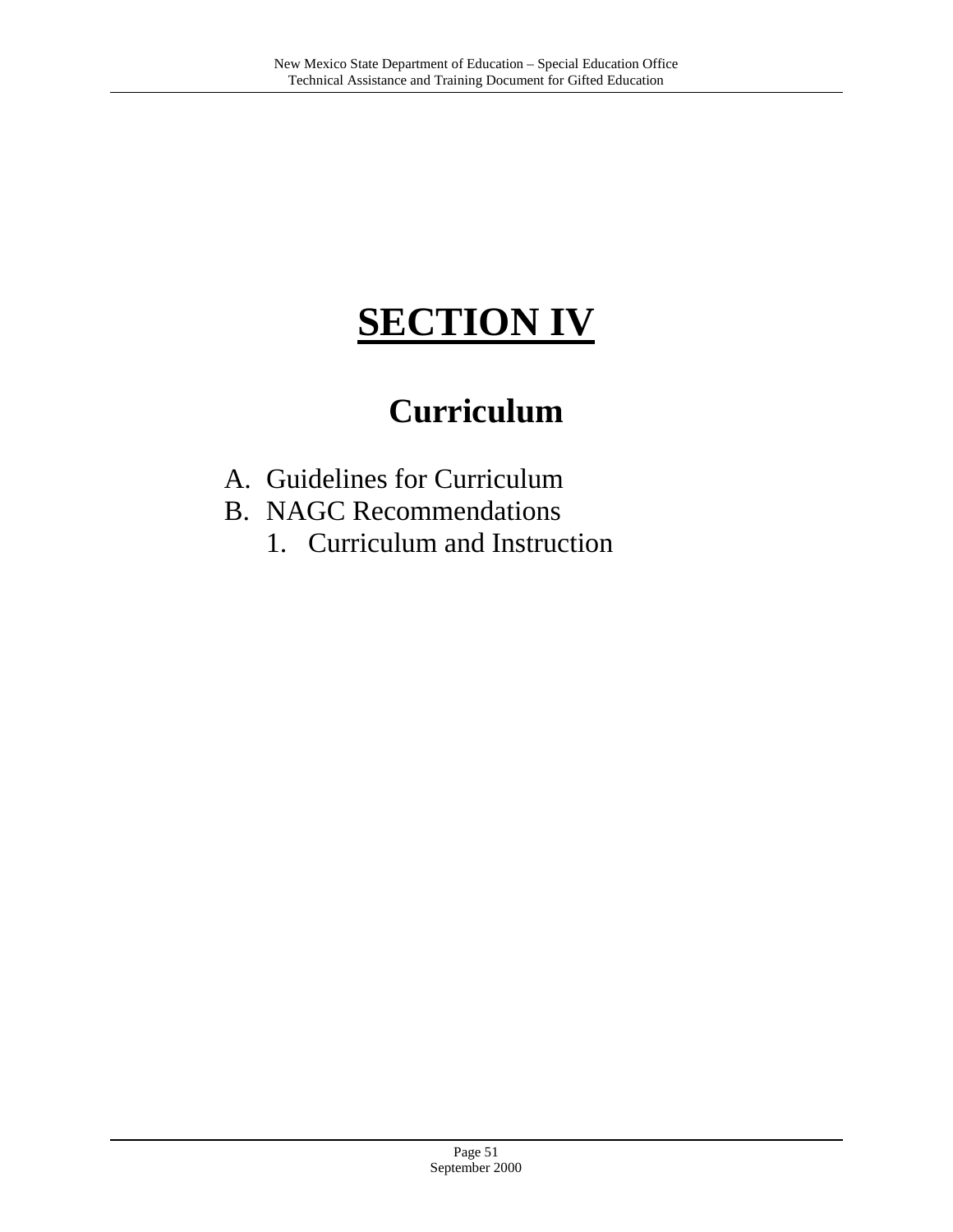## **IV. CURRICULUM**

## **A. GUIDELINES FOR CURRICULUM**

Students receiving gifted services must be provided a differentiated education from that regularly provided by New Mexico school districts. It is important that teachers of gifted students be aware of the following curricular issues and resources:

- techniques for differentiation of curriculum
- methods and materials specific to gifted students
- scope and sequence of their district's regular curriculum standards/benchmarks of district
- academic needs of individual gifted students in relation to the district's regular curriculum
- state standards
- district gifted curriculum guides
- district/community philosophy toward gifted education.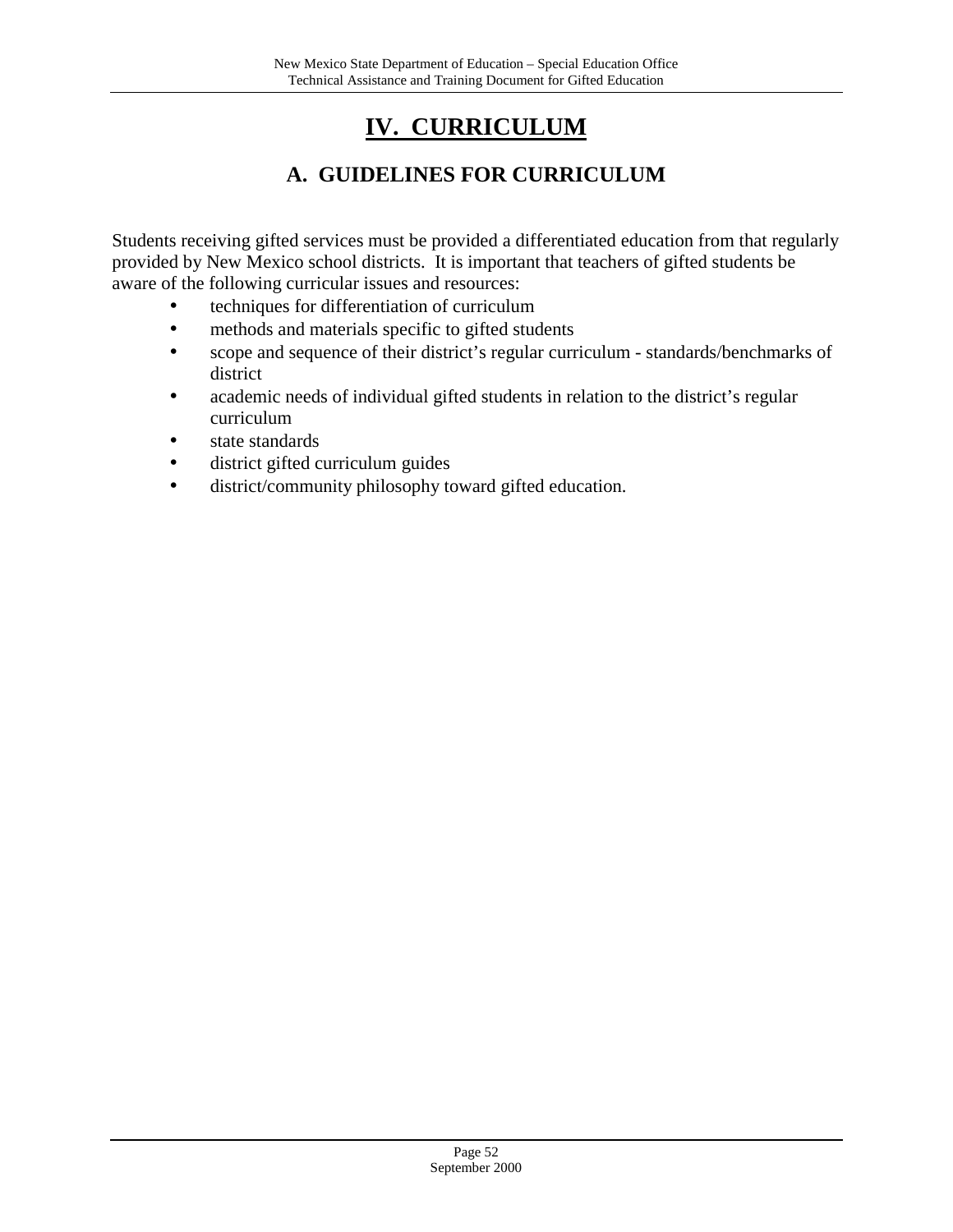## **B1. RECOMMENDATIONS FROM NATIONAL ASSOCIATION OF GIFTED CHILDREN (NAGC) REGARDING CURRICULUM AND INSTRUCTION**

Description: Gifted education services must include curricular and instructional opportunities directed to the unique needs of the gifted child.

| <b>Guiding Principles</b>                          |      | Minimum Standards                             |      | <b>Exemplary Standards</b>                                         |
|----------------------------------------------------|------|-----------------------------------------------|------|--------------------------------------------------------------------|
| Differentiated curriculum for the gifted<br>1.     | 1.0M | Differentiated curriculum (curricular and     | 1.0E | A well defined and implemented                                     |
| learner must span grades pre K-12.                 |      | instructional adaptations that address the    |      | curriculum scope and sequence should be                            |
|                                                    |      | unique learning needs of gifted learners) for |      | articulated for all grade levels and all                           |
|                                                    |      | gifted learners must be integrated and        |      | subject areas.                                                     |
|                                                    |      | articulated throughout the district.          |      |                                                                    |
| Regular classroom curricula and instruction<br>2.  | 2.0M | Instruction, objectives and strategies        | 2.0E | District curriculum plans should include                           |
| must be adapted, modified, or replaced to          |      | provided gifted learners must be              |      | objectives, content, and resources that                            |
| meet the unique needs of gifted learners.          |      | systematically differentiated from those in   |      | challenge gifted learners in the regular                           |
|                                                    |      | the regular classroom.                        |      | classroom.                                                         |
|                                                    | 2.1M | Teachers must differentiate, replace,         | 2.1E | Teachers should be responsible for                                 |
|                                                    |      | supplement, or modify curricula to facilitate |      | developing plans to differentiate the                              |
|                                                    |      | higher level learning goals.                  |      | curriculum in every discipline for gifted                          |
|                                                    |      |                                               |      | learners.                                                          |
|                                                    | 2.2M | Means for demonstrating proficiency in        | 2.2E | Documentation of instruction for assessing                         |
|                                                    |      | essential regular curriculum concepts and     |      | level(s) of learning and accelerated rates of                      |
|                                                    |      | process must be established to facilitate     |      | learning should demonstrate plans for                              |
|                                                    |      | appropriate academic acceleration.            |      | gifted learners based on specific needs of<br>individual learners. |
|                                                    | 2.3M | Gifted learners must be assessed for          | 2.3E | Gifted learners should be assessed for                             |
|                                                    |      | proficiency in basic skills and knowledge     |      | proficiency in all standard courses of study                       |
|                                                    |      | and provided alternative challenging          |      | and subsequently provided educational                              |
|                                                    |      | educational opportunities when proficiency    |      | opportunities that are more challenging.                           |
|                                                    |      | is demonstrated.                              |      |                                                                    |
| Instructional pace must be flexible to allow<br>3. | 3.0M | A program of instruction must consist of      | 3.0E | When warranted, continual opportunities                            |
| for the accelerated learning of gifted learners    |      | advanced content and appropriately            |      | for curricular acceleration should be                              |
| as appropriate.                                    |      | differentiated teaching strategies to reflect |      | provided in gifted learners' areas of                              |
|                                                    |      | the accelerated learning pace and advanced    |      | strength and interest while allowing                               |
|                                                    |      | intellectual processes of gifted learners.    |      | sufficient ceiling for optimal learning.                           |
| Educational opportunities for subject and<br>4.    | 4.0M | Decisions to proceed or limit experiences     | 4.0E | Possibilities for partial or full acceleration                     |
| grade skipping must be provided to gifted          |      | must consist of a variety of curricular       |      | of content and grade levels should be                              |
| learners.                                          |      | options, instructional strategies, and        |      | available to any student presenting such                           |
|                                                    |      | materials.                                    |      | needs.                                                             |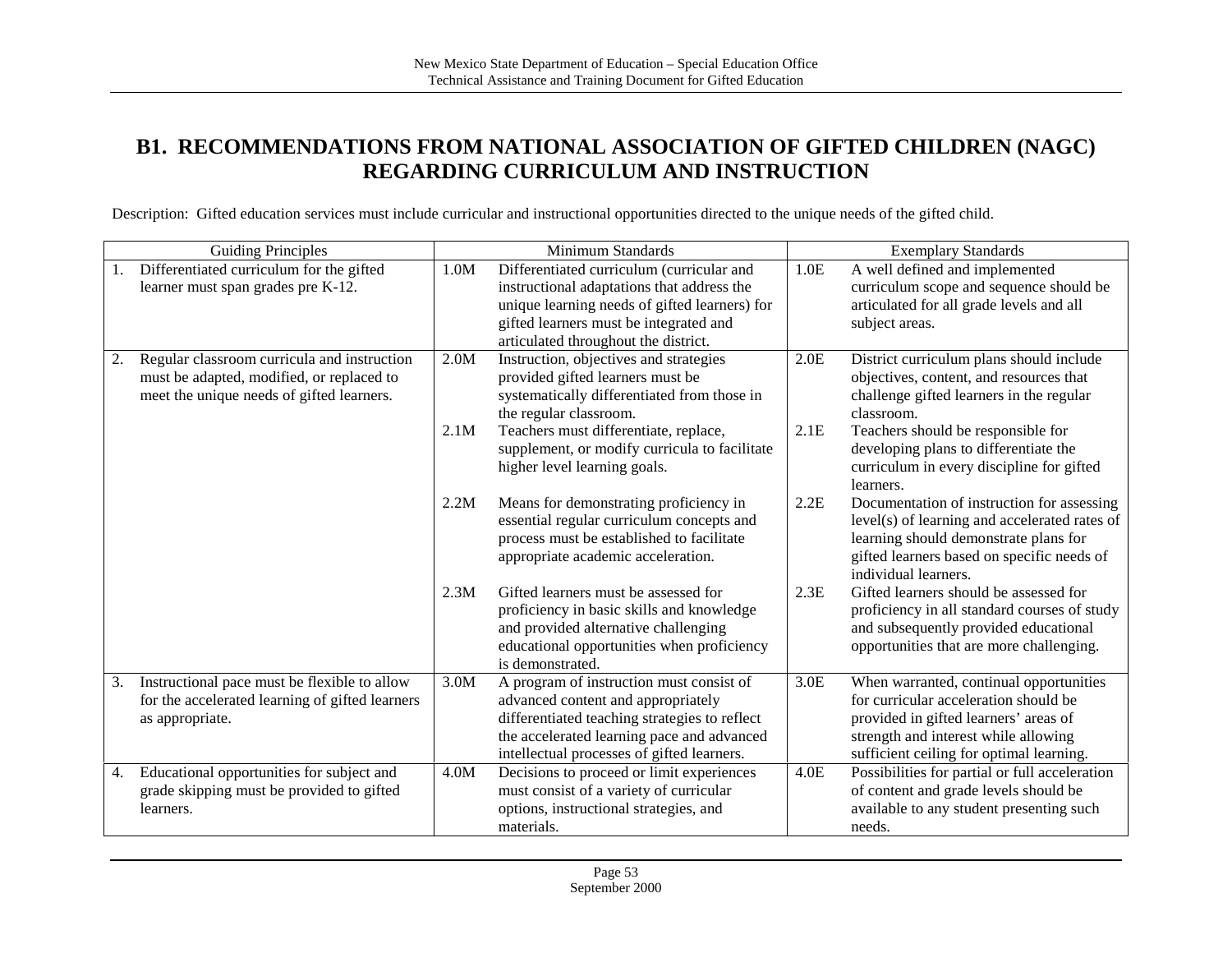#### **B1. RECOMMENDATIONS FROM NATIONAL ASSOCIATION OF GIFTED CHILDREN (NAGC) REGARDING CURRICULUM AND INSTRUCTION (cont.)**

Description: Gifted education services must include curricular and instructional opportunities directed to the unique needs of the gifted child.

|    | <b>Guiding Principles</b>                                                                                                                                             |      | Minimum Standards                                                                                                                                                 |      | <b>Exemplary Standards</b>                                                                                                                                                                       |
|----|-----------------------------------------------------------------------------------------------------------------------------------------------------------------------|------|-------------------------------------------------------------------------------------------------------------------------------------------------------------------|------|--------------------------------------------------------------------------------------------------------------------------------------------------------------------------------------------------|
| 5. | Learning opportunities for gifted learners<br>must consist of continuum of differentiated<br>curricular options, instructional approaches,<br>and resource materials. | 5.0M | Diverse and appropriate learning<br>experiences must consist of a variety of<br>curricular options, instructional strategies,<br>and materials.                   | 5.0E | Appropriate service options for each<br>student to work at assessed level(s) and<br>advanced rates of learning should exist.                                                                     |
|    |                                                                                                                                                                       | 5.1M | Flexible instructional arrangements (e.g.,<br>special classes, seminars, resource rooms,<br>mentorships, independent study, and<br>research projects) must exist. | 5.1E | Differentiated educational program<br>curricula for students pre-K-12 should be<br>modified to provide learning experiences<br>matched to students' interests, readiness,<br>and learning style. |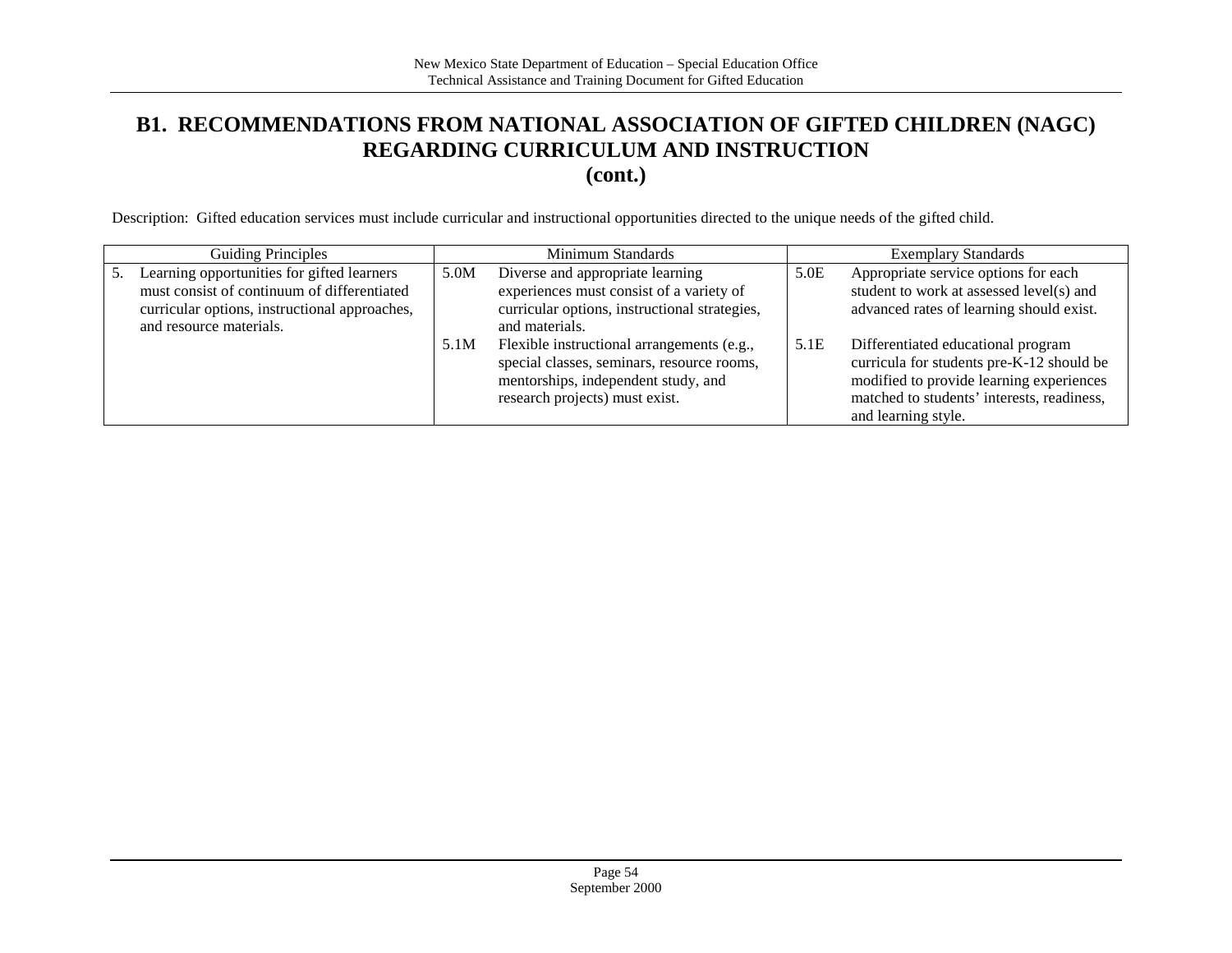# **SECTION V**

## **Teachers of the Gifted**

- A. Competencies for Teachers of the Gifted
- B. NAGC Recommendations
	- 1. Competencies
	- 2. Professional Development
- C. Professional Training Delivery Options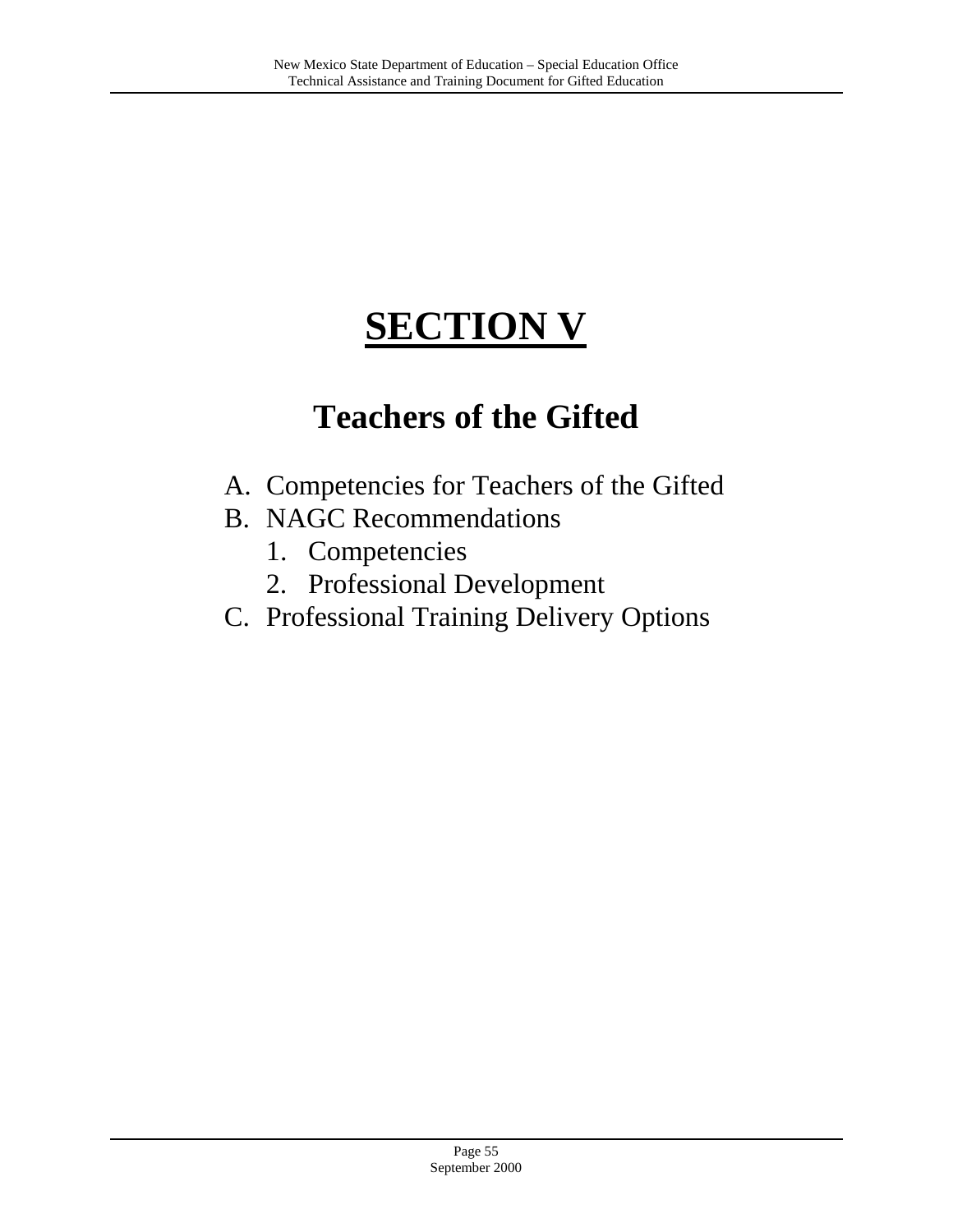## **V. TEACHERS OF THE GIFTED**

## **A. COMPETENCIES FOR TEACHERS OF THE GIFTED**

In New Mexico there is no requirement for a teacher of the Gifted to have any specific certification or licensure beyond a valid teaching certificate. LEA's, however, are encouraged to establish their own standards for employment and use the list of teaching competencies found in this document as a guide for the hiring and evaluation of personnel. Research supports the idea that teachers of the gifted should have specific training pertinent to gifted education either through preservice or LEA inservice opportunities.

In New Mexico the challenge to identify those underrepresented populations of students requires a sophisticated expertise. In cases where there are not adequately trained staff, this expertise is absent and can result in poor student identification. See NAGC recommendations in section B.

#### **RECOMMENDED COMPETENCIES**

- knowledge of a student's educational and psychological needs, including cultural diversity, socio-economic diversity, linguistic differences and/or disabling conditions
- historical perspectives of gifted education
- characteristics of gifted children
- identification and assessment
- instructional strategies and materials
- program models and administrative structures
- evaluation strategies
- relevant theories and research related to development and intellectual function
- creativity and problem solving
- nature and needs of special populations
- guidance and counseling
- ability to develop and implement a program model or service delivery model that both enriches (broadens) and accelerates (deepens) content
- ability to implement a variety of instructional models and educational strategies that will enhance specific academic skills as well as general thinking, problem solving and creativity skills
- ability to modify, adapt, and design appropriate curriculum and instructional materials
- ability to modify, adapt, and design appropriate curriculum
- ability to work with a larger community of people (administrators, general education classroom teachers, parents, community members, etc.)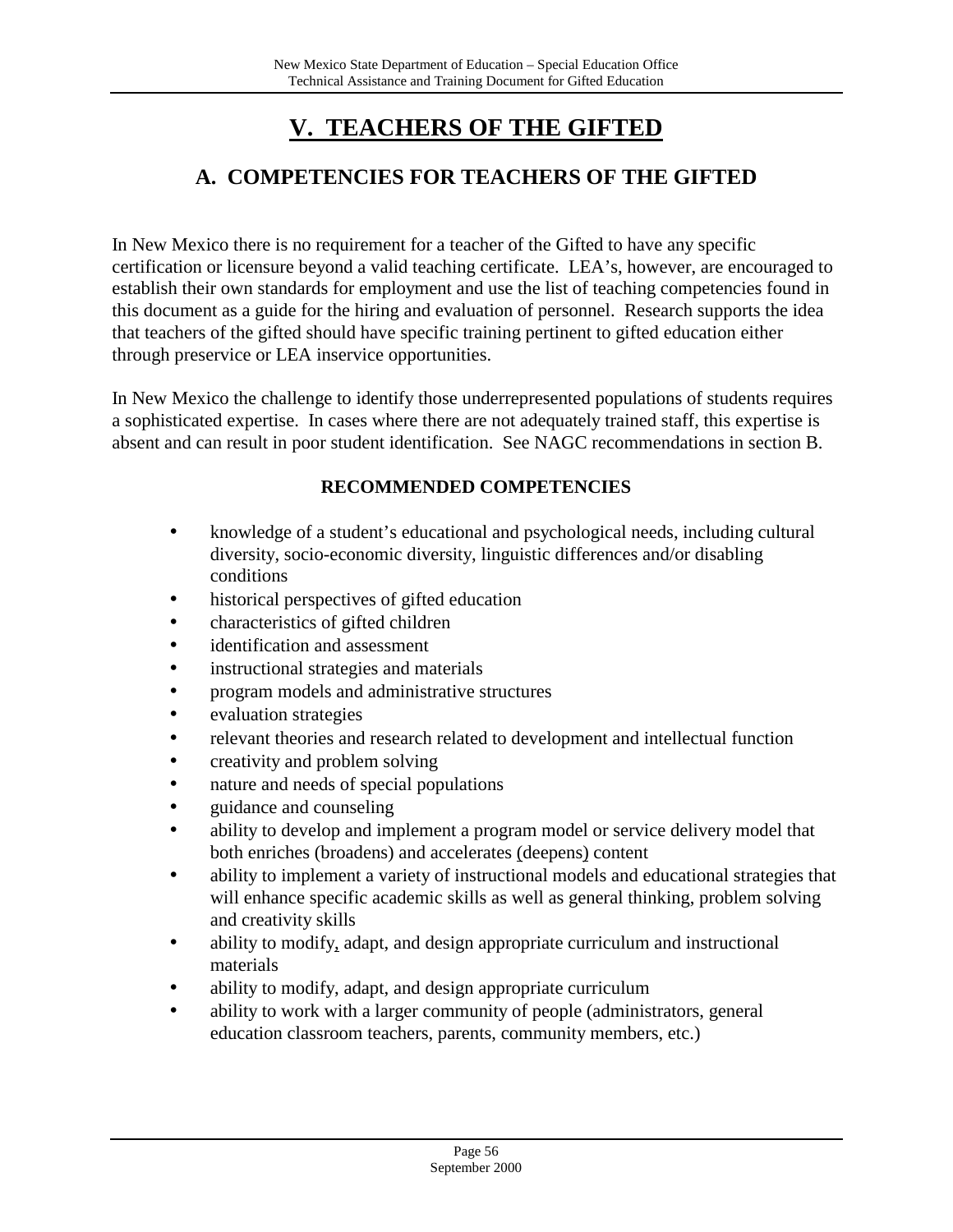## **B1. RECOMMENDATIONS FROM NATIONAL ASSOCIATION FOR GIFTED CHILDREN (NAGC) REGARDING COMPETENCIES NEEDED BY TEACHERS OF GIFTED AND TALENTED STUDENTS**

The National Association of Gifted Children (NAGC) periodically issues policy statements that deal with issues, policies, and practices that have an impact on the education of gifted and talented students. Policy statements represent the official convictions of the organization.

All policy statements approved by the NAGC Board of Directors are consistent with the organization's belief that education in a democracy must respect the uniqueness of all individuals, the broad range of cultural diversity present in our society, and the similarities and differences in learning characteristics that can be found within any group or students. NAGC is fully committed to national goals that advocate both excellence and equity for all students, and we believe that the best way to achieve these goals is through *differentiated* educational opportunities, resources, and encouragement for all students.

NAGC believes that all children deserve the highest quality of instruction possible and that such instruction will only occur when teachers are aware of and able to respond to the unique qualities and characteristics of the students they instruct. Gifted and talented students present a particular challenge and often experience inadequate and inappropriate education. To provide appropriate learning experiences for gifted and talented students, teachers need to possess:

- a knowledge and valuing of the origins and nature of high levels of intelligence, including creative expressions of intelligence
- a knowledge and understanding of the cognitive, social, and emotional characteristics, needs, and potential problems experienced by gifted and talented students from diverse populations
- a knowledge of and access to advanced content and ideas
- an ability to develop a differentiated curriculum appropriate to meeting the unique intellectual and emotional needs and interests of gifted and talented students
- an ability to create an environment in which gifted and talented students can feel challenged and safe to explore and express their uniqueness.

NAGC believes that these competencies, in addition to those required for good teaching and learning in general, such as modeling openness, curiosity, and enthusiasm, are necessary for teachers of gifted and talented students. NAGC also believes that educational experiences through comprehensive programming must be available for teachers to develop these competencies.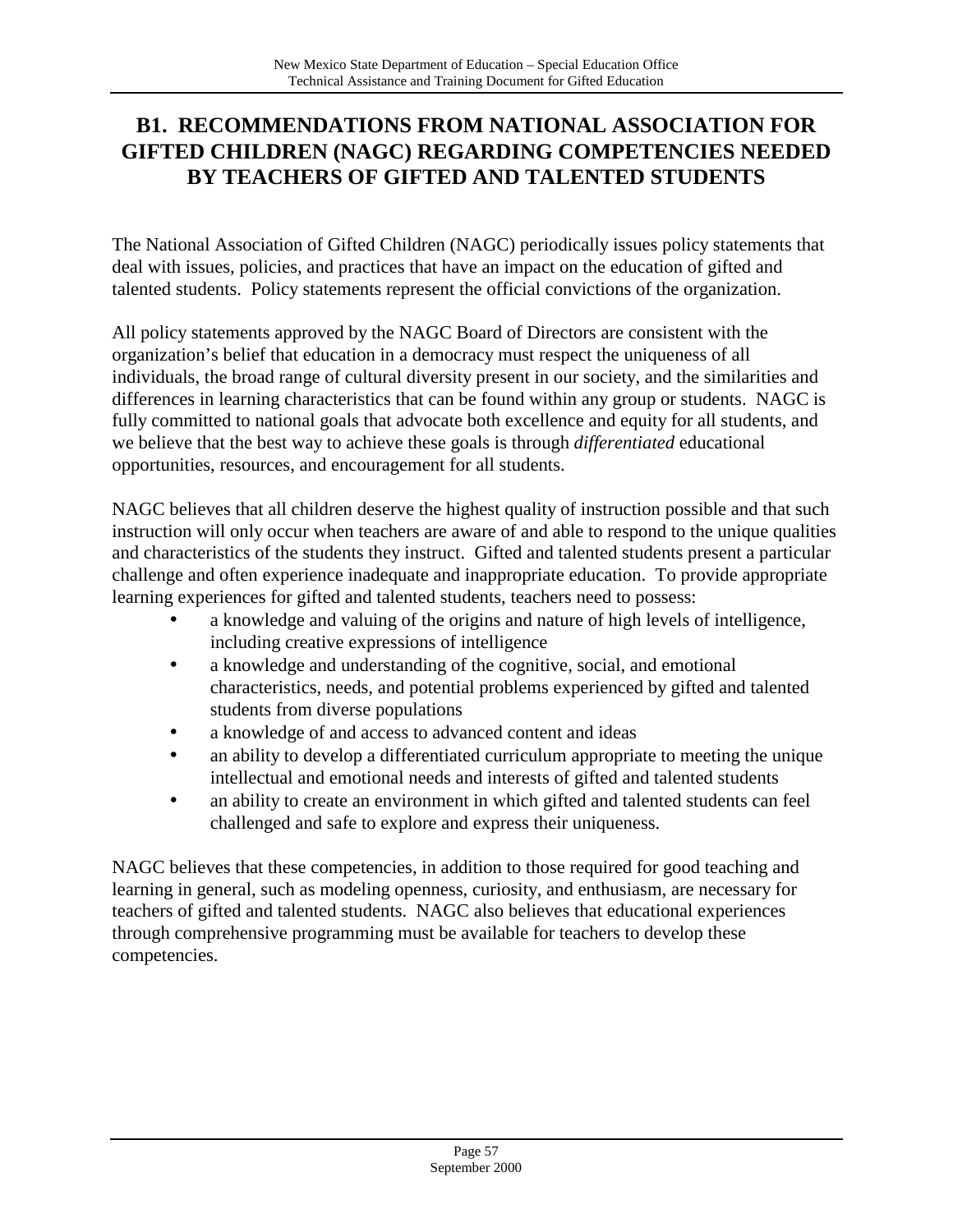## **B2. RECOMMENDATIONS FROM NATIONAL ASSOCIATION FOR GIFTED CHILDREN (NAGC) REGARDING PROFESSIONAL DEVELOPMENT**

Description: Gifted learners are entitled to be served by professionals who have specialized preparation in gifted education, expertise in appropriate differentiated content and instructional methods, involvement in ongoing professional development, and who possess exemplary personal and professional traits.

|    | <b>Guiding Principles</b>                                                                                                           |      | Minimum Standards                                                                                                                                                                                                                                             |      | <b>Exemplary Standards</b>                                                                                                                                              |
|----|-------------------------------------------------------------------------------------------------------------------------------------|------|---------------------------------------------------------------------------------------------------------------------------------------------------------------------------------------------------------------------------------------------------------------|------|-------------------------------------------------------------------------------------------------------------------------------------------------------------------------|
| 1. | A comprehensive staff development program<br>must be provided for all school staff involved<br>in the education of gifted learners. | 1.0M | All school staff must be made aware of the<br>nature and needs of gifted students.                                                                                                                                                                            | 1.0E | All school staff should be provided on-<br>going staff development in the nature and<br>needs of gifted learners, and appropriate<br>instructional strategies.          |
|    |                                                                                                                                     | 1.1M | Teachers of gifted students must attend at<br>least one professional development activity a<br>year designed specifically for teaching gifted<br>learners.                                                                                                    | 1.1E | All teachers of gifted learners should<br>continue to be actively engaged in the<br>study of gifted education through staff<br>development or graduate degree programs. |
| 2. | Only qualified personnel should be involved<br>in the education of gifted learners.                                                 | 2.0M | All personnel working with gifted learners<br>must be certified to teach in the area to<br>which they are assigned, and must be aware<br>of the unique learning differences and needs<br>of gifted learners at the grade level at which<br>they are teaching. | 2.0E | All personnel working with gifted learners<br>should participate in regular staff<br>development programs.                                                              |
|    |                                                                                                                                     | 2.1M | All specialist teachers in gifted education<br>must hold or be actively working toward a<br>certification (or the equivalent) in gifted<br>education in the state in which they teach.                                                                        | 2.1E | All specialist teachers in gifted education<br>should possess a certification/<br>specialization or degree in gifted<br>education.                                      |
|    |                                                                                                                                     | 2.2M | Any teacher whose primary responsibility<br>for teaching includes gifted learners, must<br>have extensive expertise in gifted education.                                                                                                                      | 2.2E | Only teachers with advanced expertise in<br>gifted education should have primary<br>responsibility for the education of gifted<br>learners.                             |
| 3. | School personnel require support for their<br>specific efforts related to the education of<br>gifted learners.                      | 3.0M | School personnel must be released from<br>their professional duties to participate in<br>staff development efforts in gifted education.                                                                                                                       | 3.0E | Approved staff development activities in<br>gifted education should be funded at least<br>in part by school districts or educational<br>agencies.                       |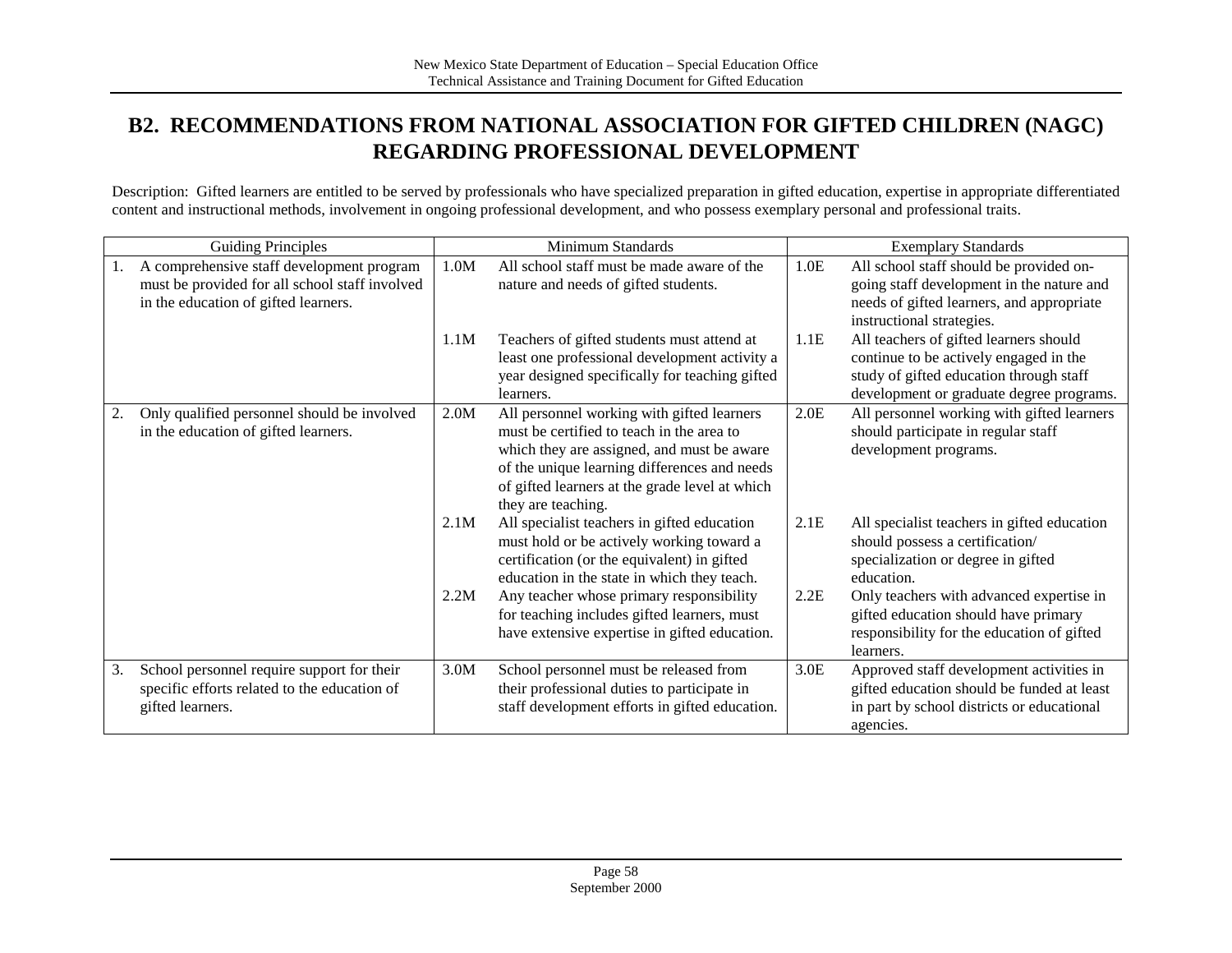## **B2. RECOMMENDATIONS FROM NATIONAL ASSOCIATION FOR GIFTED CHILDREN (NAGC) REGARDING PROFESSIONAL DEVELOPMENT**

**(cont.)**

Description: Gifted learners are entitled to be served by professionals who have specialized preparation in gifted education, expertise in appropriate differentiated content and instructional methods, involvement in ongoing professional development, and who possess exemplary personal and professional traits.

| <b>Guiding Principles</b>                   |      | Minimum Standards                          |      | <b>Exemplary Standards</b>                  |
|---------------------------------------------|------|--------------------------------------------|------|---------------------------------------------|
| The educational staff must be provided with | 4.0M | School personnel must be allotted planning | 4.0E | Regularly scheduled planning time (e.g.,    |
| time and other support for the preparation  |      | time to prepare for the differentiated     |      | release time, summer pay, etc.) should be   |
| and development of the differentiated       |      | education of gifted learners.              |      | allotted to teachers for the development of |
| education plans, materials, curriculum.     |      |                                            |      | differentiated educational programs and     |
|                                             |      |                                            |      | related resources.                          |